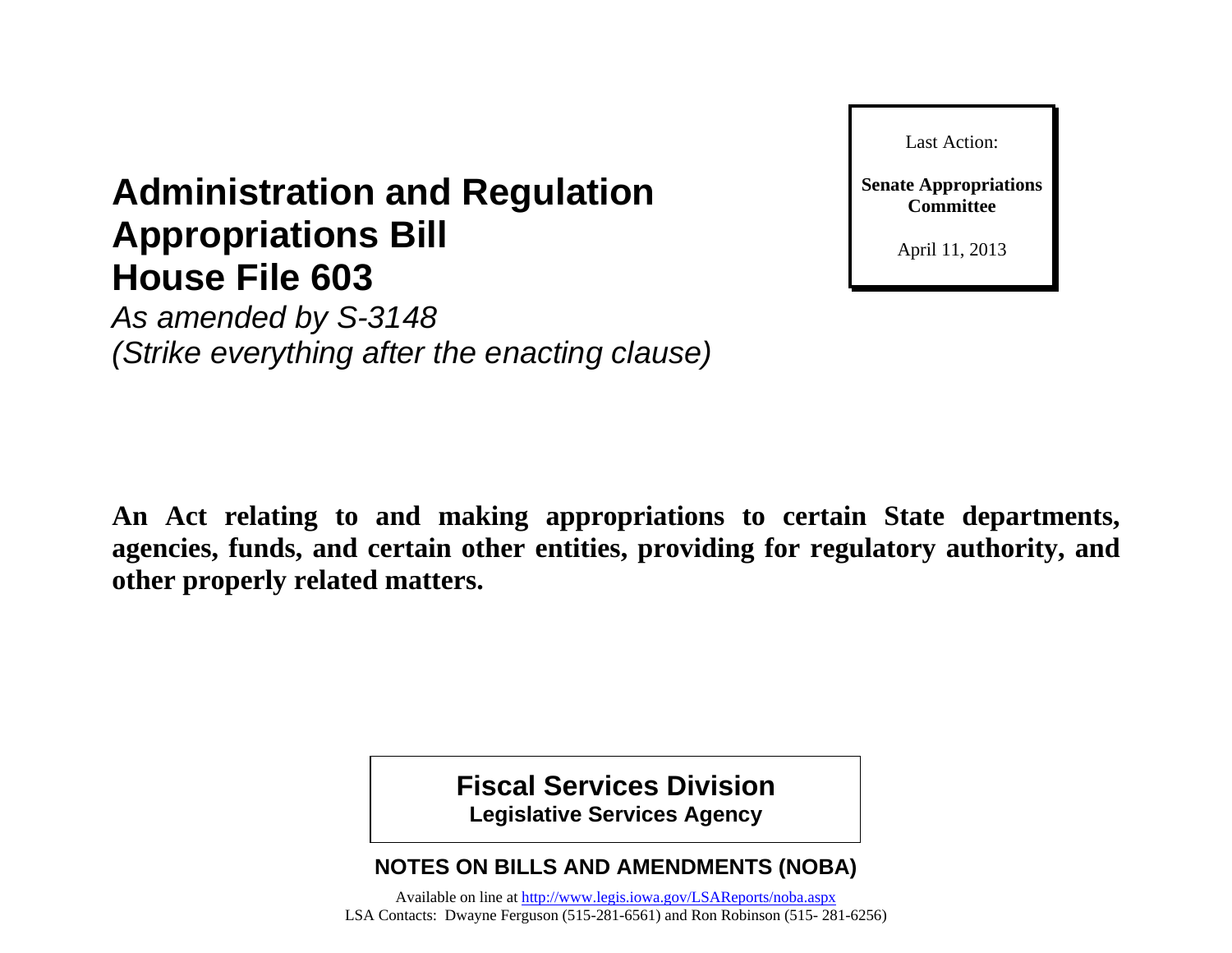#### **FUNDING SUMMARY**

| This Bill, as amended, appropriates a total of \$56.0 million from the General Fund and authorizes 1,296.0<br>FTE positions for FY 2014. This is an increase of \$3.0 million and 1.6 FTE positions compared to estimated<br>FY 2013. The Bill also appropriates a total of \$51.2 million from other funds, a decrease of \$2.7 million<br>compared to estimated FY 2013. The Senate does not provide funding for FY 2015. The House Action<br>NOBA is available at: https://www.legis.jowa.gov/DOCS/NOBA/85 HF603 HF.pdf | Page 1, Line 5  |
|----------------------------------------------------------------------------------------------------------------------------------------------------------------------------------------------------------------------------------------------------------------------------------------------------------------------------------------------------------------------------------------------------------------------------------------------------------------------------------------------------------------------------|-----------------|
| NEW PROGRAMS, SERVICES, OR ACTIVITIES                                                                                                                                                                                                                                                                                                                                                                                                                                                                                      |                 |
| Makes a one-time Medicaid Fraud Fund appropriation of \$5,000 to the Investigations Division of the<br>Department of Inspections and Appeals for staff to attend the United Council on Welfare Fraud (UCOWF)<br>annual meeting.                                                                                                                                                                                                                                                                                            | Page 9, Line 20 |
| <b>MAJOR INCREASES/DECREASES/TRANSFERS OF EXISTING PROGRAMS</b>                                                                                                                                                                                                                                                                                                                                                                                                                                                            |                 |
| Department of Administrative Services: Appropriates \$7.2 million and 79.5 FTE positions from the General<br>Fund for the Department of Administrative Services (DAS). This is a decrease of \$4.2 million and 11.0 FTE<br>positions. The decrease reflects eliminating appropriations for I/3 Distribution and for the Iowa Building.<br>The Iowa Building will be razed in FY 2013.                                                                                                                                      | Page 1, Line 7  |
| Auditor of State: Appropriates \$1.0 million from the General Fund and 103.0 FTE positions for the Auditor<br>of State. This is an increase of \$142,000 from the General Fund and no change in FTE positions. The change<br>includes an increase of \$133,000 for additional audit hours of State agencies and \$9,000 for an I/3<br>distribution.                                                                                                                                                                        | Page 2, Line 30 |
| <b>Iowa Ethics and Campaign Disclosure Board:</b> Appropriates \$570,000 and 5.0 FTE positions to the Iowa<br>Ethics and Campaign Disclosure Board. This is a general increase of \$80,000 and no change in FTE<br>positions.                                                                                                                                                                                                                                                                                              | Page 3, Line 11 |
| <b>Department of Commerce:</b> Appropriates \$1.8 million from the General Fund, \$24.2 million from other<br>funds, and 299.7 FTE positions for the Department of Commerce. This is a General Fund increase of \$1,000<br>and 10.5 FTE positions and an increase of \$126,000 from other funds for an I/3 distribution, for rent<br>payments, and to restore professional membership dues to the prerecession level.                                                                                                      | Page 3, Line 22 |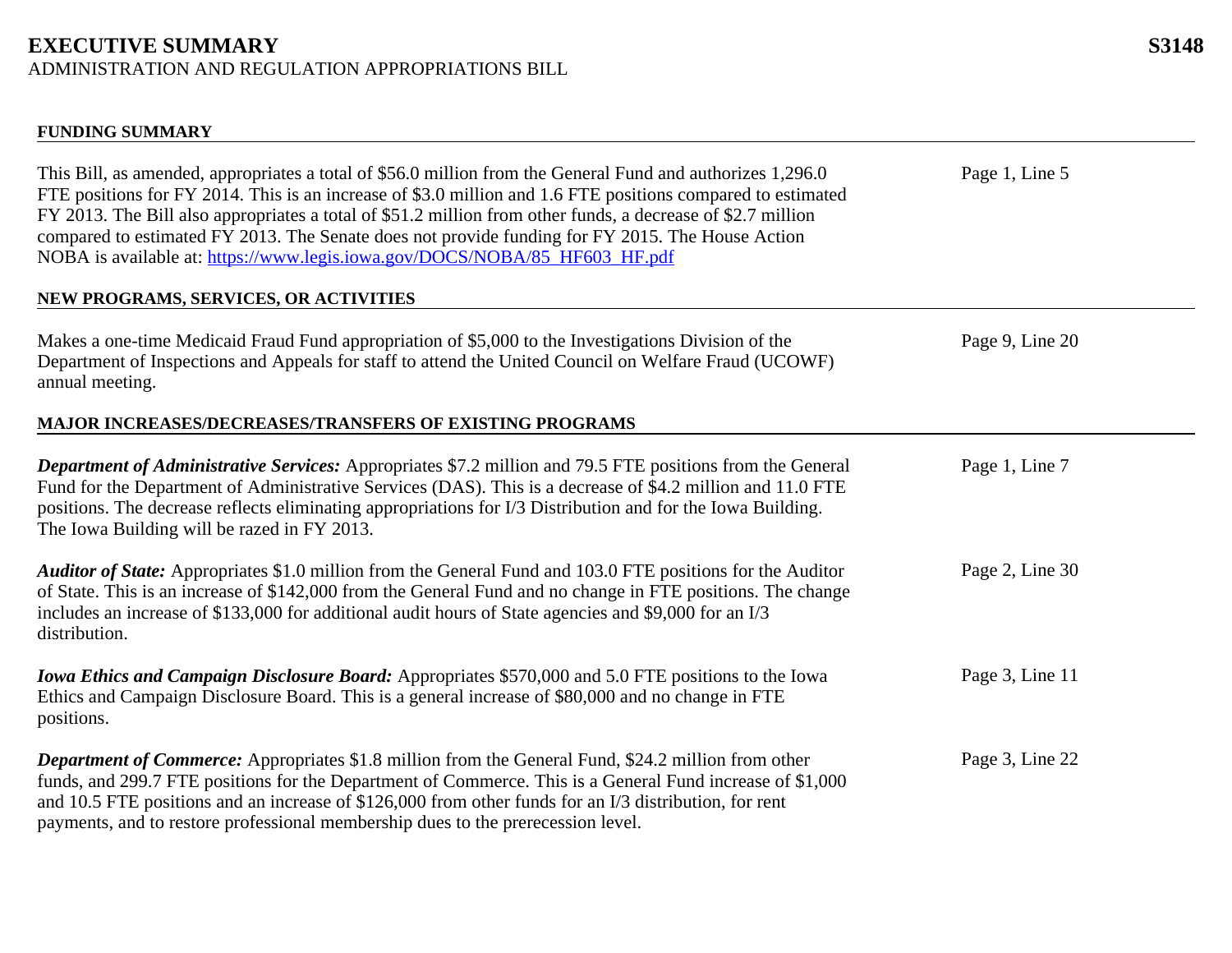| <b>Iowa Telecommunications and Technology Commission - Regional Telecommunications Councils:</b><br>Appropriates \$993,000 from the General Fund to the Iowa Telecommunications and Technology<br>Commission for Regional Telecommunications Councils. This is no change in funding for the Councils<br>compared to estimated FY 2013.                                                                                                                                                                                                                                                                                           | Page 5, Line 21  |
|----------------------------------------------------------------------------------------------------------------------------------------------------------------------------------------------------------------------------------------------------------------------------------------------------------------------------------------------------------------------------------------------------------------------------------------------------------------------------------------------------------------------------------------------------------------------------------------------------------------------------------|------------------|
| Governor and Lieutenant Governor's Office: Appropriates \$2.3 million from the General Fund and 22.0<br>FTE positions for the Governor and Lieutenant Governor's Office and Terrace Hill Quarters. This is an<br>increase of \$1,500 from the General Fund and a decrease of 2.9 FTE positions.                                                                                                                                                                                                                                                                                                                                  | Page 6, Line 1   |
| Governor's Office of Drug Control Policy: Appropriates \$241,000 and 4.0 FTE positions. This is a General<br>Fund increase of \$1,000 for an I/3 distribution and no change in FTE positions compared to estimated FY<br>2013.                                                                                                                                                                                                                                                                                                                                                                                                   | Page 6, Line 21  |
| <b>Department of Human Rights:</b> Appropriates \$1.5 million and 15.3 FTE positions from the General Fund for<br>the Department of Human Rights (DHR). This is an increase of \$281,000 to supplement weatherization<br>activities and \$18,000 for an I/3 distribution and a general increase of 0.4 FTE position compared to<br>estimated FY 2013. The Criminal and Juvenile Justice Planning Division was transferred to the Justice<br>System Appropriations Subcommittee for funding purposes. The Division remains part of the DHR.                                                                                       | Page 6, Line 35  |
| <b>Department of Inspections and Appeals:</b> Appropriates \$12.9 million from the General Fund, \$7.9 million<br>from other funds, and 350.4 FTE positions for the Department of Inspection and Appeals (DIA). This is an<br>increase of \$3.0 million from the General Fund and a corresponding decrease from other funds to shift<br>funding from the Medicaid Fraud Fund to the General Fund. There is a General Fund increase of \$26,000 for<br>I/3 distribution and 3.0 FTE positions. There is a \$125,000 increase from the Riverboat Regulation Fund to<br>fund the statutorily required gambling socioeconomic study. | Page 7, Line 9   |
| <b>Department of Management:</b> Appropriates \$2.6 million and 21.0 FTE positions from the General Fund and<br>\$56,000 from the Road Use Tax Fund (RUTF). This General Fund increase includes \$105,000 for a Lean<br>officer and \$51,000 for an I/3 distribution.                                                                                                                                                                                                                                                                                                                                                            | Page 10, Line 36 |
| <b>Iowa Public Information Board:</b> Appropriates \$450,000 and 3.0 FTE position for the new Board. The<br>Board was created by SF 430 (Public Information Board Act) during the 2012 Legislative Session as an<br>alternative for complaint proceedings regarding open meetings and public records laws.                                                                                                                                                                                                                                                                                                                       | Page 11, Line 12 |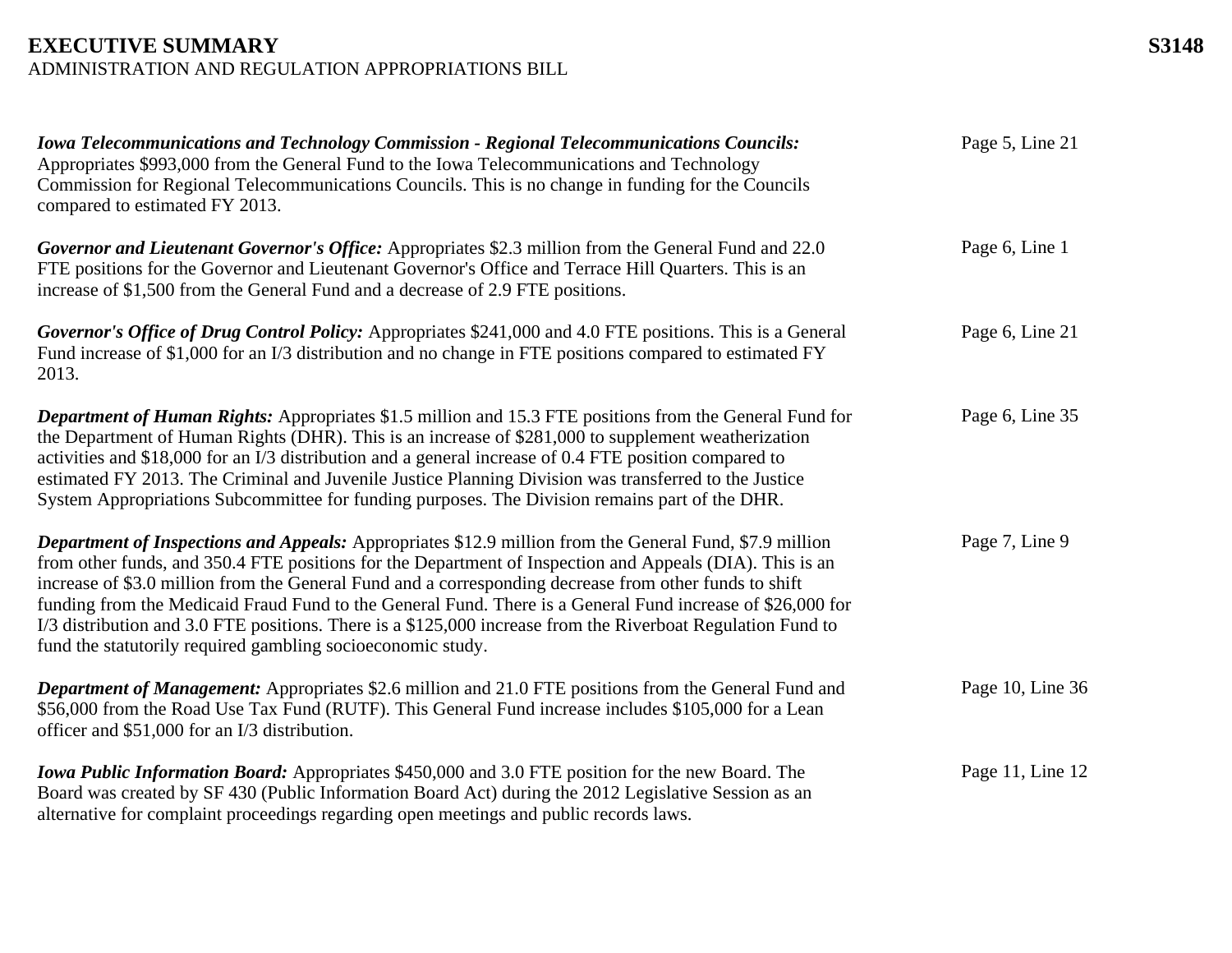| <b>Department of Revenue:</b> Appropriates \$18.1 million and 245.2 FTE positions from the General Fund and<br>\$1.3 million from the Motor Vehicle Fuel Tax Fund (MVFT). This is a General Fund increase of \$221,000<br>for an I/3 distribution, \$200,000 for administrative support, and a general increase of 0.7 FTE positions<br>compared to estimated FY 2013.                                                                                                                                                                                                                                                                                                                                     | Page 11, Line 23 |
|------------------------------------------------------------------------------------------------------------------------------------------------------------------------------------------------------------------------------------------------------------------------------------------------------------------------------------------------------------------------------------------------------------------------------------------------------------------------------------------------------------------------------------------------------------------------------------------------------------------------------------------------------------------------------------------------------------|------------------|
| Secretary of State: Appropriates \$2.8 million from the General Fund and 29.0 FTE positions for the<br>Secretary of State. This is a decrease of \$99,000 from the General Fund and 2.0 FTE positions.                                                                                                                                                                                                                                                                                                                                                                                                                                                                                                     | Page 12, Line 6  |
| <b>Treasurer of State:</b> Appropriates \$1.1 million from the General Fund, \$93,000 from the RUTF, and 28.8<br>FTE positions for the Secretary of State. This is an increase of \$230,000 from the General Fund, no change<br>in the RUTF appropriation, and no change in FTE positions.                                                                                                                                                                                                                                                                                                                                                                                                                 | Page 12, Line 34 |
| <b>Iowa Public Employees' Retirement System (IPERS):</b> Appropriates \$17.7 million and 90.1 FTE positions<br>from the IPERS Fund. This is no change compared to estimated FY 2013.                                                                                                                                                                                                                                                                                                                                                                                                                                                                                                                       | Page 13, Line 8  |
| I/3 Distribution Elimination: Appropriates a total of \$2.5 million from the General Fund to departments<br>outside the Administration and Regulation Appropriations Subcommittee to replace funding that in previous<br>years was appropriated to the DAS to partially offset the departments' costs for using the I/3 System.<br>Departments within the purview of the Administration and Regulation Appropriations Subcommittee<br>received increases in their appropriations. The funding will become part of the base budgets of these<br>departments in future years and can be used to help pay for the I/3 billings from the DAS. The additional<br>appropriation to DAS will no longer be needed. | Page 13, Line 21 |
| Office of Consumer Advocate: Appropriates \$1,000 from the Commerce Revolving Fund to the Office of<br>Consumer Advocate for I/3 distribution.                                                                                                                                                                                                                                                                                                                                                                                                                                                                                                                                                             | Page 16, Line 1  |
| <b>STUDIES AND INTENT</b>                                                                                                                                                                                                                                                                                                                                                                                                                                                                                                                                                                                                                                                                                  |                  |
| <b>Legislative Intent</b>                                                                                                                                                                                                                                                                                                                                                                                                                                                                                                                                                                                                                                                                                  |                  |
| Authorizes members of the General Assembly to receive per diem, travel expenses, and actual expenses<br>while serving as members of the Deferred Compensation Advisory Board.                                                                                                                                                                                                                                                                                                                                                                                                                                                                                                                              | Page 1, Line 31  |
| Permits the State Auditor to add staff and expend additional funds to conduct reimbursable audits.                                                                                                                                                                                                                                                                                                                                                                                                                                                                                                                                                                                                         | Page 2, Line 42  |
| Permits examination expenditures of the Insurance Division to exceed revenues if the expenditures are<br>reimbursable.                                                                                                                                                                                                                                                                                                                                                                                                                                                                                                                                                                                     | Page 4, Line 14  |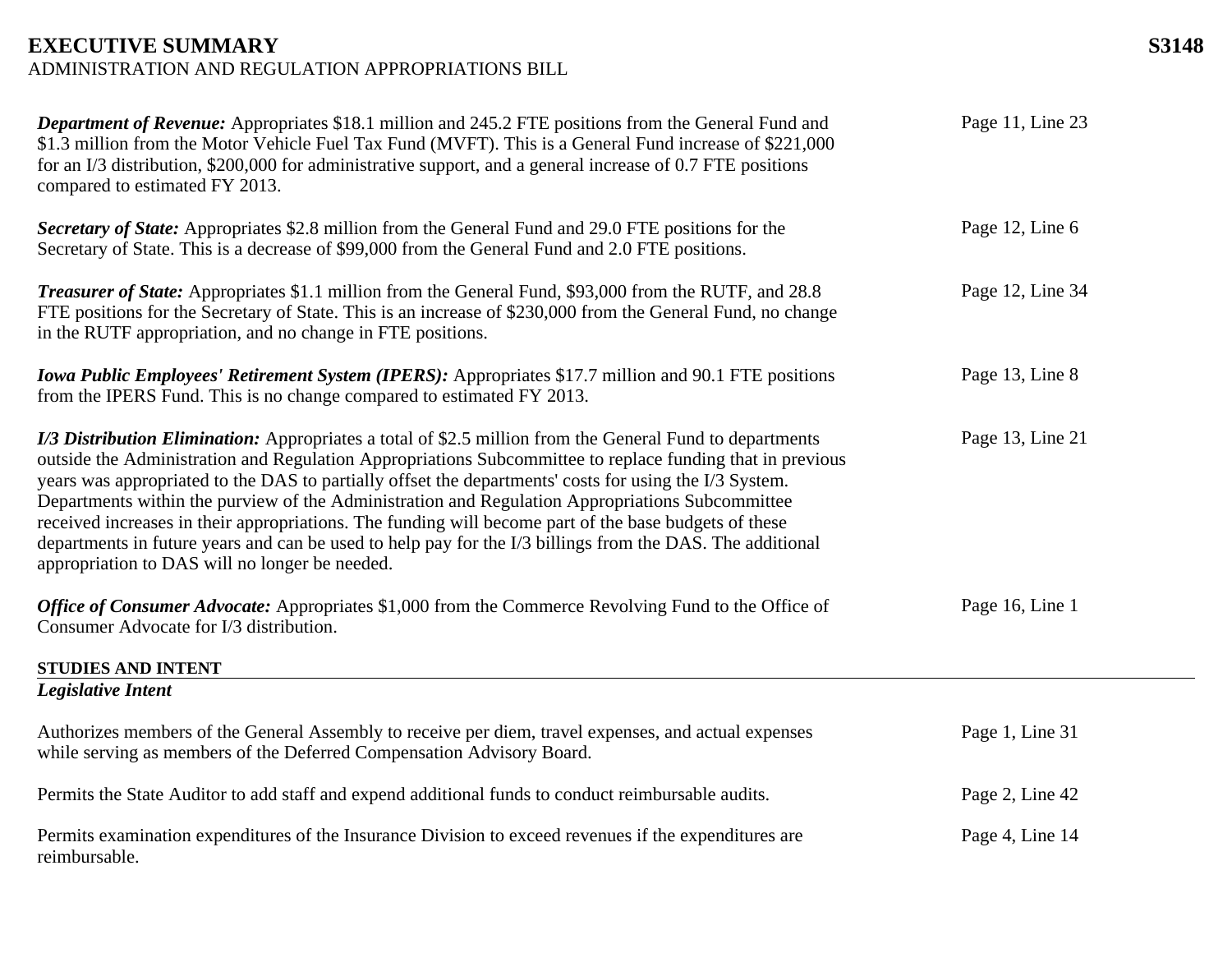| Permits the Utilities Division to expend additional funds for utility company examinations, including<br>expenditures for additional personnel, if the funds are reimbursable.                                                                                                                          | Page 4, Line 38  |
|---------------------------------------------------------------------------------------------------------------------------------------------------------------------------------------------------------------------------------------------------------------------------------------------------------|------------------|
| Requires the Regional Telecommunications Council to use the General Fund appropriation to provide<br>technical assistance for network classrooms and other support activities.                                                                                                                          | Page 5, Line 32  |
| Permits the Employment Appeal Board to expend funds, as necessary, for hearings related to contractor<br>registration. The costs for these hearings are required to be reimbursed by the Labor Services Division of the<br>Department of Workforce Development.                                         | Page 8, Line 33  |
| Requires the Department of Human Services, the Child Advocacy Board, and the DIA to cooperate in filing<br>an application for federal funds for Child Advocacy Board administrative review costs.                                                                                                       | Page 9, Line 1   |
| Requires the Court-Appointed Special Advocate (CASA) Program to seek additional donations and grants.                                                                                                                                                                                                   | Page 9, Line 7   |
| Limits the administrative costs that the DIA can charge the Child Advocacy Board to 4.0% of the funds<br>appropriated (\$107,000).                                                                                                                                                                      | Page 9, Line 10  |
| Permits the DIA to retain license fees for local food inspections during FY 2014 to offset the costs of<br>assuming inspection duties from local food inspectors.                                                                                                                                       | Page 9, Line 32  |
| Specifies that up to \$125,000 of the appropriation for riverboat regulation will be used to fund the statutorily<br>required gambling socioeconomic study.                                                                                                                                             | Page 10, Line 21 |
| Requires the Department of Revenue to expend \$400,000 of the General Fund appropriation to pay the costs<br>related to Local Option Sales and Services Taxes.                                                                                                                                          | Page 11, Line 34 |
| Specifies that the Office of the Secretary of State cannot be charged a fee by State agencies that provide data<br>processing services for voter registration file maintenance.                                                                                                                         | Page 12, Line 17 |
| Permits the Secretary of State the discretion to refund the \$50 fee for certificates of organization and the<br>\$100 fee for applications for certificates of authority for limited liability corporations and business<br>corporations, and various fees, if collected, from nonprofit corporations. | Page 12, Line 21 |
| Requires the Treasurer of State to provide clerical and secretarial support to the Executive Council.                                                                                                                                                                                                   | Page 12, Line 45 |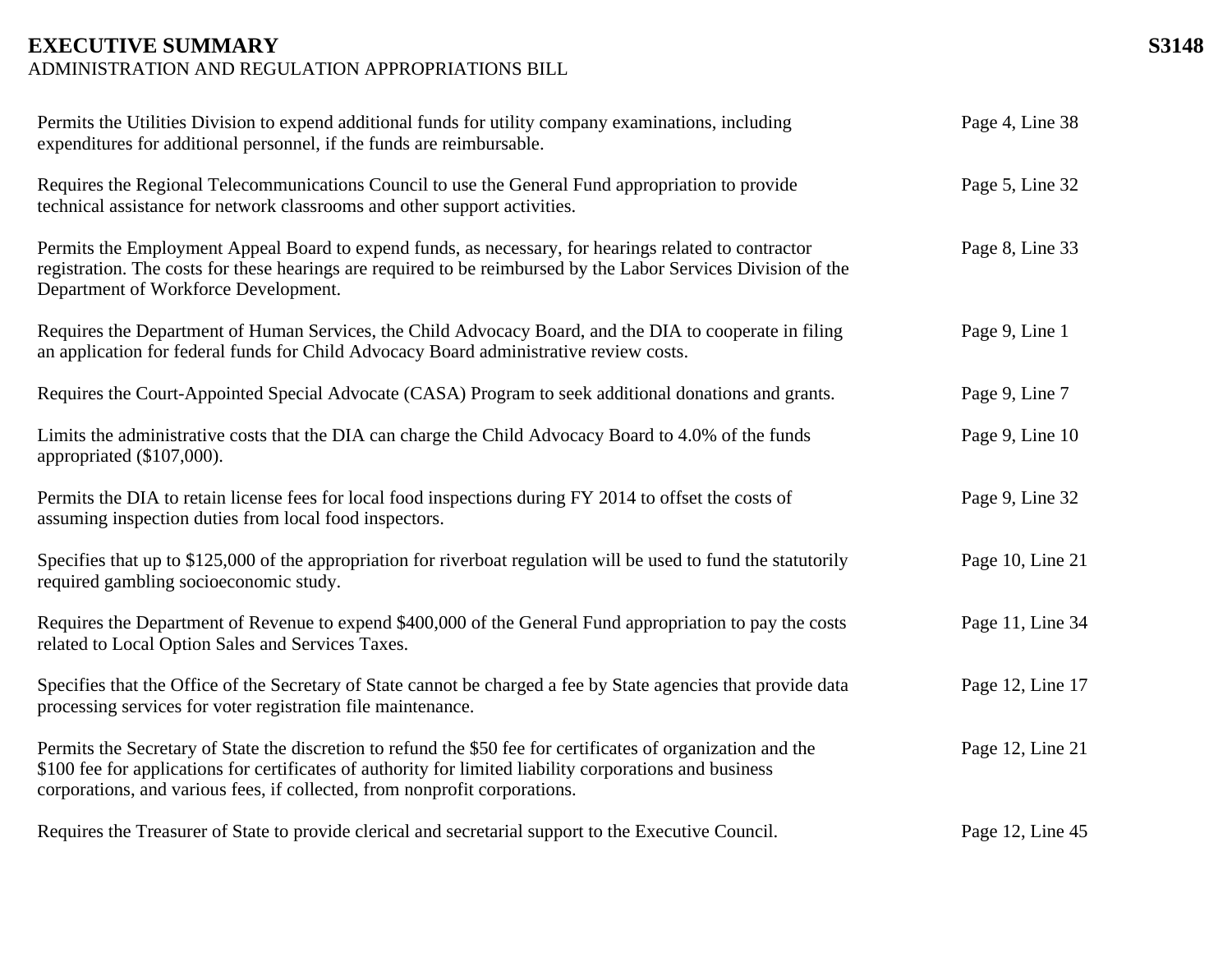#### **EXECUTIVE SUMMARY S3148**

ADMINISTRATION AND REGULATION APPROPRIATIONS BILL

#### *Nonreversion*

| Allows any unobligated funds appropriated to the DAS for FY 2014 utility costs to carry forward to FY<br>2015.                                                                                                                                                                                     | Page 1, Line 22  |
|----------------------------------------------------------------------------------------------------------------------------------------------------------------------------------------------------------------------------------------------------------------------------------------------------|------------------|
| Allows Workers' Compensation Funds remaining unspent at the end of the fiscal year to carry forward for<br>payment of claims and administrative costs.                                                                                                                                             | Page 1, Line 37  |
| <b>Required Reports</b>                                                                                                                                                                                                                                                                            |                  |
| Requires the regional councils to report every six months to the Iowa Telecommunications and Technology<br>Commission about the activities supported by the funding provided in this Bill.                                                                                                         | Page 5, Line 38  |
| Requires the DIA to coordinate with the Investigations Division and report to the General Assembly by<br>December 1, 2013, on the Division's investigations into fraud in public assistance programs. The report is to<br>identify the number of cases investigated, outcomes, and fiscal impacts. | Page 7, Line 33  |
| Requires the DIA to provide information to the public via the Internet relating to inspections, operating<br>costs, and FTE positions.                                                                                                                                                             | Page 7, Line 49  |
| Requires the Department of Revenue to prepare and issue a State Appraisal Manual at no cost to cities and<br>counties.                                                                                                                                                                             | Page 11, Line 40 |
| SIGNIFICANT CODE CHANGES                                                                                                                                                                                                                                                                           |                  |
| Makes technical changes for the Public Information Board including clarification of the informal assistance<br>process.                                                                                                                                                                            | Page 16, Line 14 |
| Provides county auditors with the authority to audit the financial condition and transactions for all county<br>funds and accounts for compliance with the law.                                                                                                                                    | Page 17, Line 43 |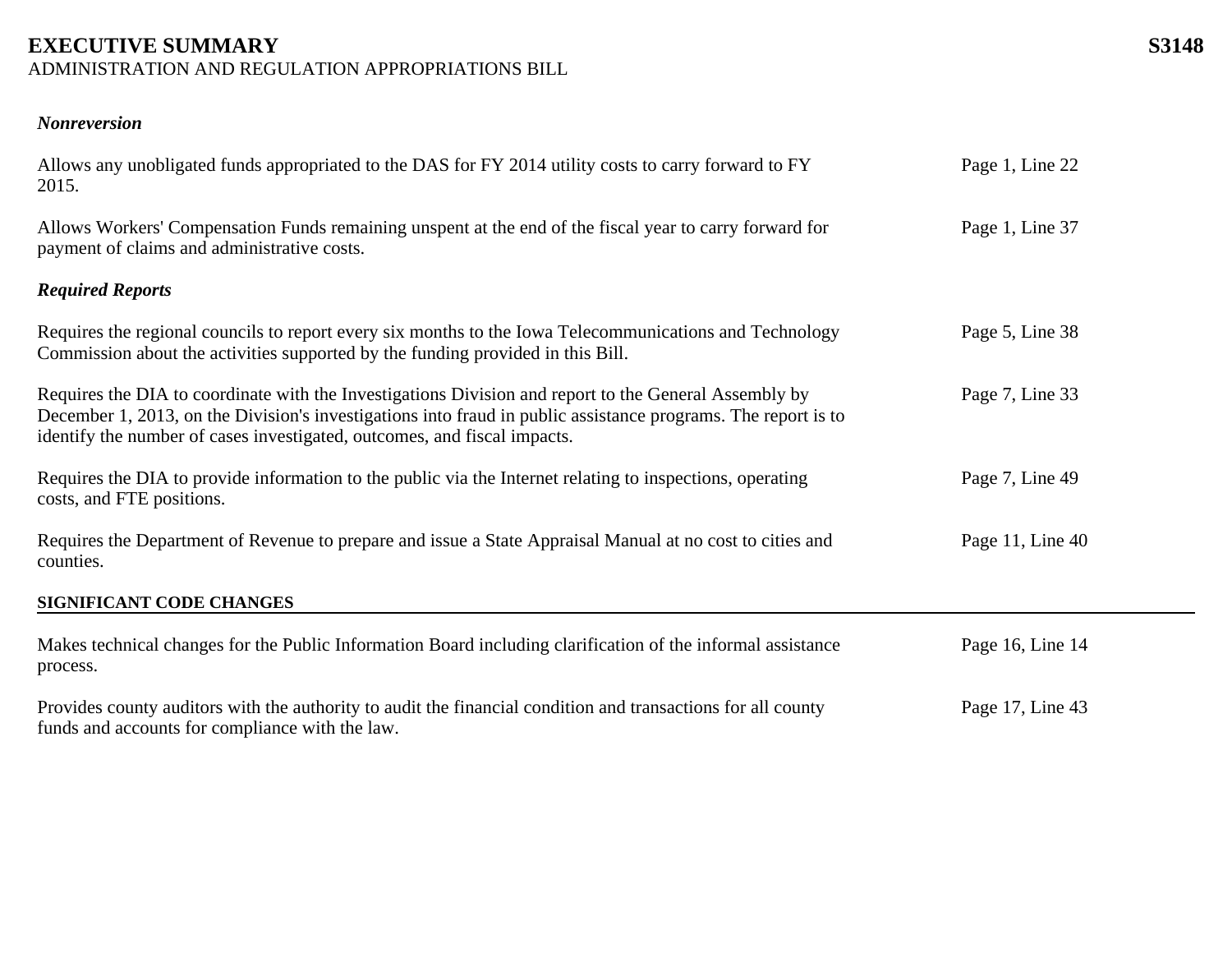#### S3148

| 1<br>1.<br>1.<br>1. | 1 Amend House File 603, as amended, passed, and<br>2 reprinted by the House, as follows:<br>3 1 By striking everything after the enacting clause<br>4 and inserting:               | Strike after amendment.                                                                                                                                                      |
|---------------------|------------------------------------------------------------------------------------------------------------------------------------------------------------------------------------|------------------------------------------------------------------------------------------------------------------------------------------------------------------------------|
| 1.<br>$\mathbf{1}$  | <b>DIVISION I</b><br>5<br>6<br>FY 2013-2014                                                                                                                                        |                                                                                                                                                                              |
| 1 7<br>1.<br>- 8    | Section 1. DEPARTMENT OF ADMINISTRATIVE SERVICES.<br>1. There is appropriated from the general fund of<br>1 9 the state to the department of administrative services               | General Fund appropriations to the Department of Administrative<br>Services (DAS).                                                                                           |
|                     | 1 10 for the fiscal year beginning July 1, 2013, and ending<br>1 11 June 30, 2014, the following amounts, or so much                                                               | DETAIL: The I/3 Distribution appropriation is eliminated and the<br>funding is appropriated to State agencies based on the formula used                                      |
|                     | 1 12 thereof as is necessary, to be used for the purposes<br>1 13 designated, and for not more than the following<br>1 14 full-time equivalent positions:                          | by the DAS to supplement those agencies I/3 expenditures. The lowa<br>Building Operations appropriation is eliminated because the building<br>will be razed in late FY 2013. |
| 1 15                | a. For salaries, support, maintenance, and<br>1 16 miscellaneous purposes:                                                                                                         | General Fund appropriation to the DAS for general operations.                                                                                                                |
| 1 17<br>118         | 4,067,924<br>73.49                                                                                                                                                                 | DETAIL: This is an increase of \$47,580 for I/3 distribution and a<br>general decrease of 4.25 FTE positions compared to estimated FY<br>2013.                               |
| 1 19<br>$120$       | b. For the payment of utility costs:<br>2,676,460                                                                                                                                  | General Fund appropriation to the DAS for utility costs.                                                                                                                     |
| 1 21                | 1.00                                                                                                                                                                               | DETAIL: Maintains the current level of funding. The funds are used to<br>pay energy costs for the Capitol Complex and the State laboratory<br>facility in Ankeny.            |
| 1 22                | Notwithstanding section 8.33, any excess moneys<br>1 23 appropriated for utility costs in this lettered<br>1 24 paragraph shall not revert to the general fund of the              | Allows any unobligated funds appropriated for FY 2014 utility costs to<br>carry forward to FY 2015.                                                                          |
|                     | 1 25 state at the end of the fiscal year but shall remain<br>1 26 available for expenditure for the purposes of this<br>1 27 lettered paragraph during the succeeding fiscal year. | DETAIL: It is uncertain at this time how much will be carried forward<br>from FY 2013 to FY 2014. The amount of carryforward from previous<br>fiscal years includes:         |
|                     |                                                                                                                                                                                    | • FY 2009 to FY 2010: \$386,040<br>• FY 2010 to FY 2011: \$432,298<br>• FY 2011 to FY 2012: \$594,968<br>• FY 2012 to FY 2013: \$450,832                                     |
| 128                 | c. For Terrace Hill operations:                                                                                                                                                    | General Fund appropriation to the DAS for Terrace Hill operations.                                                                                                           |

|         | 1 28 c. For Terrace Hill operations: |         |
|---------|--------------------------------------|---------|
| 1 29    |                                      | 405 914 |
| ี่ 1 30 |                                      | 5 N N   |

DETAIL: This is no change compared to estimated FY 2013.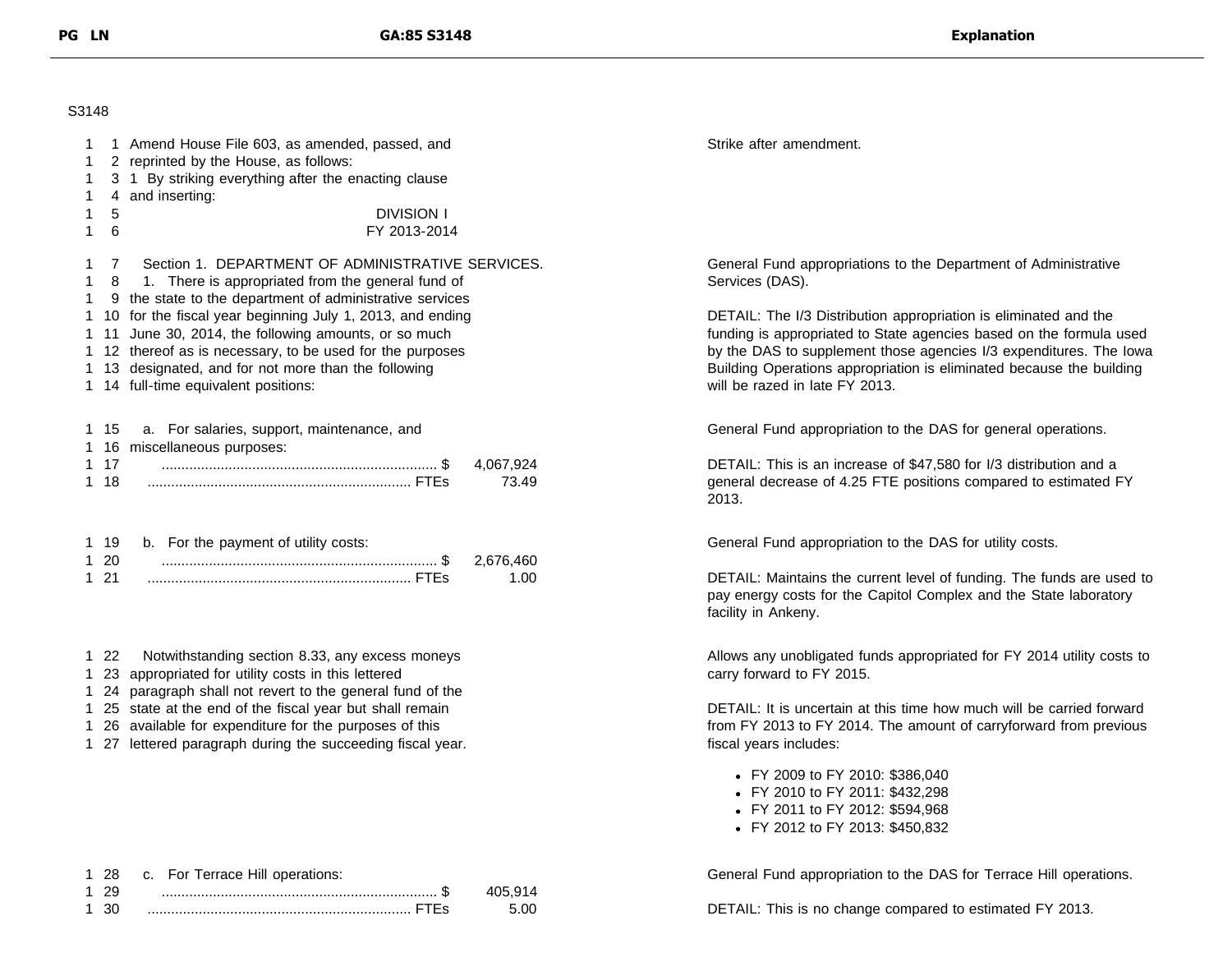31 2. Members of the general assembly serving as 32 members of the deferred compensation advisory board 33 shall be entitled to receive per diem and necessary 34 travel and actual expenses pursuant to section 2.10, 35 subsection 5, while carrying out their official duties 36 as members of the board. 37 3. Any moneys and premiums collected by the 38 department for workers' compensation shall be 39 segregated into a separate workers' compensation 40 fund in the state treasury to be used for payment of 41 state employees' workers' compensation claims and 42 administrative costs. Notwithstanding section 8.33, 43 unencumbered or unobligated moneys remaining in this 44 workers' compensation fund at the end of the fiscal 45 year shall not revert but shall be available for 46 expenditure for purposes of the fund for subsequent 47 fiscal years. 48 Sec. 2. REVOLVING FUNDS. There is appropriated 49 to the department of administrative services for the 50 fiscal year beginning July 1, 2013, and ending June 1 30, 2014, from the revolving funds designated in 2 chapter 8A and from internal service funds created 3 by the department such amounts as the department 4 deems necessary for the operation of the department 5 consistent with the requirements of chapter 8A. 6 Sec. 3. FUNDING FOR IOWACCESS. 7 1. Notwithstanding section 321A.3, subsection 8 1, for the fiscal year beginning July 1, 2013, and 9 ending June 30, 2014, the first \$750,000 collected 10 by the department of transportation and transferred 11 to the treasurer of state with respect to the fees 12 for transactions involving the furnishing of a 13 certified abstract of a vehicle operating record under 14 section 321A.3, subsection 1, shall be transferred 15 to the IowAccess revolving fund for the purposes of 16 developing, implementing, maintaining, and expanding 17 electronic access to government records as provided by 18 law. 19 2. All fees collected with respect to transactions

- 20 involving IowAccess shall be deposited in the IowAccess
- 21 revolving fund and shall be used only for the support

22 of IowAccess projects.

Authorizes members of the General Assembly to receive per diem, travel expenses, and actual expenses while performing official duties as members of the Deferred Compensation Advisory Board.

Specifies that any funds received by the DAS for workers' compensation purposes be used for the payment of workers' compensation claims and administrative costs.

Requires excess funds remaining in the Workers' Compensation Fund at the end of the fiscal year to carry forward for payment of claims and administrative costs.

Appropriates an amount necessary from the DAS revolving funds and internal service funds created by the Department for operational purposes.

Requires the first \$750,000 collected by the Department of Transportation from the sale of certified driver's records to be allocated to the IowAccess Revolving Fund for developing, implementing, maintaining, and expanding electronic access to government records.

Requires all fees related to transactions involving IowAccess to be deposited in the IowAccess Revolving Fund and used for IowAccess projects.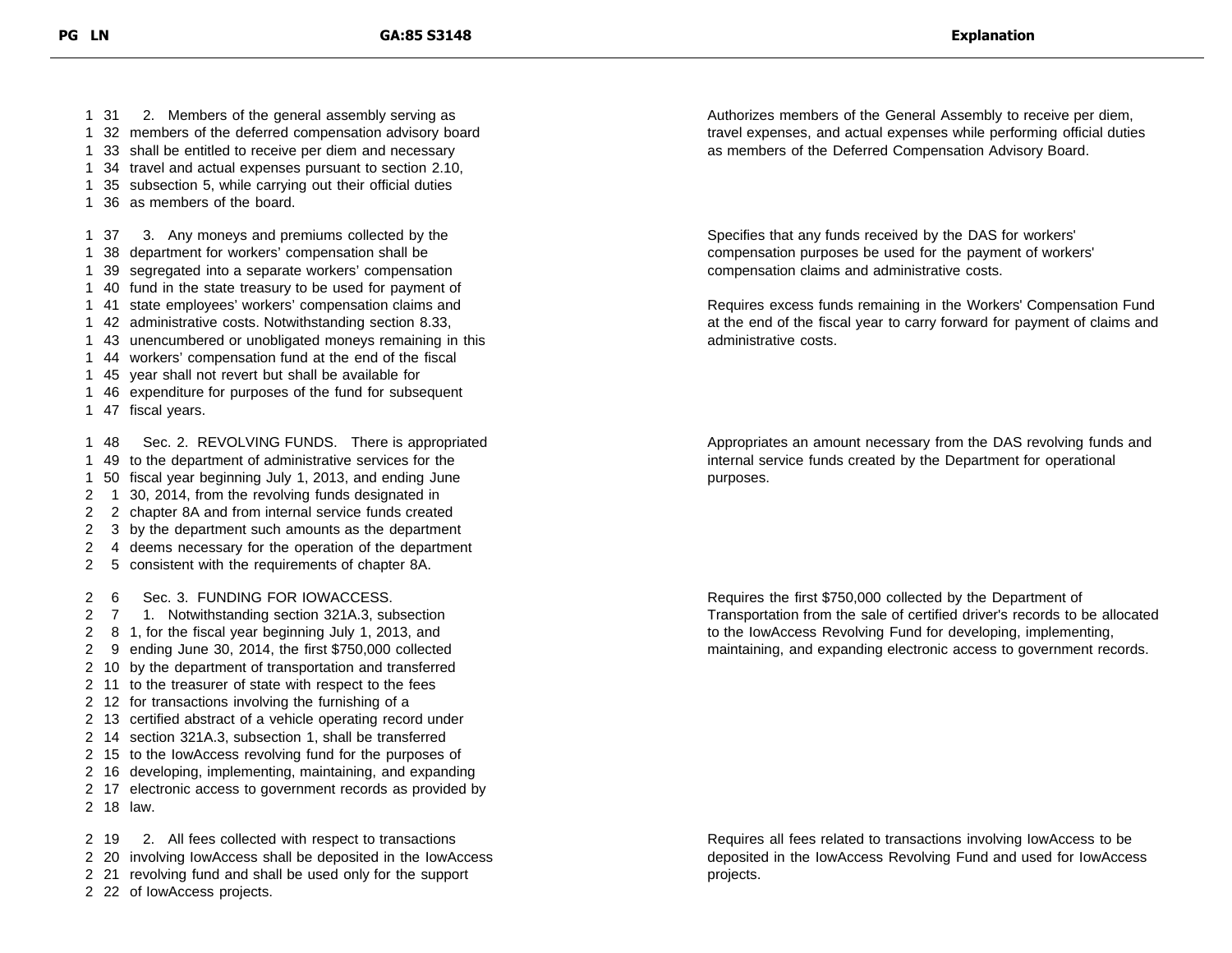23 Sec. 4. STATE EMPLOYEE HEALTH INSURANCE 24 ADMINISTRATION CHARGE. For the fiscal year beginning 25 July 1, 2013, and ending June 30, 2014, the monthly per 26 contract administrative charge which may be assessed by 27 the department of administrative services shall be \$2 28 per contract on all health insurance plans administered 29 by the department. 30 Sec. 5. AUDITOR OF STATE. 2 31 1. There is appropriated from the general fund of 32 the state to the office of the auditor of state for the 33 fiscal year beginning July 1, 2013, and ending June 30, 34 2014, the following amount, or so much thereof as is 35 necessary, to be used for the purposes designated, and 36 for not more than the following full-time equivalent 37 positions: 38 For salaries, support, maintenance, and 39 miscellaneous purposes: 40 ...................................................................... \$ 1,047,256 41 ................................................................... FTEs 103.00 42 2. The auditor of state may retain additional 43 full-time equivalent positions as is reasonable and 44 necessary to perform governmental subdivision audits 45 which are reimbursable pursuant to section 11.20 46 or 11.21, to perform audits which are requested by 47 and reimbursable from the federal government, and 48 to perform work requested by and reimbursable from 49 departments or agencies pursuant to section 11.5A 50 or 11.5B. The auditor of state shall notify the 1 department of management, the legislative fiscal 2 committee, and the legislative services agency of the 3 additional full-time equivalent positions retained. 4 3. The auditor of state shall allocate moneys from 5 the appropriation in this section solely for audit 6 work related to the comprehensive annual financial 7 report, federally required audits, and investigations 8 of embezzlement, theft, or other significant financial 9 irregularities until the audit of the comprehensive 10 annual financial report is complete. 11 Sec. 6. IOWA ETHICS AND CAMPAIGN DISCLOSURE 12 BOARD. There is appropriated from the general fund of 13 the state to the Iowa ethics and campaign disclosure 14 board for the fiscal year beginning July 1, 2013, and 15 ending June 30, 2014, the following amount, or so much 16 thereof as is necessary, for the purposes designated:

17 For salaries, support, maintenance, and

Permits the DAS to charge \$2.00 per month for each health insurance contract administered by the Department for FY 2014.

DETAIL: The funds are deposited in the Health Insurance Administration Fund and used by the Department for administrative costs of the health insurance program.

General Fund appropriation to the Auditor of State.

DETAIL: This is an increase of \$141,788 and no change in FTE positions. The change includes:

- An increase of \$132,750 for additional audit hours of State agencies.
- An increase of \$9,038 for an I/3 distribution.

Permits the State Auditor to add staff and expend additional funds to conduct reimbursable audits. Requires the Auditor to notify the Department of Management (DOM), the Legislative Fiscal Committee, and the Legislative Services Agency (LSA) when additional positions are retained.

General Fund appropriation to the Iowa Ethics and Campaign Disclosure Board.

DETAIL: This is an increase of \$80,335 and no change in FTE positions compared to estimated FY 2013. The funding changes include: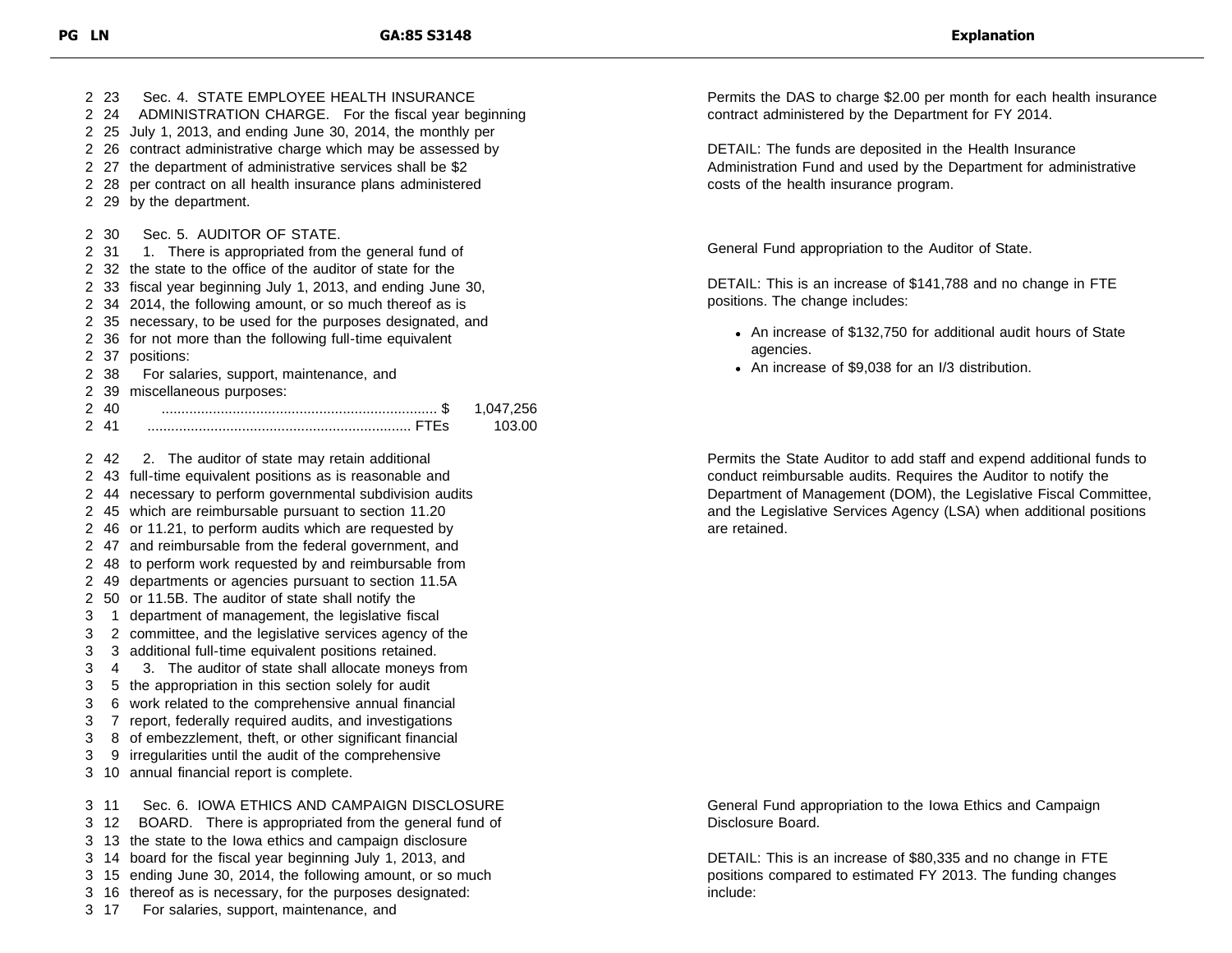| 3<br>3                     | 18<br>19                         | miscellaneous purposes, and for not more than the<br>following full-time equivalent positions:                                                                                                                                                                                                                  |
|----------------------------|----------------------------------|-----------------------------------------------------------------------------------------------------------------------------------------------------------------------------------------------------------------------------------------------------------------------------------------------------------------|
| 3<br>3                     | 20<br>21                         | 570,335<br>5.00                                                                                                                                                                                                                                                                                                 |
| 3<br>3<br>3<br>3<br>3<br>3 | 22<br>23<br>24<br>25<br>26<br>27 | Sec. 7. DEPARTMENT OF COMMERCE.<br>1. There is appropriated from the general fund<br>of the state to the department of commerce for the<br>fiscal year beginning July 1, 2013, and ending June 30,<br>2014, the following amounts, or so much thereof as is<br>necessary, for the purposes designated:          |
| 3<br>3<br>3<br>3<br>3      | 28<br>29<br>30<br>-31<br>32      | ALCOHOLIC BEVERAGES DIVISION<br>a.<br>For salaries, support, maintenance, and<br>miscellaneous purposes, and for not more than the<br>following full-time equivalent positions:<br>1,220,391                                                                                                                    |
| 3                          | 33                               | 18.50                                                                                                                                                                                                                                                                                                           |
| 3<br>3<br>3<br>3           | 34<br>35<br>36<br>37             | PROFESSIONAL LICENSING AND REGULATION BUREAU<br>b.<br>For salaries, support, maintenance, and<br>miscellaneous purposes, and for not more than the<br>following full-time equivalent positions:                                                                                                                 |
| 3<br>3                     | -38<br>39                        | 601,537<br>12.50                                                                                                                                                                                                                                                                                                |
| 3<br>3<br>3<br>3<br>3<br>3 | 40<br>41<br>42<br>43<br>44<br>45 | There is appropriated from the department of<br>2.<br>commerce revolving fund created in section 546.12<br>to the department of commerce for the fiscal year<br>beginning July 1, 2013, and ending June 30, 2014, the<br>following amounts, or so much thereof as is necessary,<br>for the purposes designated: |
| 3<br>3<br>3<br>3           | 46<br>47<br>48<br>49             | <b>BANKING DIVISION</b><br>a.<br>For salaries, support, maintenance, and<br>miscellaneous purposes, and for not more than the<br>following full-time equivalent positions:                                                                                                                                      |
| 3<br>4                     | 50<br>1                          | 9,167,235<br>74.50                                                                                                                                                                                                                                                                                              |

4 2 b. CREDIT UNION DIVISION

4 3 For salaries, support, maintenance, and

- A general increase of \$80,000.
- An increase of \$335 for I/3 distribution.

General Fund appropriations to the Department of Commerce for FY 2014.

General Fund appropriation to the Alcoholic Beverages Division of the Department of Commerce for FY 2014.

DETAIL: This is no change in funding and an increase of 3.50 FTE positions to reflect projected staffing levels.

General Fund appropriation to the Professional Licensing and Regulation Bureau of the Banking Division of the Department of Commerce for FY 2014.

DETAIL: This is an increase of \$1,184 for an I/3 distribution and no change in FTE positions compared to estimated FY 2013.

Department of Commerce Revolving Fund appropriations for FY 2014.

Department of Commerce Revolving Fund appropriation to the Banking Division of the Department of Commerce.

DETAIL: This is an increase of \$69,065 and a general increase of 6.00 FTE positions compared to estimated FY 2013. The increase in funding includes:

- \$44,425 to restore the Conference for State Bank Supervisors membership dues to the prerecession level.
- \$17,603 to restore rent payments to the prerecession level.
- \$7,037 for an I/3 distribution.

Department of Commerce Revolving Fund appropriation to the Credit Union Division of the Department of Commerce.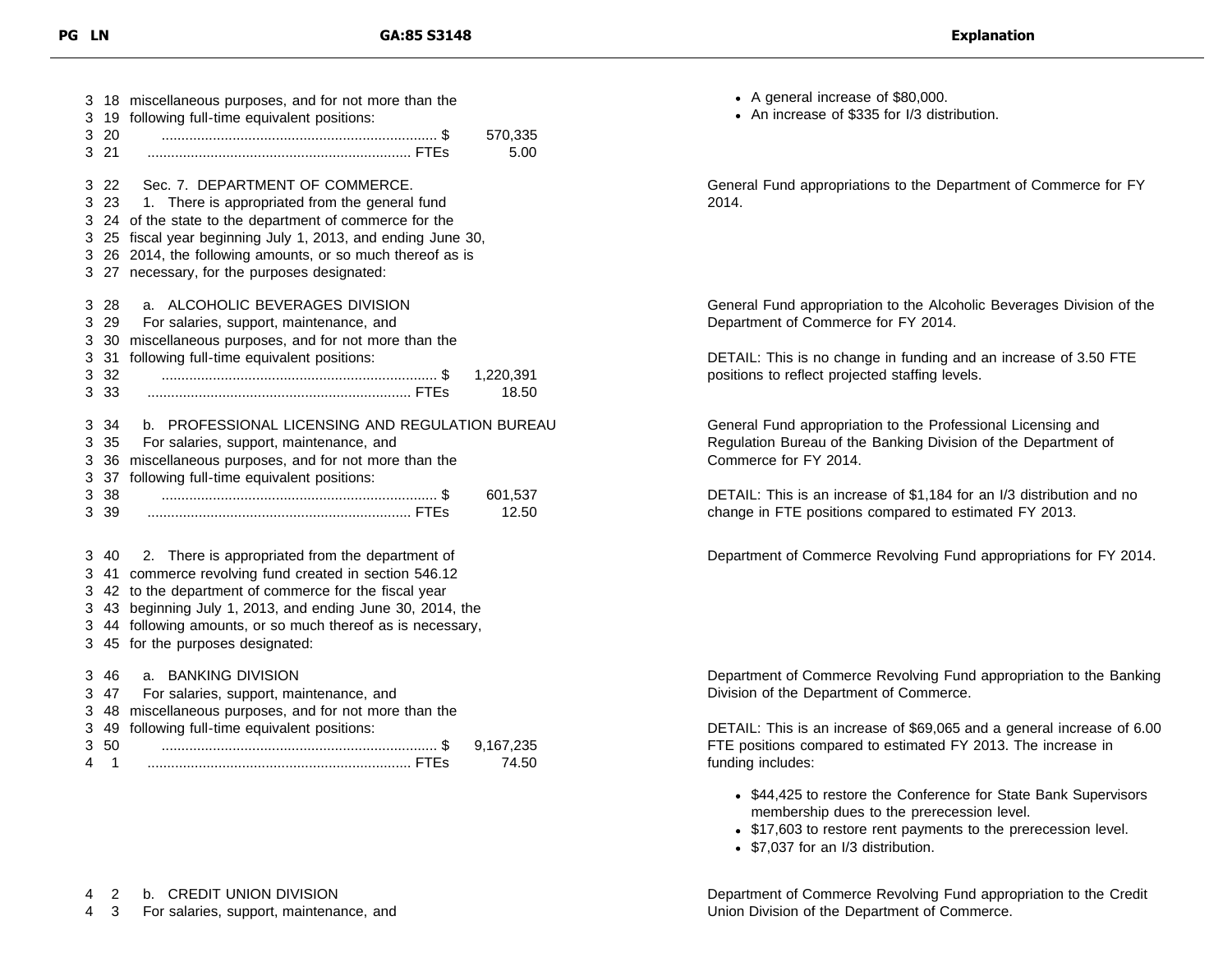| $\overline{4}$ |      | 4 miscellaneous purposes, and for not more than the    |           |
|----------------|------|--------------------------------------------------------|-----------|
| 4              |      | 5 following full-time equivalent positions:            |           |
| 4              | 6    |                                                        | 1,794,256 |
|                |      |                                                        | 15.00     |
|                |      |                                                        |           |
| 4              |      | 8 c. INSURANCE DIVISION                                |           |
|                |      | 4 9 (1) For salaries, support, maintenance, and        |           |
|                |      | 4 10 miscellaneous purposes, and for not more than the |           |
|                |      | 4 11 following full-time equivalent positions:         |           |
|                | 4 12 |                                                        | 5.032.989 |

4 13 ................................................................... FTEs 100.15

- 4 14 (2) The insurance division may reallocate
- 4 15 authorized full-time equivalent positions as necessary
- 4 16 to respond to accreditation recommendations or
- 4 17 requirements.
- 4 18 (3) The insurance division expenditures for
- 4 19 examination purposes may exceed the projected receipts,
- 4 20 refunds, and reimbursements, estimated pursuant to
- 4 21 section 505.7, subsection 7, including the expenditures
- 4 22 for retention of additional personnel, if the
- 4 23 expenditures are fully reimbursable and the division
- 4 24 first does both of the following:
- 4 25 (a) Notifies the department of management, the
- 4 26 legislative services agency, and the legislative fiscal
- 4 27 committee of the need for the expenditures.
- 4 28 (b) Files with each of the entities named in
- 4 29 subparagraph division (a) the legislative and
- 4 30 regulatory justification for the expenditures, along
- 4 31 with an estimate of the expenditures.

#### 4 32 d. UTILITIES DIVISION

|      | 4 33 (1) For salaries, support, maintenance, and           |           |
|------|------------------------------------------------------------|-----------|
|      | 4 34 miscellaneous purposes, and for not more than the     |           |
|      | 4 35 following full-time equivalent positions:             |           |
| 4 36 |                                                            | 8.179.405 |
| 4 37 |                                                            | 79.00     |
|      |                                                            |           |
|      | 4 38 (2) The utilities division may expend additional      |           |
|      | 4 39 moneys, including moneys for additional personnel, if |           |

- 4 40 those additional expenditures are actual expenses which
- 4 41 exceed the moneys budgeted for utility regulation and
- 4 42 the expenditures are fully reimbursable. Before the
- 4 43 division expends or encumbers an amount in excess of

DETAIL: This is an increase of \$1,261 for an I/3 distribution and a general increase of 1.00 FTE position to match the FY 2013 authorized amount compared to estimated FY 2013.

Department of Commerce Revolving Fund appropriation to the Insurance Division of the Department of Commerce.

DETAIL: This is an increase of \$49,745 and no change in FTE positions compared to estimated FY 2013. The increase includes:

- \$40,000 for the rent increase when the Division moves to the Two Ruan Building.
- \$9.745 for an I/3 distribution.

Permits the Insurance Division to reallocate FTE positions as necessary to meet national accreditation standards. Also, permits examination expenditures of the Division to exceed revenues if the expenditures are reimbursable. The Division is required to notify the DOM, the LSA, and the Legislative Fiscal Committee of the need for examination expenses to exceed revenues, and requires justification and an estimate of the excess expenditures.

Department of Commerce Revolving Fund appropriation to the Utilities Division of the Department of Commerce.

DETAIL: This is an increase of \$6,336 for an I/3 distribution and no change in FTE positions compared to estimated FY 2013.

Permits the Utilities Division to expend additional funds for utility company examinations, including expenditures for additional personnel, if the funds are reimbursable. The Division must notify the DOM, the LSA, and the Legislative Fiscal Committee of the expenditure of funds in excess of the amount budgeted for utility regulation, and provide justification and an estimate of the excess expenditures.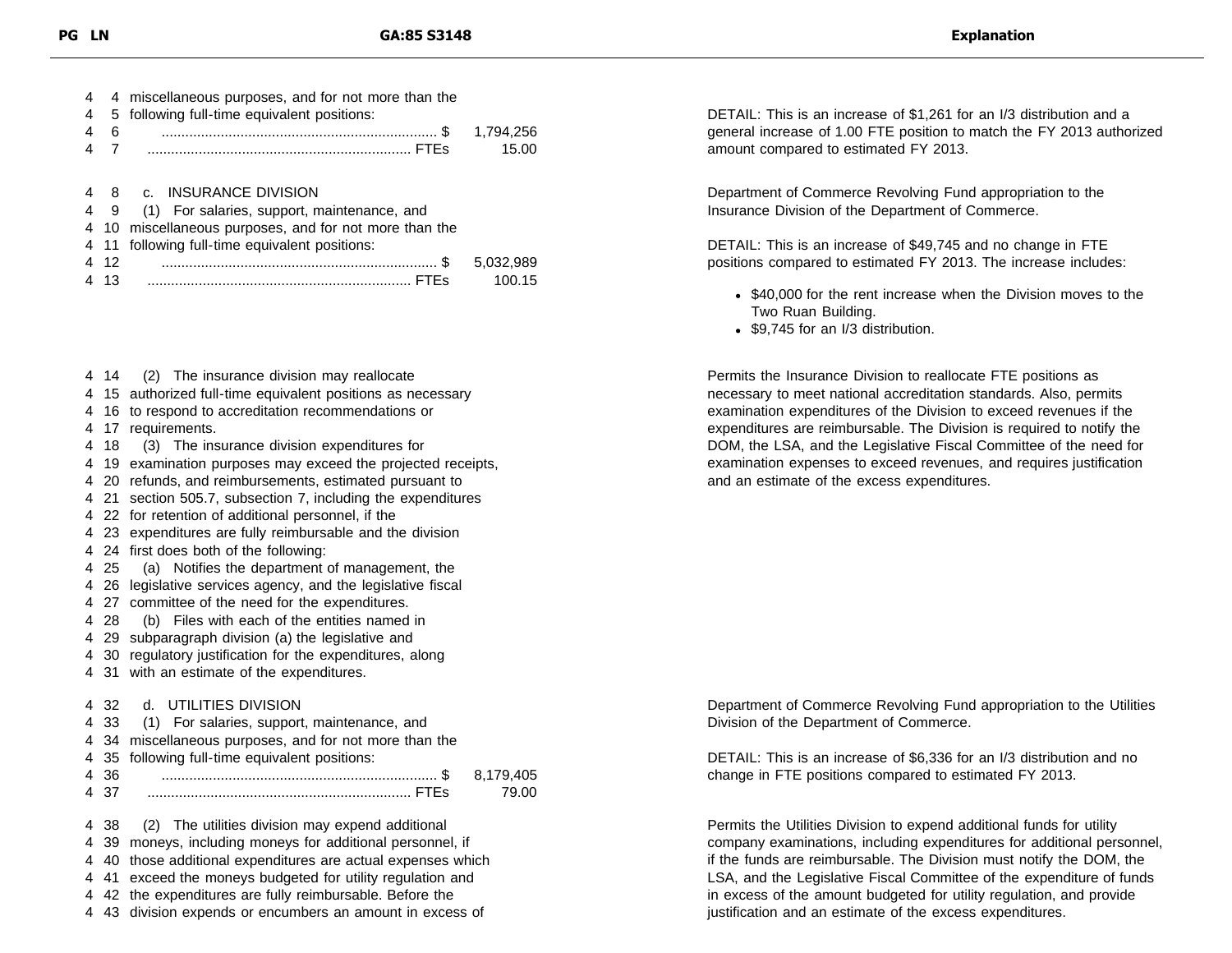| 446<br>4<br>4<br>49<br>4<br>5<br>5                                         | 4 44 the moneys budgeted for regulation, the division shall<br>4 45 first do both of the following:<br>(a) Notify the department of management, the<br>4 47 legislative services agency, and the legislative fiscal<br>48 committee of the need for the expenditures.<br>(b) File with each of the entities named in<br>50 subparagraph division (a) the legislative and<br>1 regulatory justification for the expenditures, along<br>2 with an estimate of the expenditures.                                                                                                                |
|----------------------------------------------------------------------------|----------------------------------------------------------------------------------------------------------------------------------------------------------------------------------------------------------------------------------------------------------------------------------------------------------------------------------------------------------------------------------------------------------------------------------------------------------------------------------------------------------------------------------------------------------------------------------------------|
| 5<br>3<br>5<br>5<br>5<br>5<br>5                                            | 3. CHARGES. Each division and the office of<br>4 consumer advocate shall include in its charges<br>5 assessed or revenues generated an amount sufficient<br>6 to cover the amount stated in its appropriation and<br>7 any state-assessed indirect costs determined by the<br>8 department of administrative services.                                                                                                                                                                                                                                                                       |
| 5<br>9<br>5<br>5<br>5<br>5<br>5<br>5<br>5<br>5.<br>5<br>18<br>5<br>5<br>20 | Sec. 8. DEPARTMENT OF COMMERCE - PROFESSIONAL<br>10 LICENSING AND REGULATION BUREAU. There is appropriated<br>11 from the housing trust fund created pursuant to section<br>12 16.181, to the bureau of professional licensing and<br>13 regulation of the banking division of the department of<br>14 commerce for the fiscal year beginning July 1, 2013,<br>15 and ending June 30, 2014, the following amount, or<br>16 so much thereof as is necessary, to be used for the<br>17 purposes designated:<br>For salaries, support, maintenance, and<br>19 miscellaneous purposes:<br>62,317 |
| 21<br>5<br>5 22<br>5 23<br>5<br>5 29<br>5 31                               | Sec. 9. IOWA TELECOMMUNICATIONS AND TECHNOLOGY<br>COMMISSION - REGIONAL TELECOMMUNICATIONS<br>COUNCILS. There is appropriated from the general<br>5 24 fund of the state to the lowa telecommunications and<br>5 25 technology commission for the fiscal year beginning<br>26 July 1, 2013, and ending June 30, 2014, the following<br>5 27 amounts, or so much thereof as is necessary, to be used<br>5 28 for the purposes designated:<br>For state aid for regional telecommunications<br>5 30 councils:<br>. \$<br>992,913                                                               |
| 32<br>5<br>5<br>5                                                          | The regional telecommunications councils established<br>33 in section 8D.5 shall use the moneys appropriated in<br>34 this section to provide coordination of technical<br>5 35 assistance for network classrooms, planning and<br>5 36 troubleshooting for local area networks, scheduling of<br>5 37 video sites, and other related support activities.                                                                                                                                                                                                                                    |

Requires all divisions of the Department of Commerce and the Office of Consumer Advocate to include in billings an amount sufficient to cover the Department of Commerce Revolving Fund appropriations and any State-assessed indirect costs.

Housing Trust Fund appropriation to the Professional Licensing and Regulation Bureau.

DETAIL: Maintains the current level of funding. These funds are used by the Department to conduct audits of real estate broker trust funds.

General Fund appropriation to the Iowa Telecommunications and Technology Commission for Regional Telecommunications Councils.

DETAIL: Maintains the current level of funding.

Specifies the funding will be used for support activities for the network classrooms and video sites.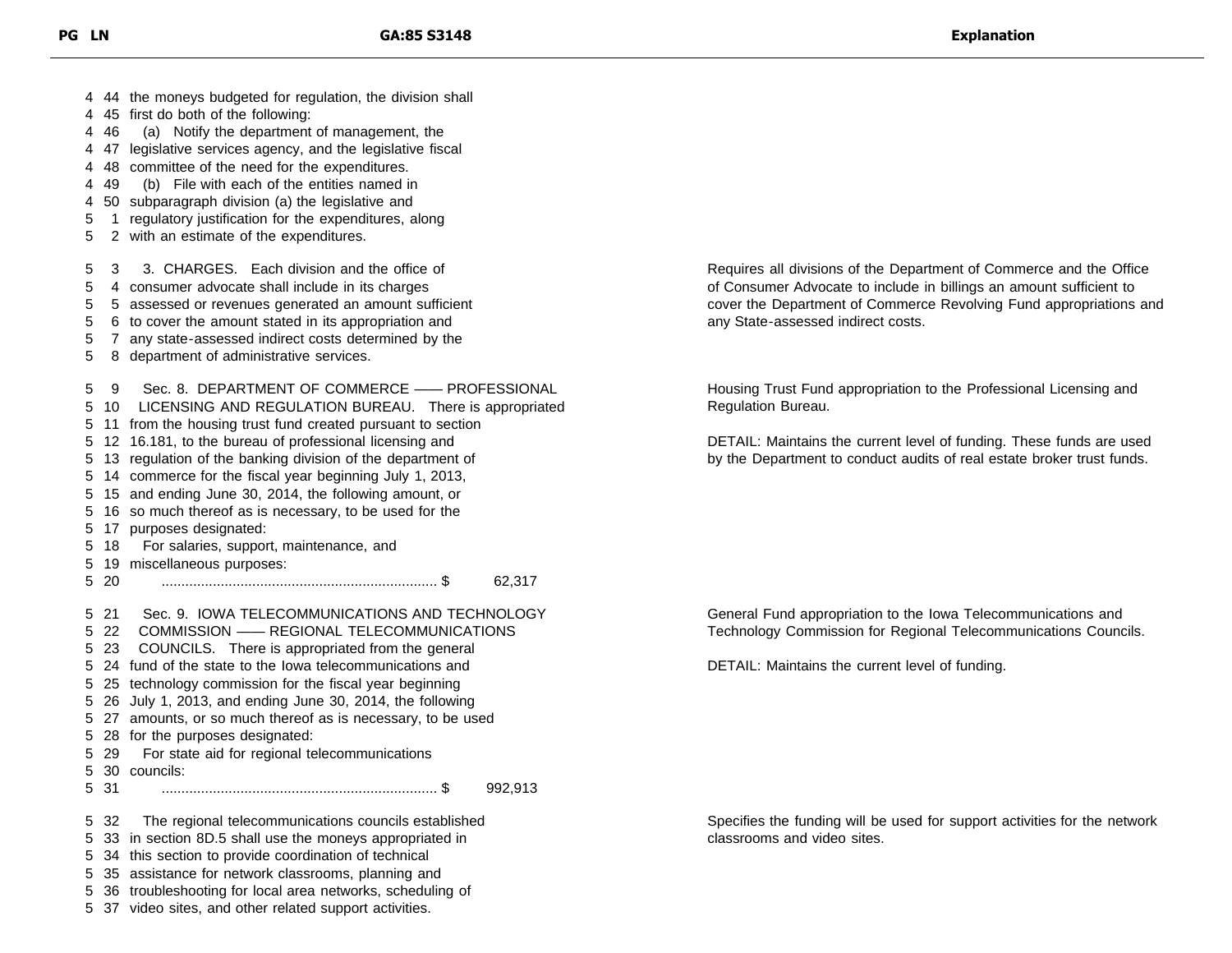| Moneys appropriated in this section shall be<br>5.<br>-38<br>distributed by the commission to the regional<br>39<br>5<br>telecommunications councils based upon usage by<br>40<br>5<br>region. The regional telecommunications councils shall<br>5<br>report to the lowa telecommunications and technology<br>42<br>5<br>commission by January 31, 2014, for the immediately<br>43<br>44 preceding six-month period beginning on July 1, 2013,<br>45 and ending December 31, 2013, and by July 31, 2014, for<br>the immediately preceding six-month period beginning<br>46<br>47 on January 1, 2014, and ending on June 30, 2014. The<br>5<br>48 report shall include information requested by the<br>5.<br>49 commission related to the activities supported through<br>this appropriation.<br>50<br>5. | Requires funding to be distributed to the regional telecommunications<br>councils based on usage. The regional councils are to report every six<br>months to the Iowa Telecommunications and Technology Commission<br>about the activities supported by this funding. |
|----------------------------------------------------------------------------------------------------------------------------------------------------------------------------------------------------------------------------------------------------------------------------------------------------------------------------------------------------------------------------------------------------------------------------------------------------------------------------------------------------------------------------------------------------------------------------------------------------------------------------------------------------------------------------------------------------------------------------------------------------------------------------------------------------------|-----------------------------------------------------------------------------------------------------------------------------------------------------------------------------------------------------------------------------------------------------------------------|
| Sec. 10. GOVERNOR AND LIEUTENANT GOVERNOR. There<br>6<br>2 is appropriated from the general fund of the state to<br>6<br>3 the offices of the governor and the lieutenant governor<br>6<br>4 for the fiscal year beginning July 1, 2013, and ending<br>6<br>5 June 30, 2014, the following amounts, or so much<br>6<br>6 thereof as is necessary, to be used for the purposes<br>6<br>designated:<br>6                                                                                                                                                                                                                                                                                                                                                                                                   | General Fund appropriations for Office of the Governor and Lieutenant<br>Governor.                                                                                                                                                                                    |
| 1. GENERAL OFFICE<br>6<br>8<br>For salaries, support, maintenance, and<br>9<br>6<br>miscellaneous purposes, and for not more than the<br>6<br>10                                                                                                                                                                                                                                                                                                                                                                                                                                                                                                                                                                                                                                                         | General Fund appropriation to the Office of the Governor and<br>Lieutenant Governor.                                                                                                                                                                                  |
| following full-time equivalent positions:<br>6<br>11<br>6 12<br>2,196,455<br>13<br>6<br>20.00                                                                                                                                                                                                                                                                                                                                                                                                                                                                                                                                                                                                                                                                                                            | DETAIL: This is an increase of \$1,541 and a decrease of 3.00 FTE<br>positions compared to estimated FY 2013. The changes include the<br>following:                                                                                                                   |
|                                                                                                                                                                                                                                                                                                                                                                                                                                                                                                                                                                                                                                                                                                                                                                                                          | • An increase of \$1,541 due to an I/3 distribution.<br>• A decrease of 3.00 FTE positions to match the authorized FTE<br>positions for FY 2013.                                                                                                                      |

| 6 15 For salaries, support, maintenance, and<br>6 16 miscellaneous purposes for the governor's quarters<br>6 17 at terrace hill, and for not more than the following<br>6 18 full-time equivalent positions:<br>6 19 |        |
|----------------------------------------------------------------------------------------------------------------------------------------------------------------------------------------------------------------------|--------|
|                                                                                                                                                                                                                      |        |
|                                                                                                                                                                                                                      |        |
|                                                                                                                                                                                                                      |        |
|                                                                                                                                                                                                                      |        |
|                                                                                                                                                                                                                      | 93.111 |
| 6 20                                                                                                                                                                                                                 | 2.00   |

#### 21 Sec. 11. GOVERNOR'S OFFICE OF DRUG CONTROL 22 POLICY. There is appropriated from the general fund

23 of the state to the governor's office of drug control

24 policy for the fiscal year beginning July 1, 2013, and

General Fund appropriation for Terrace Hill Quarters.

DETAIL: This is no change in General Fund support and an increase of 0.07 FTE position compared to estimated FY 2013 to match the authorized FTE positions for FY 2013.

The funding is used to support a housekeeper and a cook.

General Fund appropriation to the Governor's Office of Drug Control Policy.

DETAIL: This is an increase of \$1,134 for an I/3 distribution and no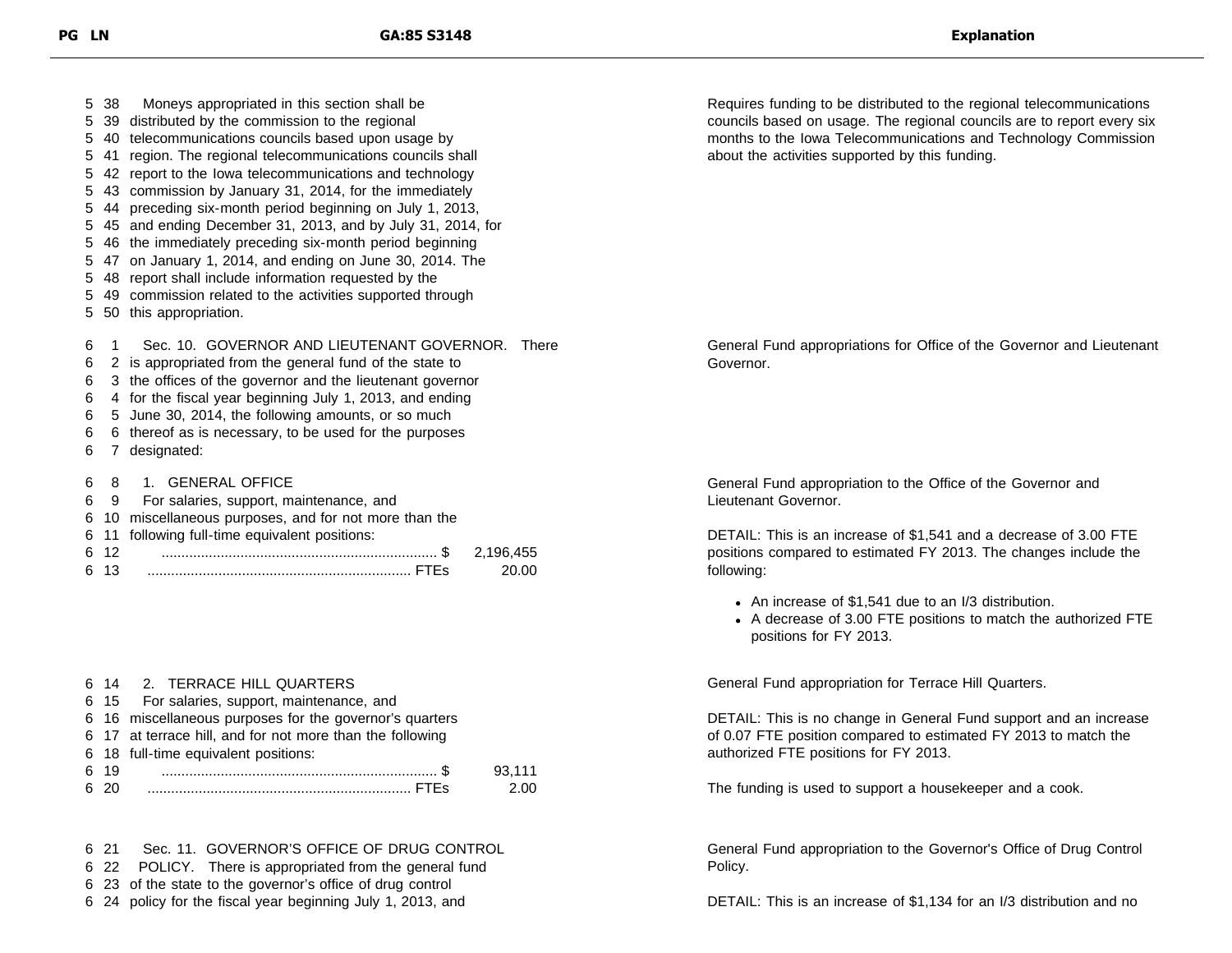|   |     | 6 25 ending June 30, 2014, the following amount, or so much |
|---|-----|-------------------------------------------------------------|
| 6 |     | 26 thereof as is necessary, to be used for the purposes     |
| 6 | 27  | designated:                                                 |
| 6 | 28  | For salaries, support, maintenance, and                     |
| 6 | -29 | miscellaneous purposes, including statewide                 |
| 6 | 30  | coordination of the drug abuse resistance education         |
| 6 | 31  | (D.A.R.E.) programs or similar programs, and for not        |
| 6 | 32  | more than the following full-time equivalent positions:     |
| 6 | -33 | 241,134                                                     |
| 6 | 34  | 4.00                                                        |
|   |     |                                                             |
| 6 | -35 | Sec. 12. DEPARTMENT OF HUMAN RIGHTS. There is               |
| 6 | 36  | appropriated from the general fund of the state to          |
| 6 | 37  | the department of human rights for the fiscal year          |
| 6 | 38  | beginning July 1, 2013, and ending June 30, 2014, the       |
| 6 |     | 39 following amounts, or so much thereof as is necessary,   |
| 6 |     | 40 to be used for the purposes designated:                  |
|   |     |                                                             |
| 6 | 41  | CENTRAL ADMINISTRATION DIVISION<br>1.                       |
| 6 | 42  | For salaries, support, maintenance, and                     |
| 6 | 43  | miscellaneous purposes, and for not more than the           |
| 6 | 44  | following full-time equivalent positions:                   |
| 6 | 45  | 224,184                                                     |
| 6 | 46  | 5.65                                                        |

|     | 6 47 2. COMMUNITY ADVOCACY AND SERVICES DIVISION       |      |
|-----|--------------------------------------------------------|------|
|     | 6 48 For salaries, support, maintenance, and           |      |
|     | 6 49 miscellaneous purposes, and for not more than the |      |
|     | 6 50 following full-time equivalent positions:         |      |
| 7 1 |                                                        |      |
| 7 2 |                                                        | 9.62 |

change in FTE positions compared to estimated FY 2013.

Provides General Fund appropriations to the Department of Human Rights for FY 2014.

General Fund appropriation to the Central Administration Division of the Department of Human Rights.

DETAIL: This is an increase of \$18,081 for an I/3 distribution and 0.09 FTE position compared to estimated FY 2013.

NOTE: The Criminal and Juvenile Justice Planning Division was transferred to the Justice System Appropriations Subcommittee for funding purposes. The Division remains part of DHR.

General Fund appropriation to the Community Advocacy and Services Division.

DETAIL: This is no change in funding and a general increase of 0.26 FTE position compared to estimated FY 2013.

The Community Advocacy and Services Division is comprised of seven offices that promote self-sufficiency of their respective constituency population by providing training, developing partnerships, and advocating on their behalf. The seven offices include:

- Status of African Americans
- Status of Asians and Pacific Islanders
- Status of Women
- Latino Affairs
- Persons with Disabilities
- Deaf Services
- Native American Affairs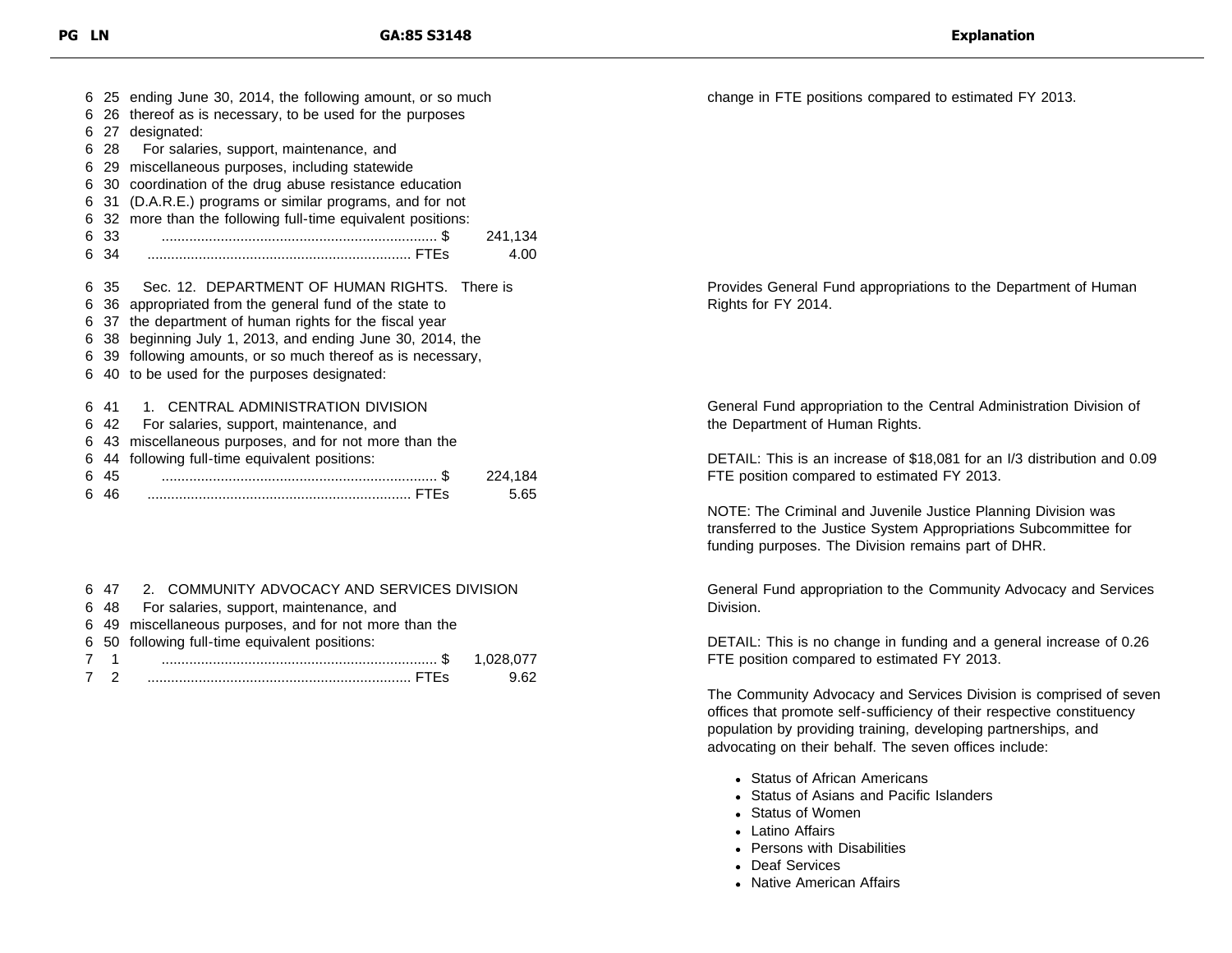| 7 | 3    | 3. COMMUNITY ACTION AGENCIES DIVISION                    |
|---|------|----------------------------------------------------------|
| 7 | 4    | For qualifying energy conservation programs for          |
| 7 | 5    | low-income persons, including but not limited to energy  |
| 7 | 6    | weatherization projects, which target the highest        |
| 7 | 7    | energy users, and including administrative costs:        |
| 7 | 8    | 281,129                                                  |
| 7 | 9    | Sec. 13. DEPARTMENT OF INSPECTIONS AND                   |
| 7 | 10   | APPEALS. There is appropriated from the general fund     |
| 7 | 11   | of the state to the department of inspections and        |
| 7 | -12  | appeals for the fiscal year beginning July 1, 2013, and  |
| 7 | -13  | ending June 30, 2014, the following amounts, or so much  |
| 7 |      | 14 thereof as is necessary, for the purposes designated: |
| 7 | 15   | 1. ADMINISTRATION DIVISION                               |
| 7 | - 16 | For salaries, support, maintenance, and                  |
| 7 | -17  | miscellaneous purposes, and for not more than the        |
| 7 | 18   | following full-time equivalent positions:                |
| 7 | 19   | 545,242                                                  |
| 7 | 20   | 13.65                                                    |
|   |      |                                                          |
|   |      |                                                          |
|   |      |                                                          |

#### 7 21 2. ADMINISTRATIVE HEARINGS DIVISION 7 22 For salaries, support, maintenance, and 7 23 miscellaneous purposes, and for not more than the 7 24 following full-time equivalent positions:

|      | 7 27 3. INVESTIGATIONS DIVISION                        |       |
|------|--------------------------------------------------------|-------|
|      | 7 28 a. For salaries, support, maintenance, and        |       |
|      | 7 29 miscellaneous purposes, and for not more than the |       |
|      | 7 30 following full-time equivalent positions:         |       |
| 731  |                                                        |       |
| 7 32 |                                                        | 61.50 |

General Fund appropriation to the Community Action Agencies Division to supplement weatherization activities.

DETAIL: This is a new appropriation to replace part of the decrease in federal funding for weatherization programs.

General Fund appropriations to the Department of Inspections and Appeals (DIA) for FY 2014.

General Fund appropriation to the Administration Division of the DIA.

DETAIL: This is an increase of \$296,833 and a general increase of 1.75 FTE positions compared to estimated FY 2013. The funding increase includes:

- \$270,994 to replace support from the Medicaid Fraud Fund.
- \$25,839 for an I/3 distribution.

General Fund appropriation to the Administrative Hearings Division of the DIA.

DETAIL: This is an increase of \$150,189 to replace support from the Medicaid Fraud Fund with General Fund monies. There is no change in FTE positions.

The Administrative Hearings Division conducts contested case hearings involving Iowans that claim to have been affected by an action taken by a State agency. The majority of cases involve persons that have had driver's licenses suspended or revoked by the Department of Transportation. Other cases involve the suspension or termination of entitlements granted to individuals by the Iowa Department of Human Services.

General Fund appropriation to the Investigations Division of the DIA.

DETAIL: This is an increase of \$1,404,450 to replace support from the Medicaid Fraud Fund with General Fund monies. This includes a general increase of 4.00 FTE positions.

This Division investigates alleged fraud involving the State's public assistance programs, investigates Medicaid fraud by health care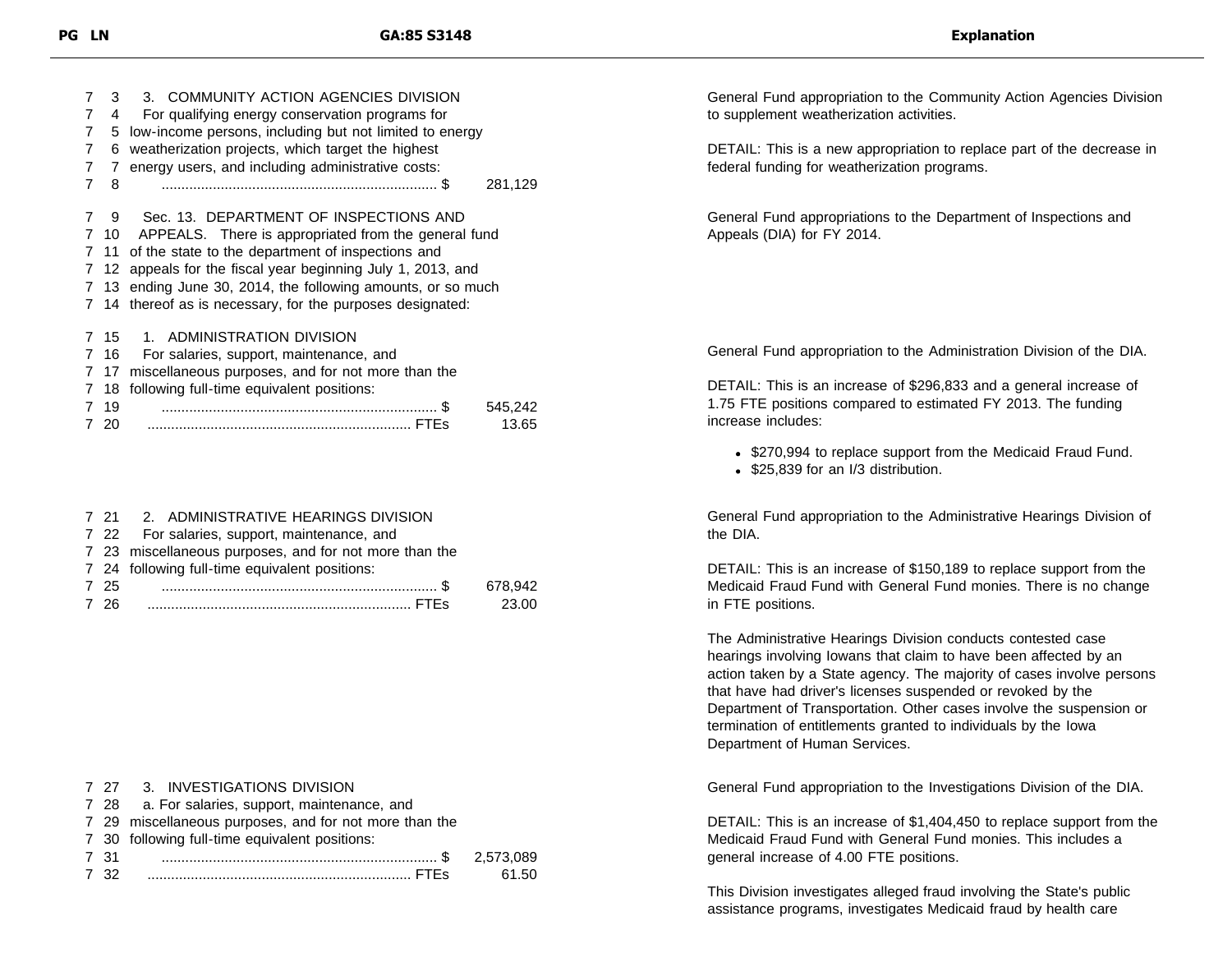- 33 b. The department, in coordination with the 34 investigations division, shall submit a report to the 35 general assembly by December 1, 2013, concerning the 36 division's activities relative to fraud in public 37 assistance programs for the fiscal year beginning July 38 1, 2012, and ending June 30, 2013. The report shall 39 include but is not limited to a summary of the number 40 of cases investigated, case outcomes, overpayment 41 dollars identified, amount of cost avoidance, and 42 actual dollars recovered. 43 4. HEALTH FACILITIES DIVISION
- 44 a. For salaries, support, maintenance, and
- 45 miscellaneous purposes, and for not more than the
- 46 following full-time equivalent positions:

- 49 b. The department shall, in coordination with
- 50 the health facilities division, make the following
- 1 information available to the public as part of the
- 2 department's development efforts to revise the
- 3 department's internet website:
- 4 (1) The number of inspections conducted by the
- 5 division annually by type of service provider and type 6 of inspection.
- 7 (2) The total annual operations budget for the
- 8 division, including general fund appropriations and
- 9 federal contract dollars received by type of service
- 10 provider inspected.
- 11 (3) The total number of full-time equivalent
- 12 positions in the division, to include the number of
- 13 full-time equivalent positions serving in a supervisory
- 14 capacity, and serving as surveyors, inspectors, or
- 15 monitors in the field by type of service provider
- 16 inspected.
- 17 (4) Identification of state and federal survey
- 18 trends, cited regulations, the scope and severity of
- 19 deficiencies identified, and federal and state fines
- 20 assessed and collected concerning nursing and assisted
- 21 living facilities and programs.

providers, and conducts professional practice investigations on behalf of State licensing boards.

Requires the DIA to coordinate with the Investigations Division and report to the General Assembly by December 1, 2013, on the Division's investigations into fraud in public assistance programs. The DIA is to report on the number of cases investigated, outcomes, and fiscal impacts.

General Fund appropriation to the Health Facilities Division of the DIA.

DETAIL: This is an increase of \$1,174,367 to replace support from the Medicaid Fraud Fund with General Fund monies. There is a general decrease of 2.75 FTE positions.

This Division is responsible for inspecting and licensing (or certifying) various health care entities, as well as health care providers and suppliers operating in Iowa.

Requires the DIA to provide information to the public via the Internet relating to inspections, operating costs, and FTE positions.

Existing language requires the DIA to continuously solicit input from facilities and to report on the:

- Number of inspections for each type of service provider and type of inspection.
- Annual operations budget.
- Number of inspectors by type of service provider inspected.
- Survey trends, regulations cited, deficiencies, and State and federal fines.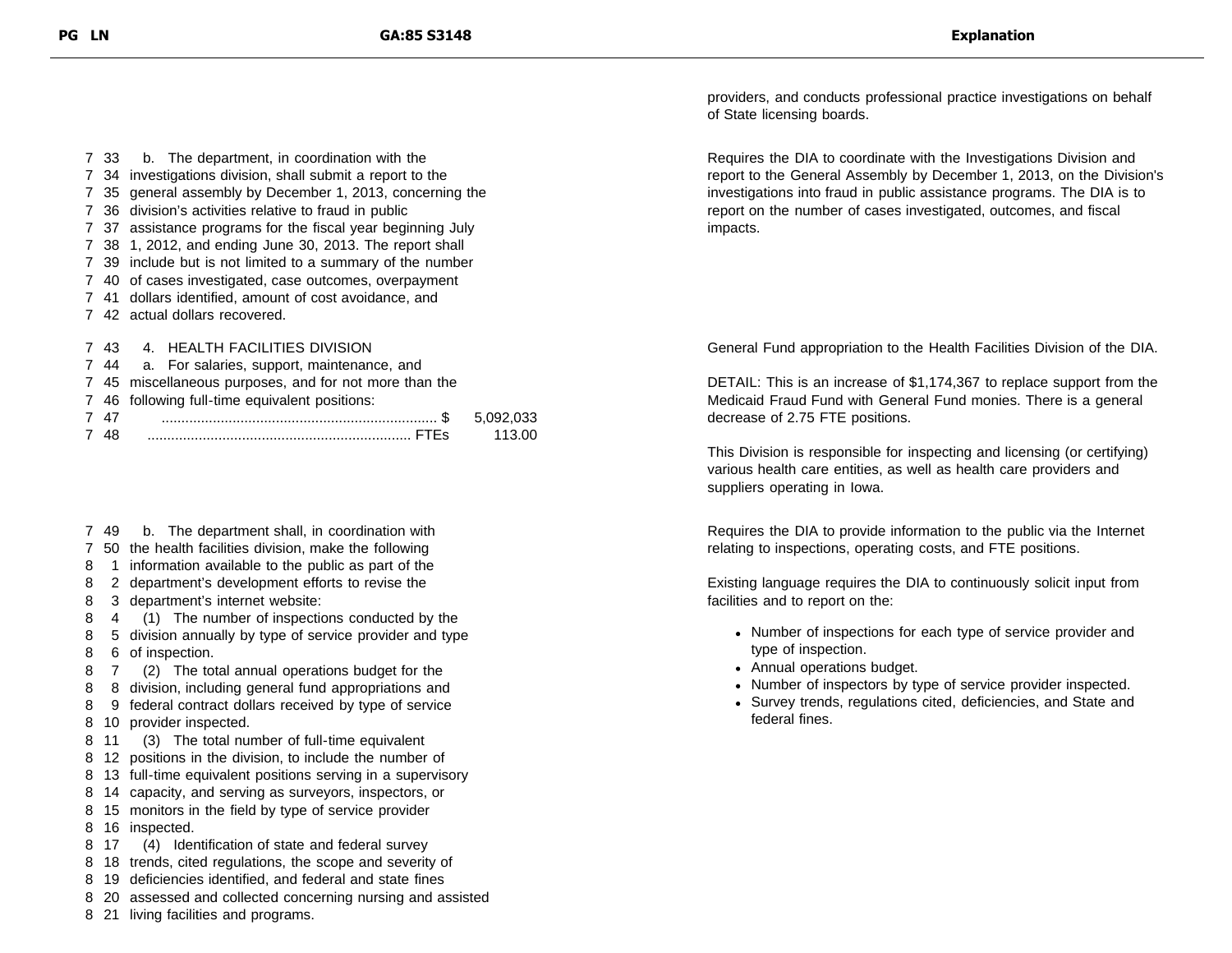|      | 8 22 c. It is the intent of the general assembly that        |
|------|--------------------------------------------------------------|
|      | 8 23 the department and division continuously solicit input  |
|      | 8 24 from facilities regulated by the division to assess and |
|      | 8 25 improve the division's level of collaboration and to    |
|      | 8 26 identify new opportunities for cooperation.             |
|      |                                                              |
| 8 27 | 5. EMPLOYMENT APPEAL BOARD                                   |
| 8 28 | a. For salaries, support, maintenance, and                   |
| 8 29 | miscellaneous purposes, and for not more than the            |

|  |  | 8 30 following full-time equivalent positions: |  |
|--|--|------------------------------------------------|--|

 33 b. The employment appeal board shall be reimbursed 34 by the labor services division of the department 35 of workforce development for all costs associated 36 with hearings conducted under chapter 91C, related 37 to contractor registration. The board may expend, 38 in addition to the amount appropriated under this 39 subsection, additional amounts as are directly billable 40 to the labor services division under this subsection 41 and to retain the additional full-time equivalent 42 positions as needed to conduct hearings required 43 pursuant to chapter 91C.

44 6. CHILD ADVOCACY BOARD

|       | 8 45 a. For foster care review and the court appointed       |         |
|-------|--------------------------------------------------------------|---------|
|       | 8 46 special advocate program, including salaries, support,  |         |
|       | 8 47 maintenance, and miscellaneous purposes, and for not    |         |
|       | 8 48 more than the following full-time equivalent positions: |         |
| 8 4 9 |                                                              |         |
| 8 50  |                                                              | - 32.25 |
|       |                                                              |         |

- 1 b. The department of human services, in
- 2 coordination with the child advocacy board and the
- 3 department of inspections and appeals, shall submit an
- 4 application for funding available pursuant to Tit.IV-E
- 5 of the federal Social Security Act for claims for child
- 6 advocacy board administrative review costs.

7 c. The court appointed special advocate program

8 shall investigate and develop opportunities for

General Fund appropriation to the Employment Appeal Board.

DETAIL: Maintains current level of support.

The Board is comprised of three members appointed by the Governor and serves as the final administrative law forum for State and federal unemployment benefit appeals. The Board also hears appeals of rulings of the Occupational Safety and Health Administration (OSHA), and rulings on State employee job classifications.

Permits the Employment Appeal Board to expend funds, as necessary, for hearings related to contractor registration. The costs for these hearings are required to be reimbursed by the Labor Services Division of the Department of Workforce Development.

General Fund appropriation to the Child Advocacy Board.

DETAIL: Maintains current level of support.

The Child Advocacy Board oversees the State's Local Foster Care Review Boards and the Court-Appointed Special Advocate (CASA) Program. These programs recruit, train, and support community volunteers throughout the State to represent the interests of abused and neglected children.

Requires the Department of Human Services, the Child Advocacy Board, and the DIA to cooperate in filing an application for federal funds for Child Advocacy Board administrative review costs.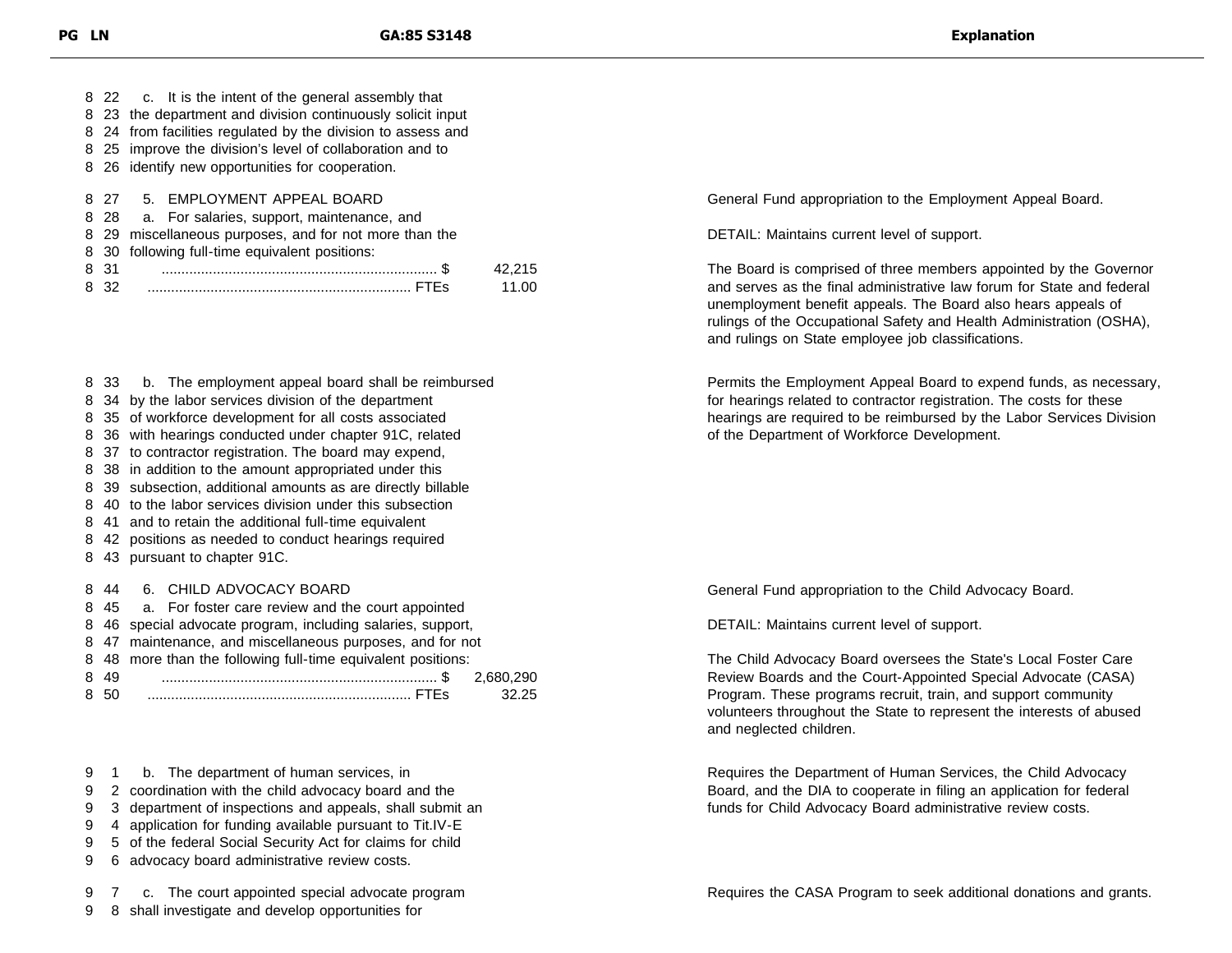9 expanding fund-raising for the program. 10 d. Administrative costs charged by the department 11 of inspections and appeals for items funded under this 12 subsection shall not exceed 4 percent of the amount 13 appropriated in this subsection. 14 7. FOOD AND CONSUMER SAFETY 15 For salaries, support, maintenance, and 16 miscellaneous purposes, and for not more than the 17 following full-time equivalent positions: 18 ...................................................................... \$ 1,279,331 19 ................................................................... FTEs 23.25 20 Sec. 14. DEPARTMENT OF INSPECTIONS AND APPEALS 21 —— WELFARE FRAUD ANNUAL MEETING —— MEDICAID FRAUD 22 FUND APPROPRIATION. There is appropriated from the 23 Medicaid fraud fund created in section 249A.7 to 24 the investigations division of the department of 25 inspections and appeals for the fiscal year beginning 26 July 1, 2013, and ending June 30, 2014, the following 27 amount, or so much thereof as is necessary, to be used 28 for the purposes designated: 29 For costs associated with central staff attending 30 the united council on welfare fraud annual meeting: 31 ...................................................................... \$ 5,000

 32 Sec. 15. DEPARTMENT OF INSPECTIONS AND APPEALS 33 —— MUNICIPAL CORPORATION FOOD INSPECTIONS. For the 34 fiscal year beginning July 1, 2013, and ending June 30, 35 2014, the department of inspections and appeals shall 36 retain any license fees generated during the fiscal 37 year as a result of actions under section 137F.3A

- 9 38 occurring during the period beginning July 1, 2009, and
- 9 39 ending June 30, 2014, for the purpose of enforcing the
- 9 40 provisions of chapters 137C, 137D, and 137F.

9 41 Sec. 16. RACING AND GAMING COMMISSION.

- 9 42 1. RACETRACK REGULATION
- 9 43 There is appropriated from the gaming regulatory
- 9 44 revolving fund established in section 99F.20 to the
- 9 45 racing and gaming commission of the department of
- 9 46 inspections and appeals for the fiscal year beginning
- 9 47 July 1, 2013, and ending June 30, 2014, the following
- 9 48 amount, or so much thereof as is necessary, to be used

Limits the administrative costs that the DIA can charge the Child Advocacy Board to 4.00% of the funds appropriated (\$107,224).

General Fund appropriation for Food and Consumer Safety.

DETAIL: Maintains the current level of support.

Medicaid Fraud Fund appropriation to the Department of Inspections and Appeals for staff to attend the United Council on Welfare Fraud (UCOWF) annual meeting.

DETAIL: This is a one-time appropriation for staff to attend the UCOWF annual meeting. The Council will be meeting in Des Moines in September 2013. The registration fee is \$275 for UCOWF members and \$350 for nonmembers. The UCOWF is an organization of investigators, administrators, prosecutors, eligibility workers, and claims and recovery specialists from local, state and federal agencies in the United States and Canada. The UCOWF was established in 1985 by merging two earlier welfare fraud prevention organizations. The organization also provides a Certified Welfare Fraud Investigator Program for certification of investigators.

Permits the DIA to retain license fees for food inspections during FY 2014 to offset costs for assuming inspection duties from local food inspectors.

DETAIL: There has been a trend over the past several years for counties to return food inspection duties to DIA.

Gaming Regulatory Revolving Fund appropriation to the Racing and Gaming Commission for regulation of racetrack casinos.

DETAIL: This is an increase of \$5,727 for an I/3 distribution and no change in FTE positions compared to estimated FY 2013.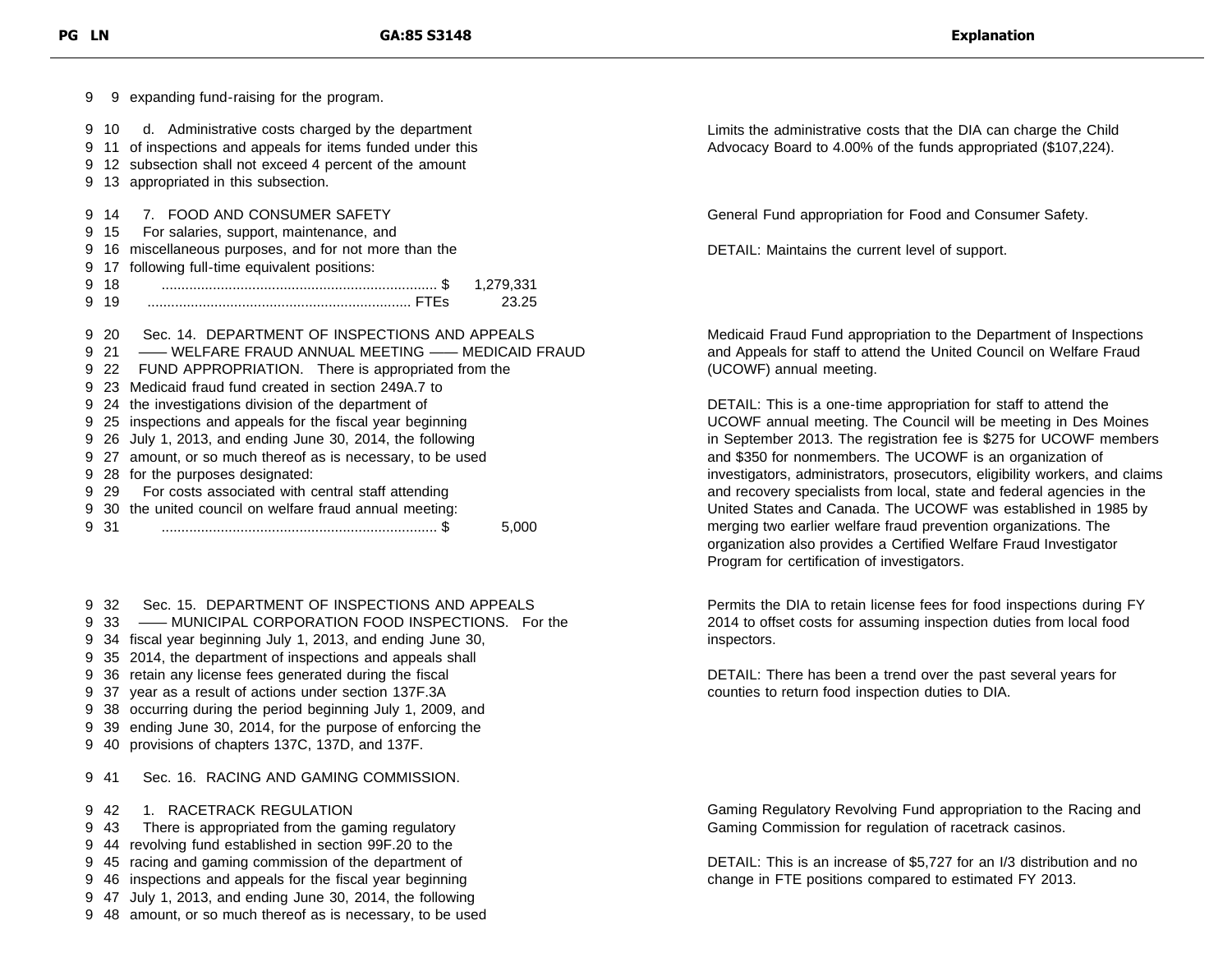49 for the purposes designated: 50 For salaries, support, maintenance, and 10 1 miscellaneous purposes for the regulation of 2 pari-mutuel racetracks, and for not more than the 3 following full-time equivalent positions: 4 ...................................................................... \$ 3,068,492 5 ................................................................... FTEs 32.03 6 2. EXCURSION BOAT AND GAMBLING STRUCTURE REGULATION 7 There is appropriated from the gaming regulatory 8 revolving fund established in section 99F.20 to the 9 racing and gaming commission of the department of 10 inspections and appeals for the fiscal year beginning 11 July 1, 2013, and ending June 30, 2014, the following 12 amount, or so much thereof as is necessary, to be used 13 for the purposes designated: 14 For salaries, support, maintenance, and 15 miscellaneous purposes for administration and 16 enforcement of the excursion boat gambling and gambling 17 structure laws, and for not more than the following 18 full-time equivalent positions: 19 ...................................................................... \$ 3,170,719 20 ................................................................... FTEs 40.72 21 Of the moneys appropriated in this subsection, no 22 more than \$125,000 shall be used for costs associated 23 with conducting a socioeconomic study on the impact of 24 gambling on Iowans. 25 Sec. 17. ROAD USE TAX FUND APPROPRIATION —— 26 DEPARTMENT OF INSPECTIONS AND APPEALS. There is 27 appropriated from the road use tax fund created in 28 section 312.1 to the administrative hearings division 29 of the department of inspections and appeals for the 30 fiscal year beginning July 1, 2013, and ending June 30, 31 2014, the following amount, or so much thereof as is 32 necessary, for the purposes designated: 33 For salaries, support, maintenance, and 34 miscellaneous purposes: 35 ...................................................................... \$ 1,623,897 36 Sec. 18. DEPARTMENT OF MANAGEMENT. 37 1. There is appropriated from the general fund 38 of the state to the department of management for the 39 fiscal year beginning July 1, 2013, and ending June 30, 40 2014, the following amounts, or so much thereof as is 41 necessary, to be used for the purposes designated: 42 For salaries, support, maintenance, and

Gaming Regulatory Revolving Fund appropriation to the Racing and Gaming Commission for regulation of excursion gambling boats.

DETAIL: This is a one-time increase of \$125,000 for the statutorily required gambling socioeconomic study and no change in FTE positions. The study is repeated every eight years.

Specifies that up to \$125,000 of the appropriation for riverboat regulation will be used to fund the statutorily required gambling socioeconomic study.

Road Use Tax Fund appropriation to the Administrative Hearings Division of the DIA.

DETAIL: Maintains the current level of funding. These funds are used to cover costs associated with administrative hearings related to driver license revocations.

General Fund appropriation to the DOM.

DETAIL: This is an increase of \$156,222 and no change in FTE positions compared to estimated FY 2013. The increase includes:

- \$105,000 for a Lean officer.
- \$51,222 for an I/3 distribution.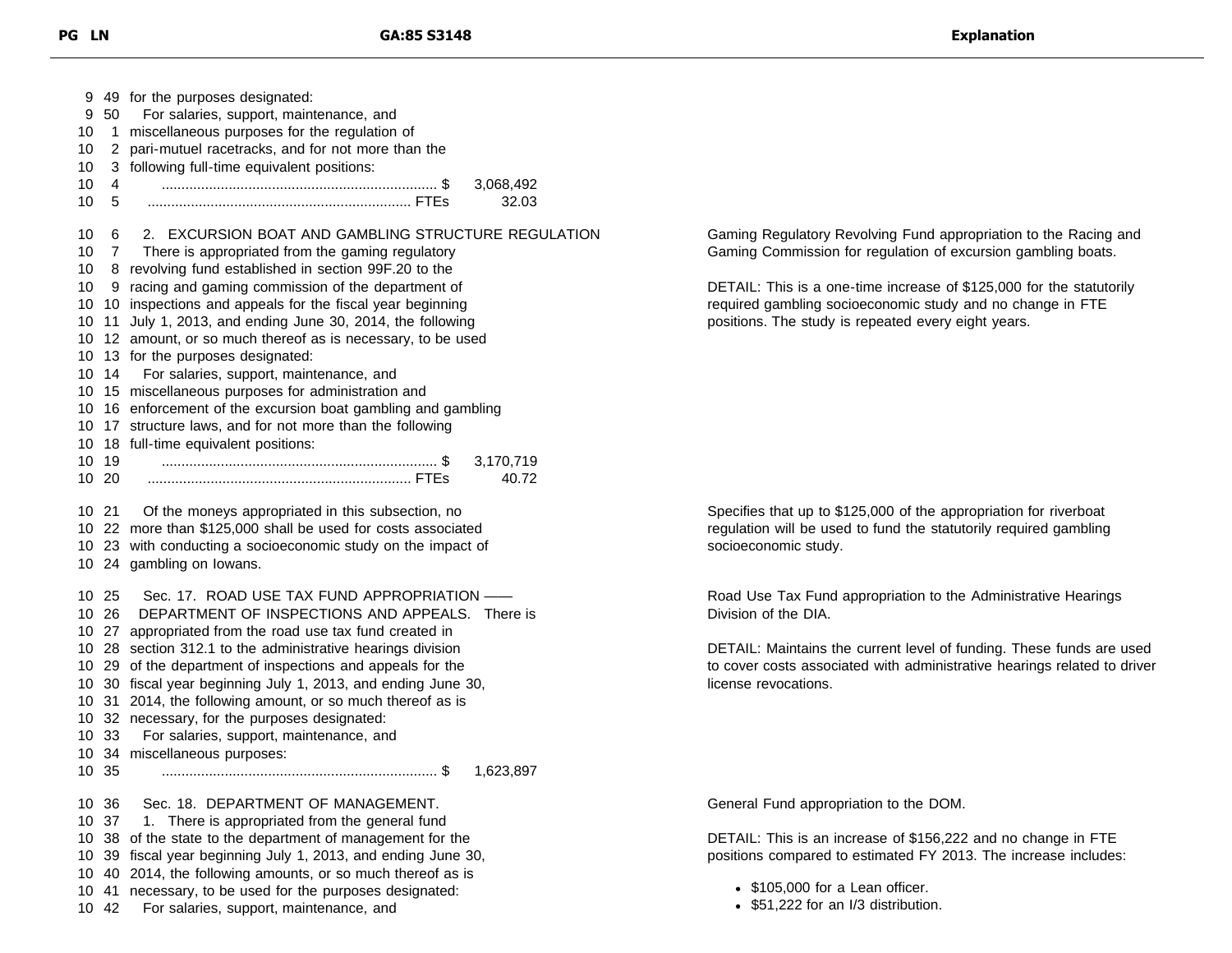|                                                    | 10 45<br>10 46                                     | 10 43 miscellaneous purposes, and for not more than the<br>10 44 following full-time equivalent positions:<br>2,550,220<br>21.00                                                                                                                                                                                                                                                                                                                                                                                        |
|----------------------------------------------------|----------------------------------------------------|-------------------------------------------------------------------------------------------------------------------------------------------------------------------------------------------------------------------------------------------------------------------------------------------------------------------------------------------------------------------------------------------------------------------------------------------------------------------------------------------------------------------------|
| 11                                                 | 10 47                                              | 2. Of the moneys appropriated in this section, the<br>10 48 department shall use a portion for enterprise resource<br>10 49 planning, providing for a salary model administrator,<br>10 50 conducting performance audits, and for the department's<br>1 LEAN process.                                                                                                                                                                                                                                                   |
| 11<br>11<br>11<br>11<br>11<br>11<br>11<br>11<br>11 | $\overline{2}$<br>3<br>9<br>11                     | Sec. 19. ROAD USE TAX APPROPRIATION - DEPARTMENT<br>OF MANAGEMENT. There is appropriated from the road use<br>4 tax fund created in section 312.1 to the department<br>5 of management for the fiscal year beginning July 1,<br>6 2013, and ending June 30, 2014, the following amount,<br>7 or so much thereof as is necessary, to be used for the<br>8 purposes designated:<br>For salaries, support, maintenance, and<br>11 10 miscellaneous purposes:<br>56,000                                                     |
| 11<br>11<br>11<br>11<br>11<br>11<br>11<br>11       | 12<br>18<br>11 21<br>11 22                         | Sec. 20. IOWA PUBLIC INFORMATION BOARD.<br>There is<br>13 appropriated from the general fund of the state to<br>14 the lowa public information board for the fiscal year<br>15 beginning July 1, 2013, and ending June 30, 2014, the<br>16 following amounts, or so much thereof as is necessary,<br>17 to be used for the purposes designated:<br>For salaries, support, maintenance, and<br>19 miscellaneous purposes and for not more than the<br>11 20 following full-time equivalent positions:<br>450,000<br>3.00 |
| 11<br>11<br>11<br>11<br>11<br>11<br>11             | 11 23<br>11 24<br>28<br>29<br>30<br>31<br>32<br>33 | Sec. 21. DEPARTMENT OF REVENUE.<br>1. There is appropriated from the general fund<br>11 25 of the state to the department of revenue for the<br>26 fiscal year beginning July 1, 2013, and ending June 30,<br>11 27 2014, the following amounts, or so much thereof as is<br>necessary, to be used for the purposes designated:<br>For salaries, support, maintenance, and<br>miscellaneous purposes, and for not more than the<br>following full-time equivalent positions:<br>18,080,840<br>245.24                    |

Requires the DOM to maintain positions for certain programs operated within the Department.

Road Use Tax Fund appropriation to the DOM.

DETAIL: Maintains current level of funding. These funds are used for support and services provided to the Department of Transportation.

General Fund appropriation for the Iowa Public Information Board.

DETAIL: This is a new appropriation of \$450,000 and 3.00 FTE position.

The Iowa Public Information Board was created by SF 430 (Public Information Board Act) during the 2012 Legislative Session as an alternative for complaint proceedings regarding open meetings and public records laws. The Board consists of nine members appointed by the Governor and confirmed by the Senate. The Act requires the Board to hire an attorney to serve as the Executive Director. The Board began meeting in July 2012 to organize, develop administrative rules, and identify staffing needs and budget requirements.

General Fund appropriation to the Department of Revenue.

DETAIL: This is an increase of \$421,356 and a general increase of 0.71 FTE position compared to estimated FY 2013. The funding increase includes:

- An increase of \$221,355 for I/3 distribution.
- An increase of \$200,001 for administrative support particularly for auditing activities.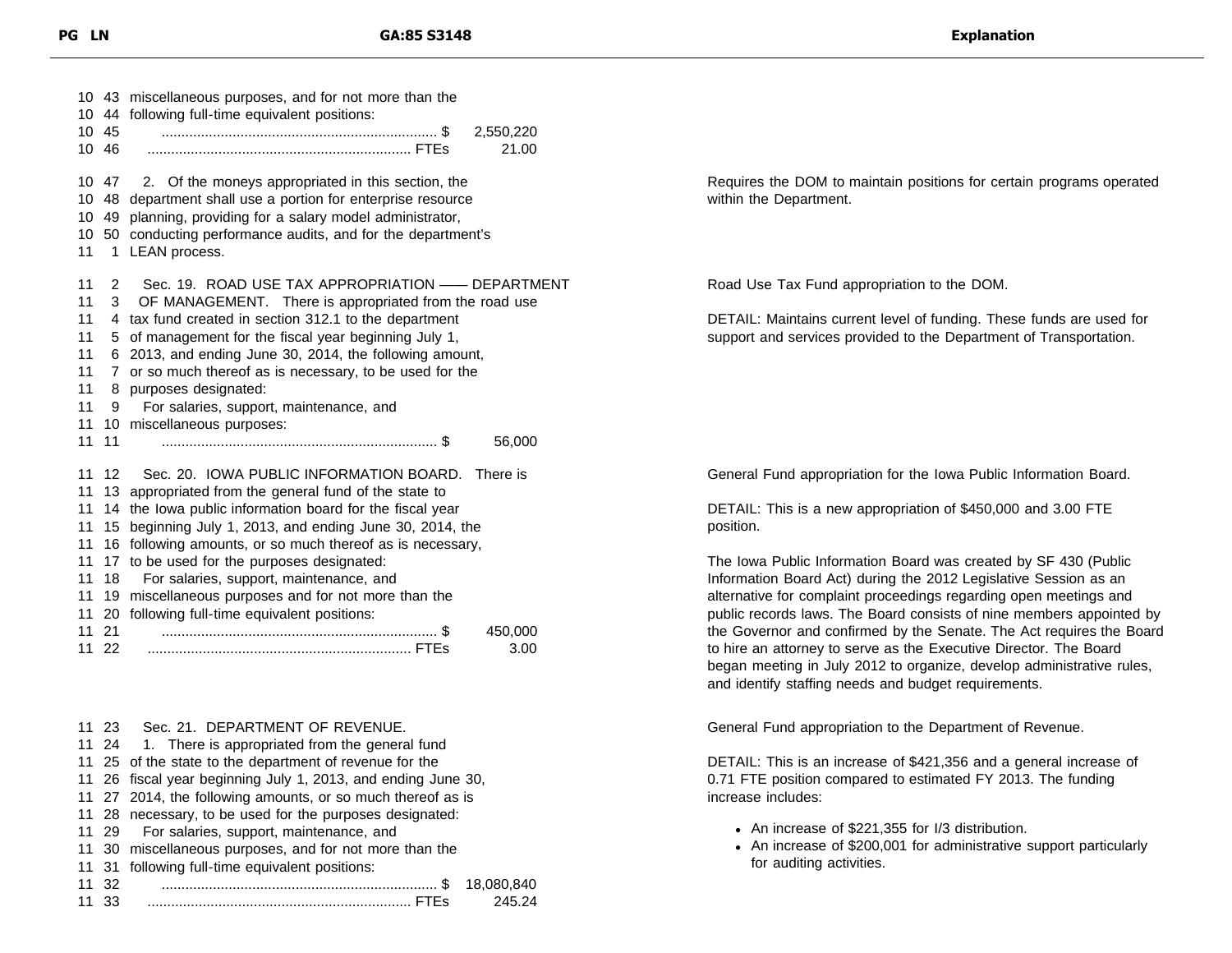34 2. Of the funds appropriated pursuant to this 35 section, \$400,000 shall be used to pay the direct 36 costs of compliance related to the collection and 37 distribution of local sales and services taxes imposed 38 pursuant to chapters 423B and 423E, and \$200,000 shall 39 be used to pay for administrative costs. 40 3. The director of revenue shall prepare and issue 41 a state appraisal manual and the revisions to the 42 state appraisal manual as provided in section 421.17, 43 subsection 17, without cost to a city or county. 11 44 Sec. 22 MOTOR VEHICLE FUEL TAX 45 APPROPRIATION. There is appropriated from the motor 46 fuel tax fund created by section 452A.77 to the 47 department of revenue for the fiscal year beginning 48 July 1, 2013, and ending June 30, 2014, the following 49 amount, or so much thereof as is necessary, to be used 50 for the purposes designated: 12 1 For salaries, support, maintenance, miscellaneous 2 purposes, and for administration and enforcement of the 3 provisions of chapter 452A and the motor vehicle use 4 tax program: 5 ...................................................................... \$ 1,305,775 6 Sec. 23. SECRETARY OF STATE. 12 7 1. There is appropriated from the general fund of 8 the state to the office of the secretary of state for 9 the fiscal year beginning July 1, 2013, and ending June 10 30, 2014, the following amounts, or so much thereof as 11 is necessary, to be used for the purposes designated: 12 For salaries, support, maintenance, and 13 miscellaneous purposes, and for not more than the 14 following full-time equivalent positions: 15 ...................................................................... \$ 2,796,699 16 ................................................................... FTEs 29.00 17 2. The state department or state agency which 18 provides data processing services to support voter 19 registration file maintenance and storage shall provide 20 those services without charge. 21 Sec. 24. SECRETARY OF STATE FILING FEES REFUND. 22 Notwithstanding the obligation to collect fees pursuant 23 to the provisions of section 489.117, subsection 1, 24 paragraphs "a" and "o", section 490.122, subsection 25 1, paragraphs "a" and "s", and section 504.113,

Requires \$400,000 of the Department's General Fund appropriation to be used to pay the costs related to the Local Option Sales and Services Taxes.

Requires the Department of Revenue to prepare and issue a State Appraisal Manual at no cost to cities and counties.

DETAIL: County and city assessors are mandated by statute to use the Manual in completing assessments of real property.

Motor Vehicle Fuel Tax Fund appropriation to the Department of Revenue for administration and enforcement of the Motor Vehicle Use Tax Program.

DETAIL: Maintains current level of funding.

General Fund appropriation to the Office of the Secretary of State.

DETAIL: This is a decrease of \$98,886 and 2.00 FTE positions compared to estimated FY 2013. The changes include:

- An increase of \$1,114 due to an I/3 distribution.
- A general decrease of \$100,000.
- A decrease of 2.00 FTE positions to match the authorized positions for FY 2013.

Specifies that the Office of the Secretary of State cannot be charged a fee by State agencies that provide data processing services for voter registration file maintenance.

Permits the Secretary of State the discretion to refund the \$50 fee for certificates of organization and the \$100 fee for applications for certificates of authority for limited liability corporations and business corporations, and various fees, if collected, from nonprofit corporations.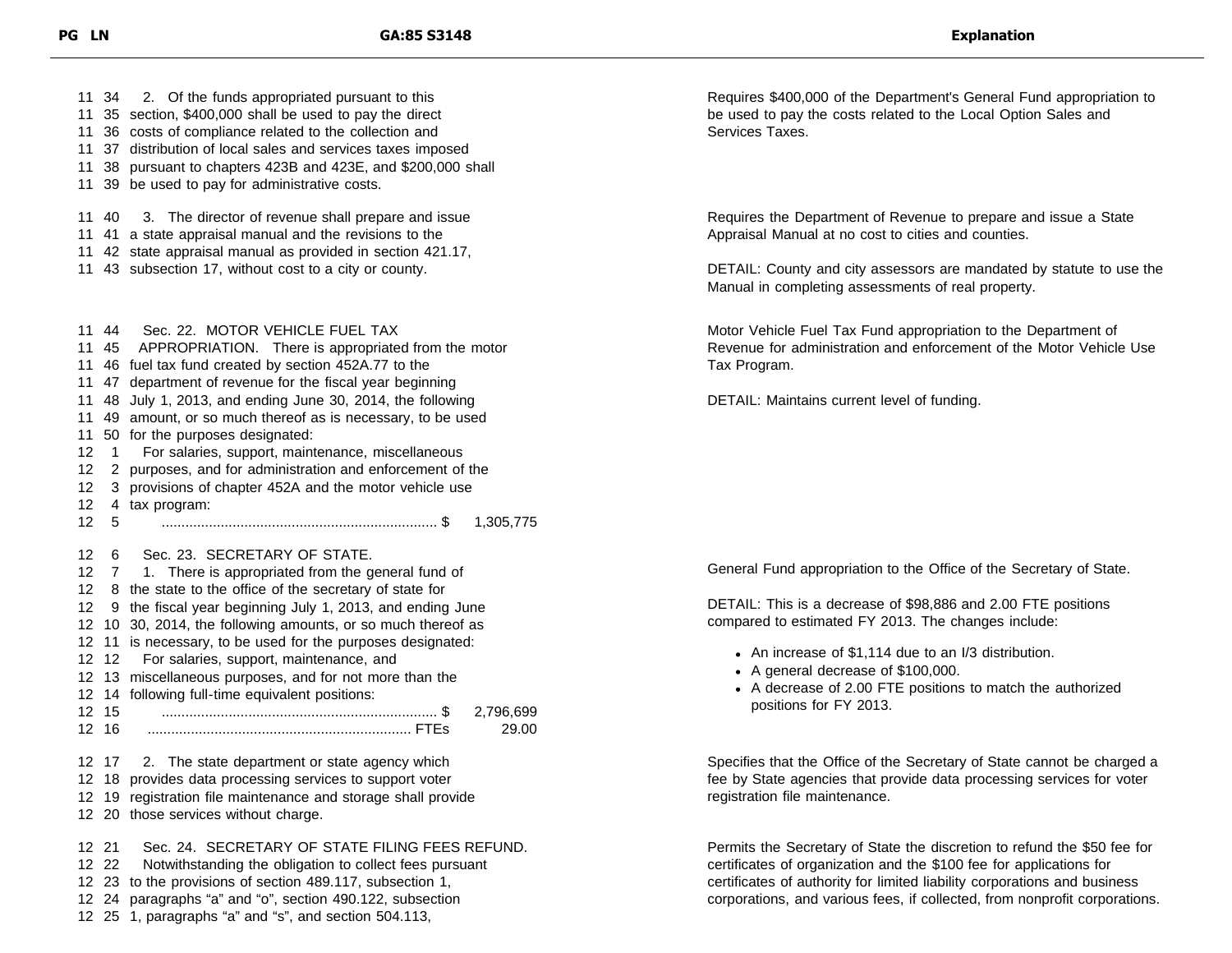26 subsection 1, paragraphs "a", "c", "d", "j", "k", "l", 27 and "m", for the fiscal year beginning July 1, 2013, 28 the secretary of state may refund these fees to the 29 filer pursuant to rules established by the secretary of 30 state. The decision of the secretary of state not to 31 issue a refund under rules established by the secretary 32 of state is final and not subject to review pursuant 33 to chapter 17A. 34 Sec. 25. TREASURER OF STATE. 12 35 1. There is appropriated from the general fund of 36 the state to the office of treasurer of state for the 37 fiscal year beginning July 1, 2013, and ending June 30, 38 2014, the following amount, or so much thereof as is 39 necessary, to be used for the purposes designated: 40 For salaries, support, maintenance, and 41 miscellaneous purposes, and for not more than the 42 following full-time equivalent positions: 43 ...................................................................... \$ 1,084,392 44 ................................................................... FTEs 28.80 45 2. The office of treasurer of state shall supply 46 clerical, secretarial, and other administrative support 47 for the executive council. 48 Sec. 26. ROAD USE TAX APPROPRIATION —— OFFICE 49 OF TREASURER OF STATE. There is appropriated from 50 the road use tax fund created in section 312.1 to 13 1 the office of treasurer of state for the fiscal year 2 beginning July 1, 2013, and ending June 30, 2014, the 3 following amount, or so much thereof as is necessary, 4 to be used for the purposes designated: 5 For enterprise resource management costs related to 6 the distribution of road use tax funds: 7 ...................................................................... \$ 93,148 8 Sec. 27. IPERS —— GENERAL OFFICE. There is 9 appropriated from the Iowa public employees' retirement 10 system fund to the Iowa public employees' retirement 11 system for the fiscal year beginning July 1, 2013, and 12 ending June 30, 2014, the following amount, or so much 13 thereof as is necessary, to be used for the purposes 14 designated: 15 For salaries, support, maintenance, and other 16 operational purposes to pay the costs of the Iowa 17 public employees' retirement system, and for not more 18 than the following full-time equivalent positions: 19 ...................................................................... \$ 17,686,968 General Fund appropriation to the Office of the Treasurer of State. DETAIL: This is an increase of \$230,103 and no change in FTE positions compared to estimated FY 2013, due to an I/3 distribution. Requires the Treasurer of State to provide clerical and secretarial support to the Executive Council. Road Use Tax Fund appropriation to the Office of the Treasurer. DETAIL: Maintains the current level of funding. This appropriation is used to cover fees assessed by the DAS for I/3 Budget System costs related to the administration of the Road Use Tax Fund. Appropriation from the Iowa Public Employees Retirement System (IPERS) Trust Fund to the IPERS for administration. DETAIL: Maintains current level of funding.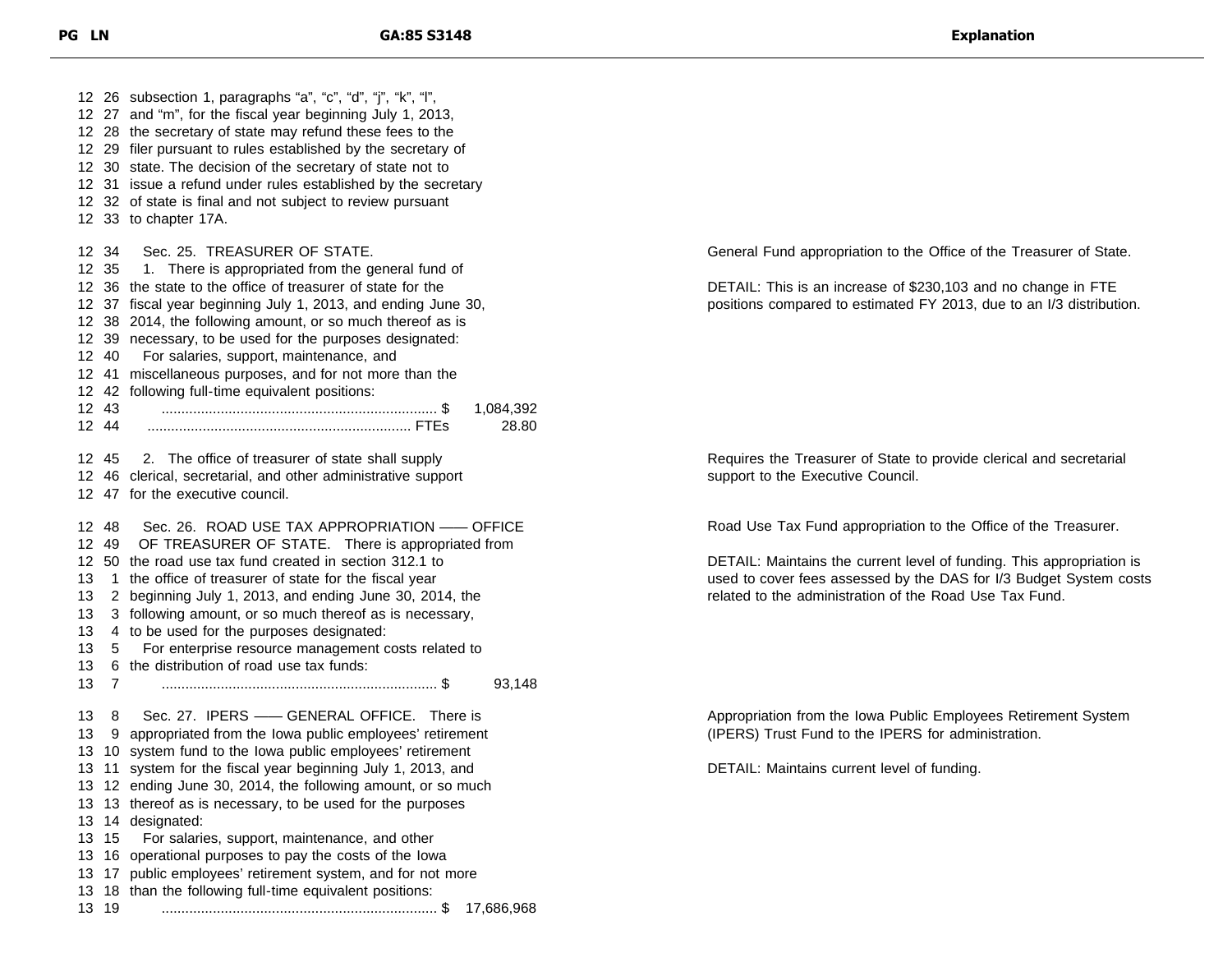| 13 20 |                                                                                                                                                                                                                                   | 90.13 |
|-------|-----------------------------------------------------------------------------------------------------------------------------------------------------------------------------------------------------------------------------------|-------|
|       | 13 21 Sec. 28. INTEGRATED INFORMATION FOR IOWA                                                                                                                                                                                    |       |
|       | 13 22 SYSTEM. There is appropriated from the general fund of                                                                                                                                                                      |       |
|       | $\mathbf{a}$ as the contract of the contract of the contract of the contract of the contract of the contract of the contract of the contract of the contract of the contract of the contract of the contract of the contract of t |       |

23 the state to the following departments and agencies for

- 24 the fiscal year beginning July 1, 2013, and ending June
- 25 30, 2014, the following amounts, or so much thereof as
- 26 is necessary, to be used for the payment of services
- 27 provided by the department of administrative services
- 28 related to the integrated information for Iowa system:

|       | 13 29<br>13 30 | 1. Department on aging:                                                      | 5,687  |
|-------|----------------|------------------------------------------------------------------------------|--------|
| 13 31 | 13 32          | 2. Department of agriculture and land stewardship:                           | 24,164 |
|       | 13 33<br>13 34 | Department for the blind:<br>3.                                              | 6,543  |
|       | 13 35<br>13 36 | 4. Iowa state civil rights commission:                                       | 2,178  |
|       | 13 37<br>13 38 | 5. College student aid commission:                                           | 17,166 |
|       | 13 39<br>13 40 | 6. Department of corrections:                                                | 12,228 |
| 13 41 |                | 7. Department of corrections for the Fort Madison                            |        |
|       | 13 43          | 13 42 correctional facility:                                                 | 28,799 |
|       | 13 44          | 8. Department of corrections for the Anamosa                                 |        |
|       |                | 13 45 correctional facility:                                                 |        |
|       | 13 46          |                                                                              | 22,967 |
|       | 13 47          | 9. Department of corrections for the Oakdale<br>13 48 correctional facility: |        |
|       | 13 49          |                                                                              | 57,645 |
|       |                |                                                                              |        |

General Fund appropriations to departments outside the Administration and Regulation Appropriations Subcommittee to replace funding that in previous years was appropriated to the DAS to partially offset the departments' costs for using the I/3 System.

DETAIL: This Bill eliminates the I/3 Distribution appropriation to the DAS and distributes amounts equivalent to the departments' shares of the appropriation through direct appropriations. The appropriations for departments outside the purview of the Administration and Regulation Subcommittee receive a total of \$2,486,318. Departments within the purview of the Administration and Regulation Appropriations Subcommittee received increases in their appropriations. Having distributed the appropriations in this manner, the funding will become part of the base budgets of these departments in future years and the I/3 distribution appropriation to DAS will no longer be needed.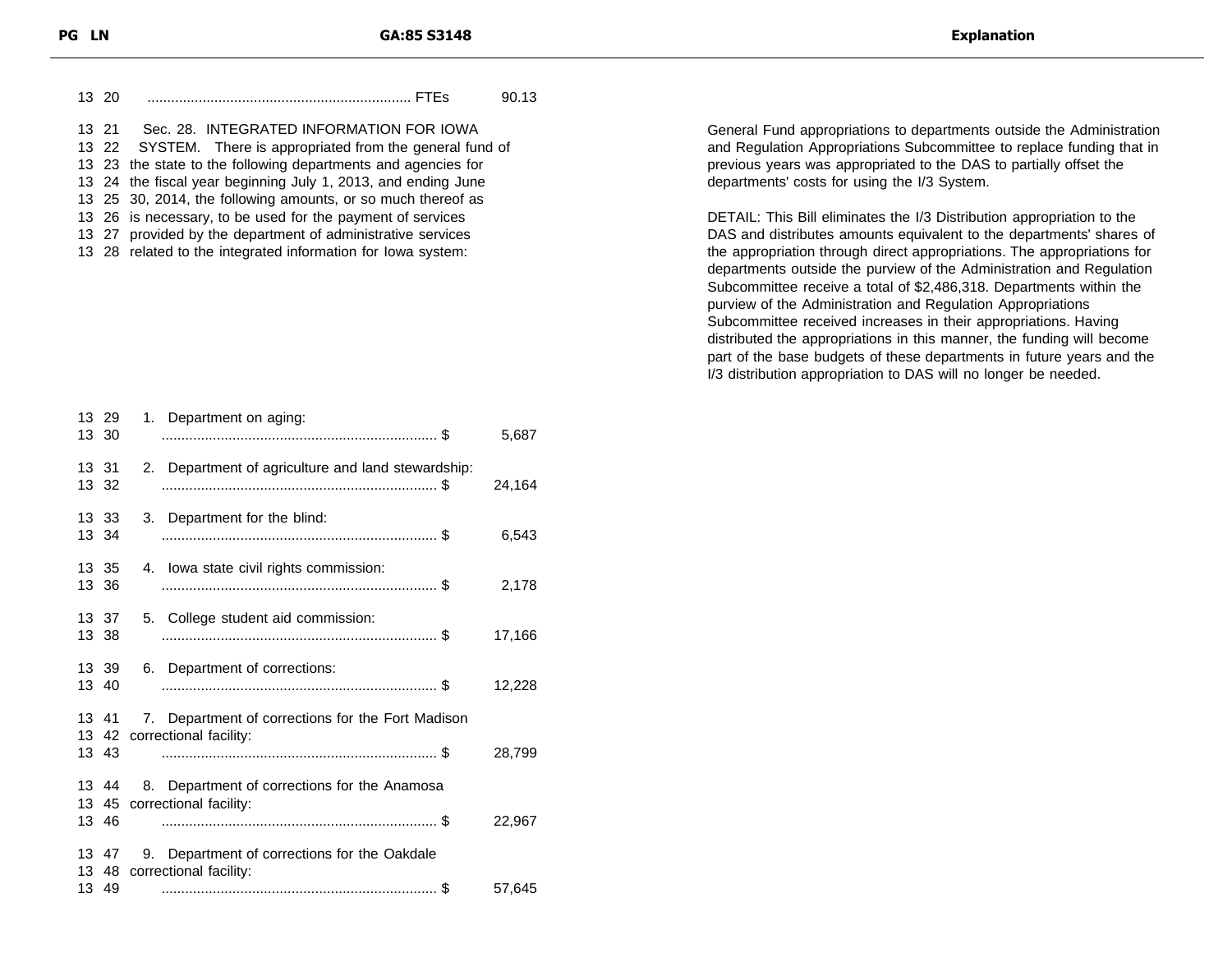| 13<br>14<br>14 | 50<br>1<br>2            | 10. Department of corrections for the Newton<br>correctional facility:                   | 18,818  |
|----------------|-------------------------|------------------------------------------------------------------------------------------|---------|
| 14<br>14<br>14 | 3<br>4<br>5             | Department of corrections for the Mount<br>11.<br>Pleasant correctional facility:        | 20,708  |
| 14<br>14<br>14 | 6<br>$7^{\circ}$<br>8   | 12. Department of corrections for the Rockwell City<br>correctional facility:            | 7,205   |
| 14<br>14<br>14 | 9<br>11                 | 13. Department of corrections for the Clarinda<br>10 correctional facility:              | 17,703  |
| 14<br>14<br>14 | 12<br>14                | Department of corrections for the Mitchellville<br>14.<br>13 correctional facility:      | 13,431  |
| 14<br>14<br>14 | 15<br>16<br>17          | 15. Department of corrections for the Fort Dodge<br>correctional facility:               | 18,416  |
| 14<br>14       | 18<br>19                | 16. Department of cultural affairs:                                                      | 5,069   |
| 14 21          | 14 20                   | 17. Economic development authority:                                                      | 47,407  |
|                | 14 22<br>14 23          | 18. Department of education:                                                             | 215,235 |
|                | 14 24<br>14 25<br>14 26 | Department of education for the vocational<br>19.<br>rehabilitation services division:   | 33,032  |
|                | 14 27<br>14 28<br>14 29 | Department of education for the public<br>20.<br>broadcasting division:                  | 7,537   |
| 14<br>14<br>14 | 30<br>31<br>32          | 21. Department of human services for payments<br>associated with administration:         | 24,831  |
| 14<br>14<br>14 | 33<br>34<br>35          | Department of human services for payments<br>22.<br>associated with assistance payments: | 581,192 |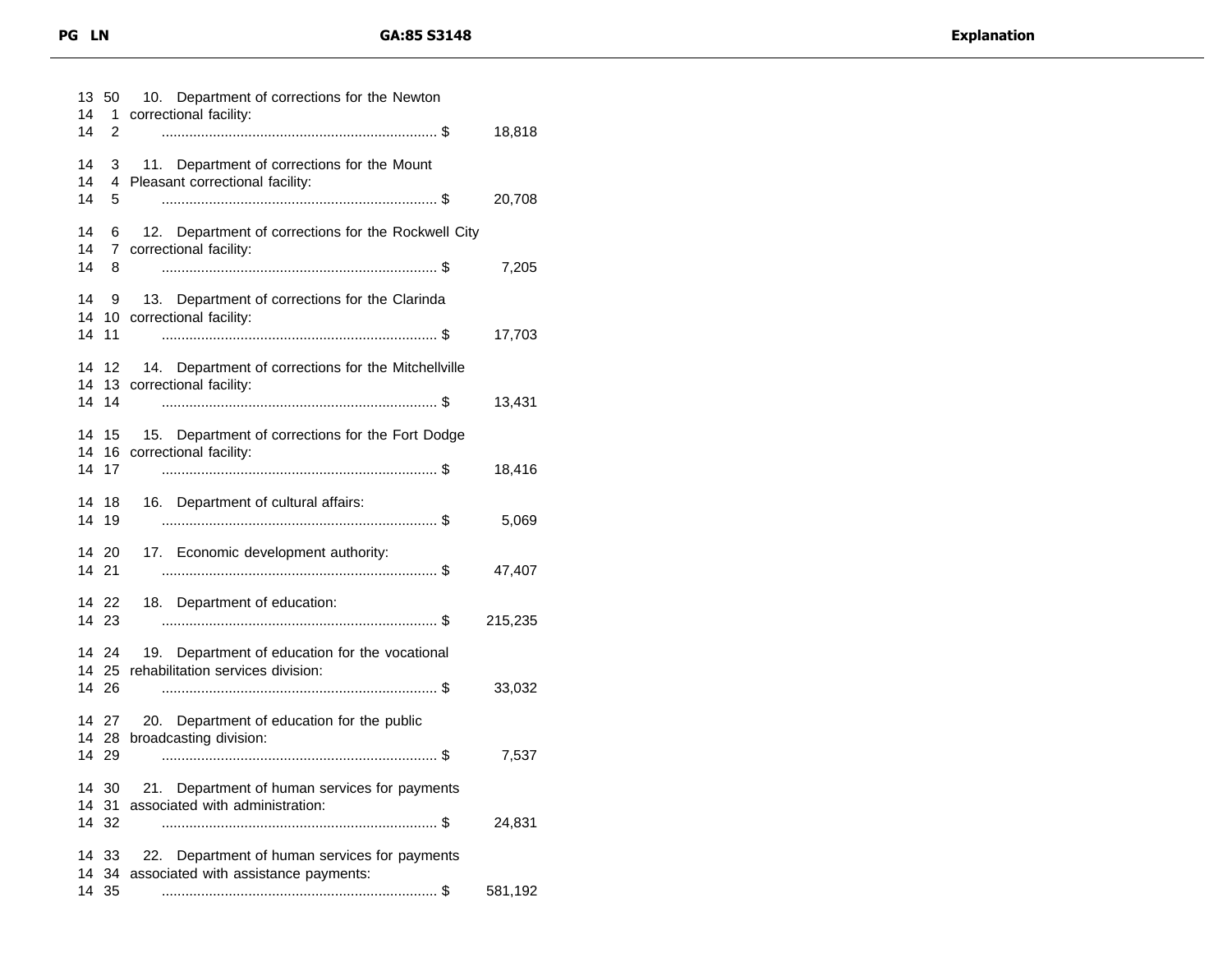|                | 14 36<br>14 38 | 23. Department of human services for the civil<br>14 37 commitment unit for sexual offenders: | 8,599   |
|----------------|----------------|-----------------------------------------------------------------------------------------------|---------|
|                | 14 39<br>14 41 | 24. Department of human services for payments<br>14 40 associated with field operations:      | 189,899 |
|                | 14 42<br>14 44 | 25. Department of human services for the state<br>14 43 resource center at Glenwood:          | 74,650  |
|                | 14 47          | 14 45 26. Department of human services for the state<br>14 46 resource center at Woodward:    | 65,728  |
|                | 14 50          | 14 48 27. Department of human services for the lowa<br>14 49 juvenile home at Toledo:         | 7,766   |
| 15<br>15<br>15 | 1<br>3         | 28. Department of human services for the state<br>2 training school at Eldora:                | 11,233  |
| 15<br>15<br>15 | 4<br>5.<br>6   | 29. Department of human services for the Cherokee<br>mental health institute:                 | 10,273  |
| 15<br>15<br>15 | 7<br>8<br>9    | Department of human services for the Clarinda<br>30.<br>mental health institute:              | 5,821   |
| 15<br>15<br>15 | 10<br>11<br>12 | 31. Department of human services for the<br>Independence mental health institute:             | 15,304  |
| 15<br>15<br>15 | 13<br>15       | Department of human services for the Mount<br>32.<br>14 Pleasant mental health institute:     | 7,375   |
| 15             | 15 16<br>-17   | Office of the state public defender:<br>33.                                                   | 20,061  |
| 15<br>15       | 18<br>19       | lowa law enforcement academy:<br>34.                                                          | 1,516   |
| 15             | 15 20<br>21    | Department of justice:<br>35.                                                                 | 21,975  |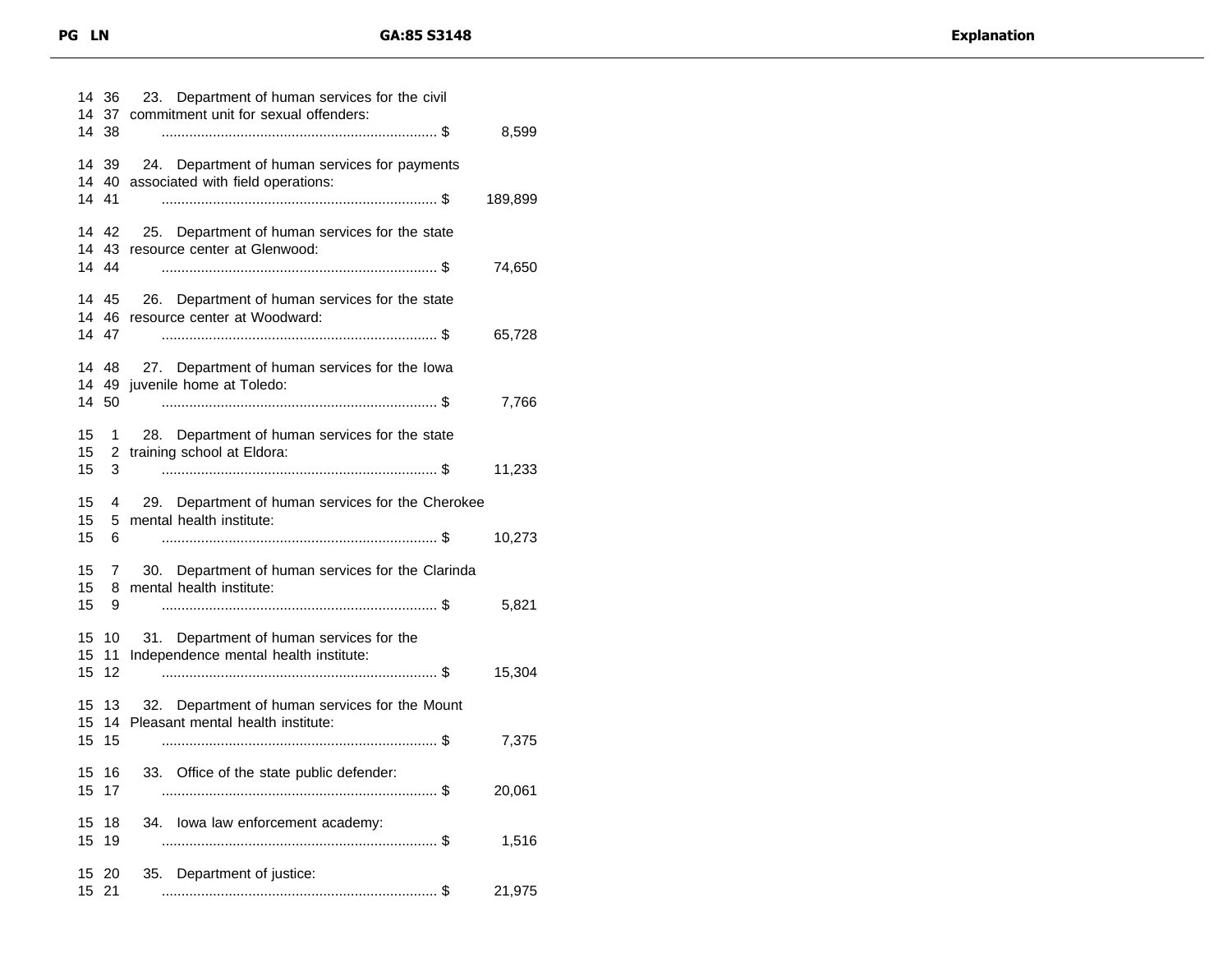|  | <b>Explanation</b> |
|--|--------------------|
|--|--------------------|

| 15       | 15 22<br>23         | 36. Department of natural resources:<br>95,607                                                                       |
|----------|---------------------|----------------------------------------------------------------------------------------------------------------------|
|          | 15 24<br>15 25      | 37. Board of parole:<br>748                                                                                          |
|          | 15 26<br>15 27      | 38. Department of public defense:<br>27,436                                                                          |
| 15<br>15 | -28<br>-29<br>15 30 | 39. Department of public defense for the homeland<br>security and emergency management division or its<br>successor: |
| 15       | 31                  | 55,346                                                                                                               |
|          | 15 32<br>15 33      | 40. Public employment relations board:<br>526                                                                        |
|          | 15 34<br>15 35      | 41. Department of public health:<br>51,018                                                                           |
|          | 15 36<br>15 37      | 42. Department of public safety:<br>87,295                                                                           |
|          | 15 38<br>15 39      | 43.<br>State board of regents:<br>29,709                                                                             |
| 15 41    | 15 40               | 44. Department of veterans affairs:<br>2,443                                                                         |
|          | 15 42<br>15 43      | 45. Department of veterans affairs for the lowa<br>veterans home:                                                    |
|          | 15 44               | 69,282                                                                                                               |
|          | 15 45<br>15 46      | 46. Department of workforce development:<br>274,819                                                                  |
|          | 15 47<br>15 48      | 47. Judicial branch:<br>137,380                                                                                      |
|          | 15 49<br>15 50      | 48. Iowa general assembly:<br>26,548                                                                                 |
| 16       | 1                   | Sec. 29. INTEGRATED INFORMATION FOR IOWA SYSTEM -                                                                    |
| 16       | $\overline{c}$      | OFFICE OF CONSUMER ADVOCATE. There is appropriated                                                                   |
| 16<br>16 | 3<br>4              | from the department of commerce revolving fund created<br>in section 546.12 to the office of consumer advocate       |
| 16       | 5                   | for the fiscal year beginning July 1, 2013, and ending                                                               |
| 16       | 6                   | June 30, 2014, the following amount, or so much thereof                                                              |
| 16       | 7                   | as is necessary, to be used for the purpose designated:                                                              |

Commerce Revolving Fund appropriation for the Office of the Consumer Advocate.

DETAIL: This is a one-time appropriation for I/3 distribution.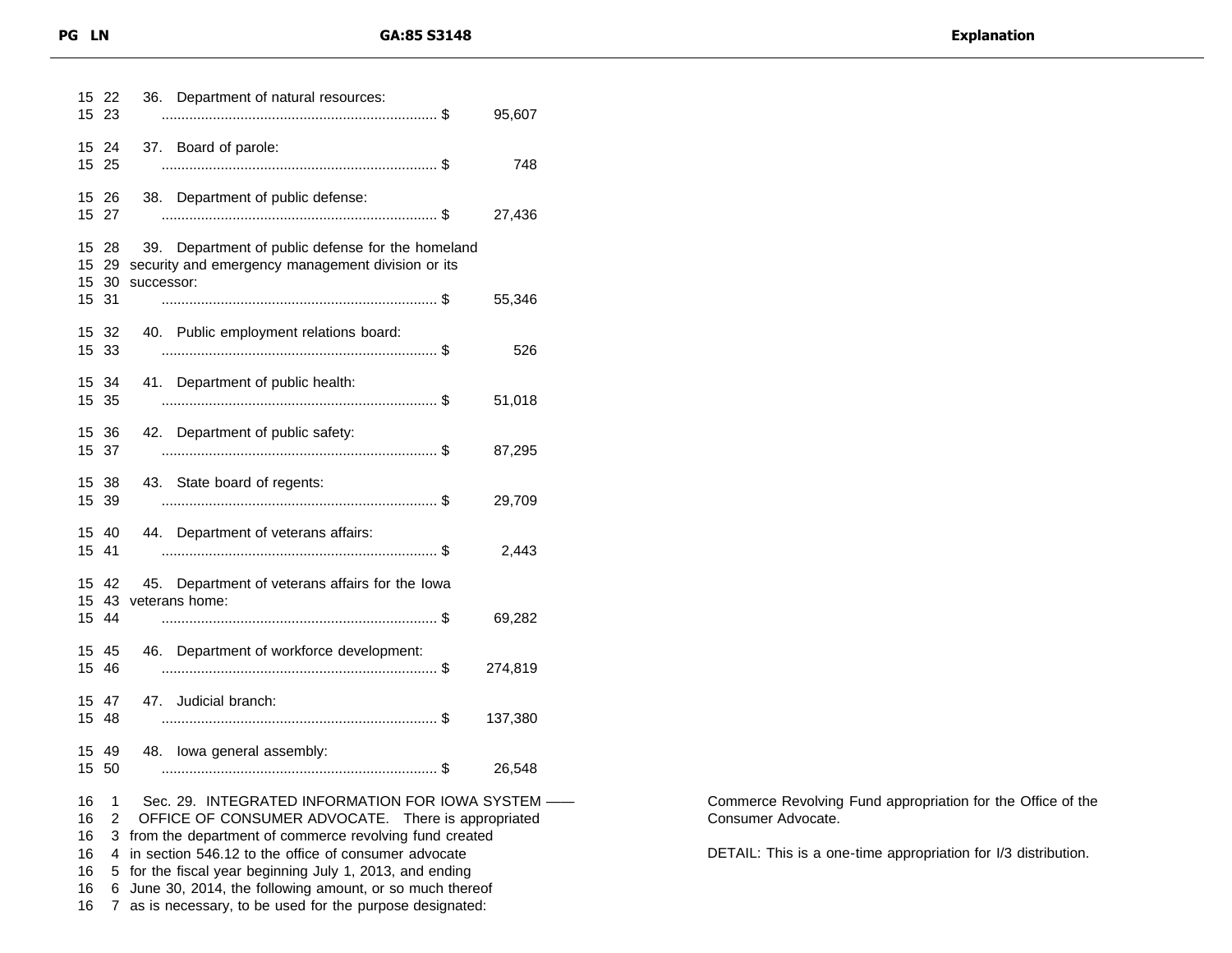8 For the payment of services provided by the 9 department of administrative services related to the 10 integrated information for Iowa system: 11 ...................................................................... \$ 1,425 12 DIVISION II 13 IOWA PUBLIC INFORMATION BOARD 14 Sec. 30. 2012 Iowa Acts, chapter 1115, section 15 9, subsections 1, 4, and 6, are amended to read as 16 follows: 17 1. Employ one employee as executive director who 18 is an attorney admitted to practice law in the courts 16 19 of this state to execute its authority and prosecute 16 20 including prosecuting respondents in proceedings before 16 21 the board and to represent representing the board in 16 22 proceedings before a court, as appropriate. 23 4. Receive complaints alleging violations of 24 chapter 21 or 22, seek resolution of such complaints 16 25 through informal assistance or through mediation and 16 26 settlement, formally investigate such complaints, 27 decide after such an investigation whether there is 28 probable cause to believe a violation of chapter 21 29 or 22 has occurred, and if probable cause has been 30 found prosecute the respondent before the board in a 31 contested case proceeding conducted according to the 32 provisions of chapter 17A. 16 33 6. The board may examine a record of a governmental 16 34 body or a government body that is the subject matter of 35 a complaint, including any record that is confidential 36 by law. Confidential records provided to the board by 16 37 a governmental body or a government body shall continue 38 to maintain their confidential status. Any member or 39 employee of the board is subject to the same policies 40 and penalties regarding the confidentiality of the 16 41 document as an employee of the governmental body or a 42 government body. 43 Sec. 31. 2012 Iowa Acts, chapter 1115, section 12, 44 is amended by striking the section and inserting in 45 lieu thereof the following: 46 SEC. 12.NEW SECTION 23.9 INFORMAL ASSISTANCE. 47 After accepting a complaint, the board shall 48 promptly work with the parties, through employees 49 on its own staff, to reach an informal, expeditious 50 resolution of the complaint.

- 1 Sec. 32. 2012 Iowa Acts, chapter 1115, section 13,
- 2 subsection 1, is amended to read as follows:

CODE: Makes technical changes for the Public Information Board.

CODE: Technical change to clarify the informal assistance process.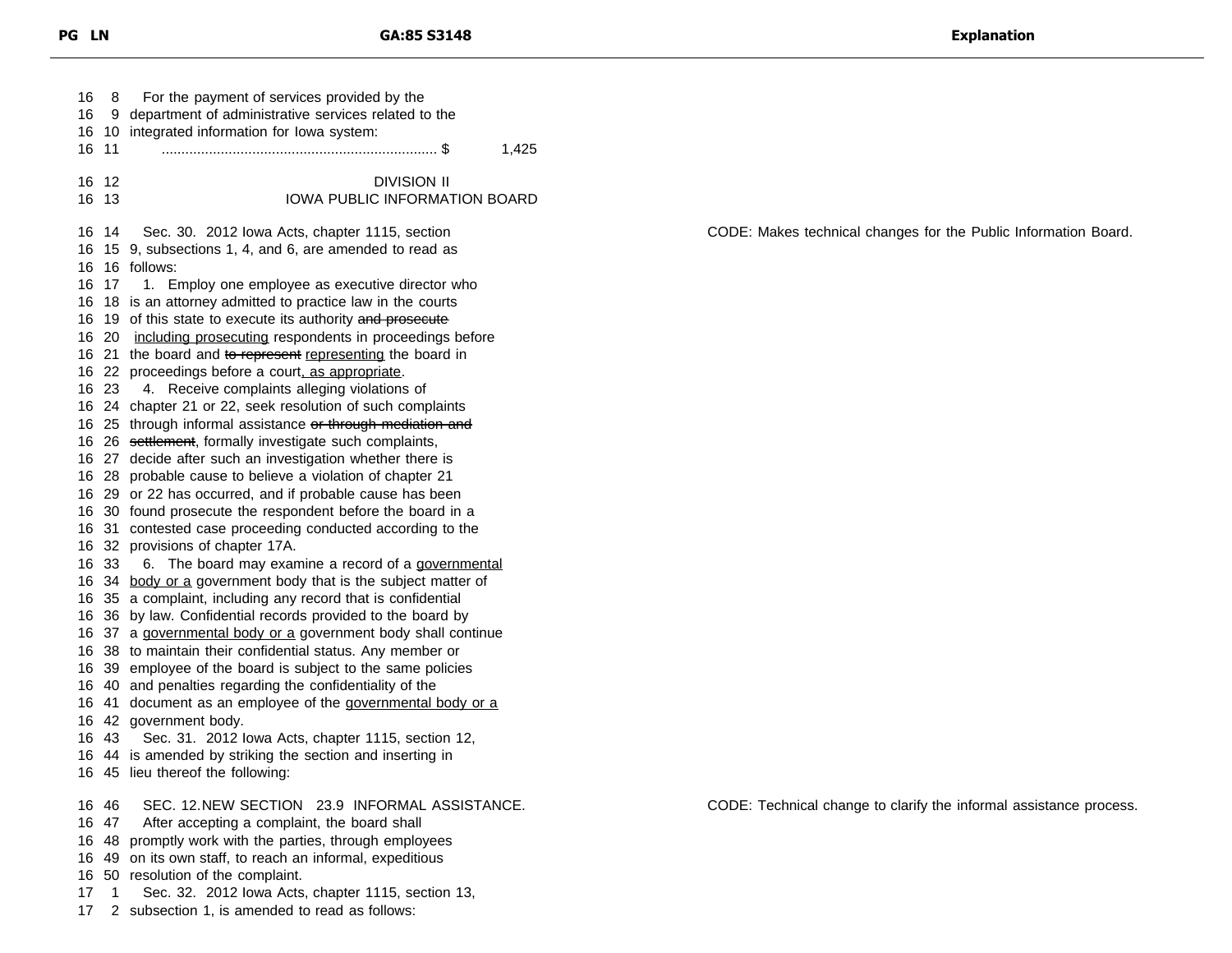17 3 1. If any party declines mediation or settlement 17 4 informal assistance or if mediation or settlement 5 informal assistance fails to resolve the matter to 6 the satisfaction of all parties, the board shall 7 initiate a formal investigation concerning the facts 8 and circumstances set forth in the complaint. The 9 board shall, after an appropriate investigation, make 10 a determination as to whether the complaint is within 11 the board's jurisdiction and whether there is probable 12 cause to believe that the facts and circumstances 13 alleged in the complaint constitute a violation of 14 chapter 21 or 22. 15 Sec. 33. 2012 Iowa Acts, chapter 1115, section 16 13, subsection 3, paragraph a, is amended to read as 17 follows: 18 a. If the board finds the complaint is within the 19 board's jurisdiction and there is probable cause to 20 believe there has been a violation of chapter 21 or 22, 21 the board shall issue a written order to that effect 22 and shall commence a contested case proceeding under 17 23 chapter 17A against the respondent. Notwithstanding 17 24 section 17A.10A, if If there are no material facts in 25 dispute, the board may order that the contested case 26 procedures relating to the presentation of evidence 27 shall not apply as provided in section 17A.10A. An 17 28 attorney selected by the The executive director of the 17 29 board or an attorney selected by the executive director 30 shall prosecute the respondent in the contested case 31 proceeding. At the termination of the contested case 32 proceeding the board shall, by a majority vote of its 33 members, render a final decision as to the merits of 34 the complaint. If the board finds that the complaint 35 has merit, the board may issue any appropriate order to 36 ensure enforcement of chapter 21 or 22 including but 37 not limited to an order requiring specified action or 38 prohibiting specified action and any appropriate order 39 to remedy any failure of the respondent to observe any 40 provision of those chapters. 41 DIVISION III 42 AUDITS 43 Sec. 34. Section 331.502, Code 2013, is amended by 44 adding the following new subsection: 45 NEW SUBSECTION 41A. Have the authority to audit, 46 at the auditor's discretion, the financial condition

47 and transactions of all county funds and accounts for

48 compliance with state and federal law.

CODE: Provides county auditors with the authority to audit the financial condition and transactions for all county funds and accounts for compliance with the law.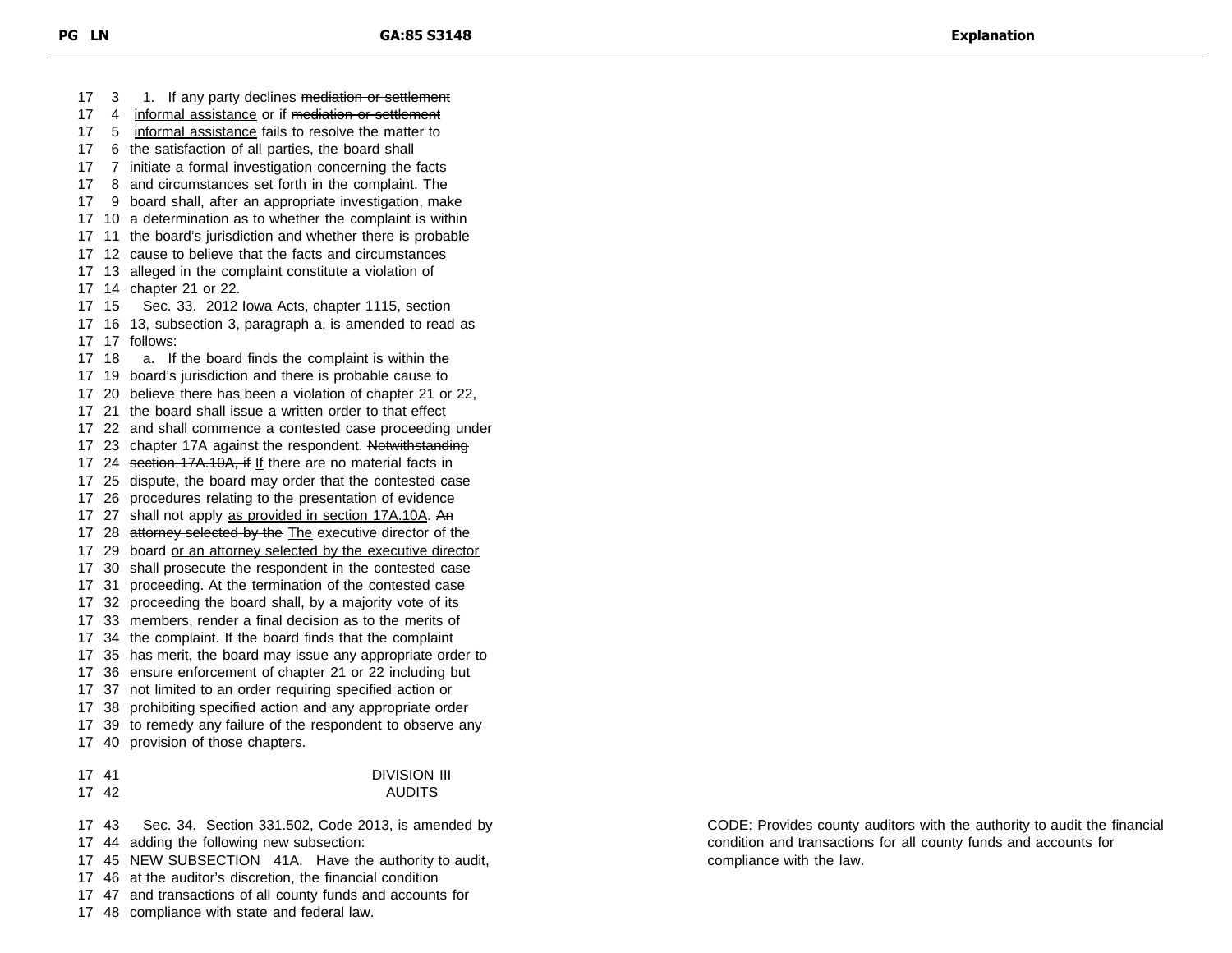49 2 By renumbering, redesignating, and correcting

50 internal references as necessary.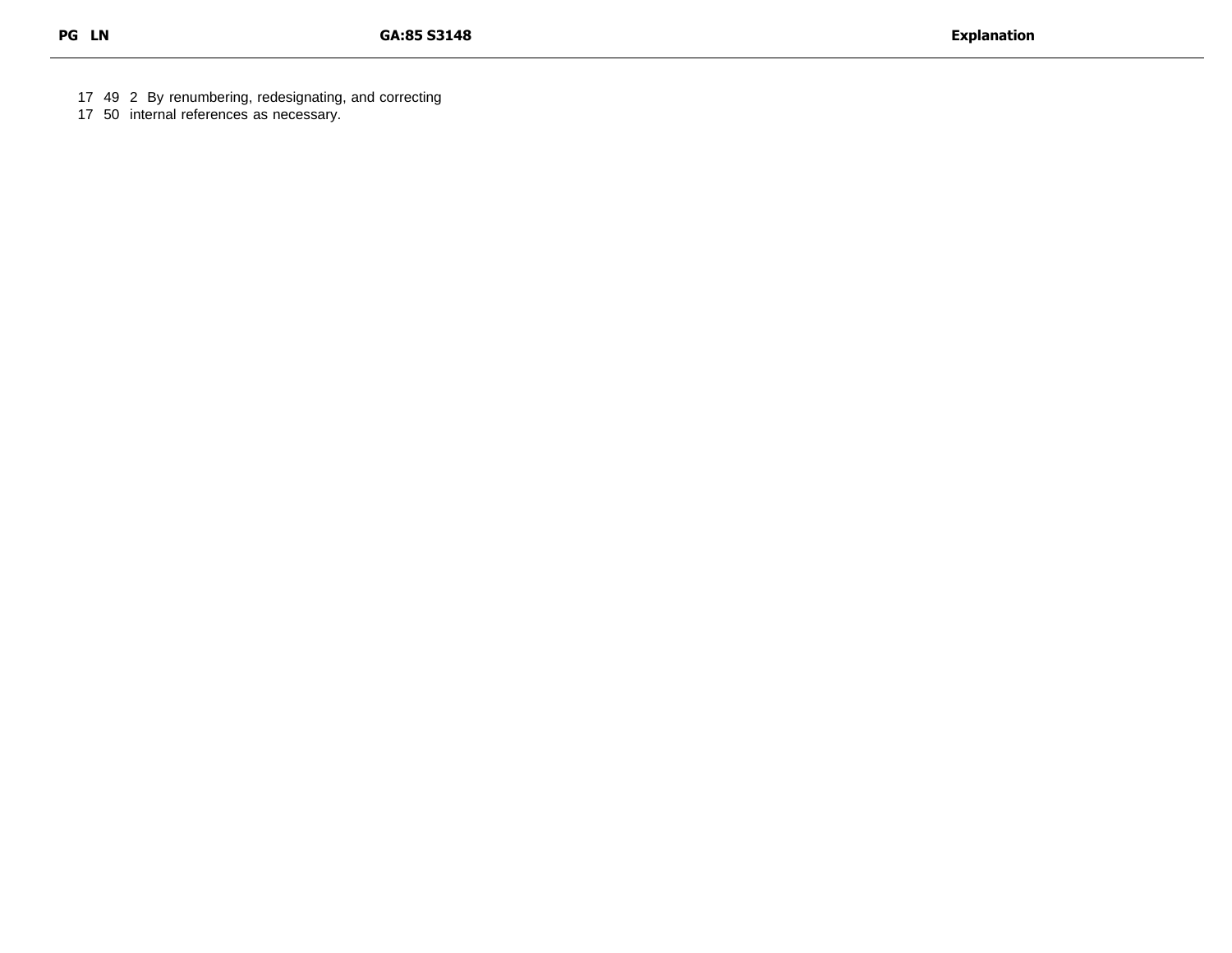#### HF603 S3148 **Summary Data** General Fund

|                                   | Estimated<br>FY 2013 |                | <b>House Action</b><br>FY 2014 |  | Senate Approp<br>FY 2014<br>(3) |  | Sen Appr vs<br>House Act FY14 |     | <b>House Action</b><br>FY 2015 |     | Senate Approp<br>FY 2015 |                |     | Sen Appr vs<br>House Act FY15 |
|-----------------------------------|----------------------|----------------|--------------------------------|--|---------------------------------|--|-------------------------------|-----|--------------------------------|-----|--------------------------|----------------|-----|-------------------------------|
|                                   | (1)                  |                | (2)                            |  |                                 |  | (4)                           |     | (5)                            | (6) |                          |                |     | (7)                           |
| Administration and Regulation     |                      | 53,016,188     | \$<br>52,533,931 \$            |  | 53,500,113 \$                   |  | 966,182                       | -\$ | 44,632,591                     | \$  |                          | $\overline{0}$ | -\$ | $-44,632,591$                 |
| Agriculture and Natural Resources |                      | $\overline{0}$ | 119,771                        |  | 119,771                         |  | 0                             |     | 119,771                        |     |                          | 0              |     | $-119,771$                    |
| Economic Development              |                      | $\overline{0}$ | 327,821                        |  | 327,821                         |  | 0                             |     | 327,821                        |     |                          | 0              |     | $-327,821$                    |
| Education                         |                      | $\mathbf{0}$   | 309,222                        |  | 309,222                         |  | 0                             |     | 309,222                        |     |                          | 0              |     | $-309,222$                    |
| <b>Health and Human Services</b>  |                      | $\overline{0}$ | 1,131,101                      |  | 1,131,101                       |  | 0                             |     | 1,131,101                      |     |                          | 0              |     | $-1,131,101$                  |
| <b>Justice System</b>             |                      | $\mathbf 0$    | 571,855                        |  | 571,855                         |  | 0                             |     | 571,855                        |     |                          | 0              |     | $-571,855$                    |
| <b>Unassigned Standings</b>       |                      |                | 26,548                         |  | 26,548                          |  |                               |     | 26,548                         |     |                          | 0              |     | $-26,548$                     |
| <b>Grand Total</b>                |                      | 53,016,188     | 55,020,249                     |  | 55,986,431                      |  | 966,182                       |     | 47,118,909                     |     |                          | 0              |     | $-47,118,909$                 |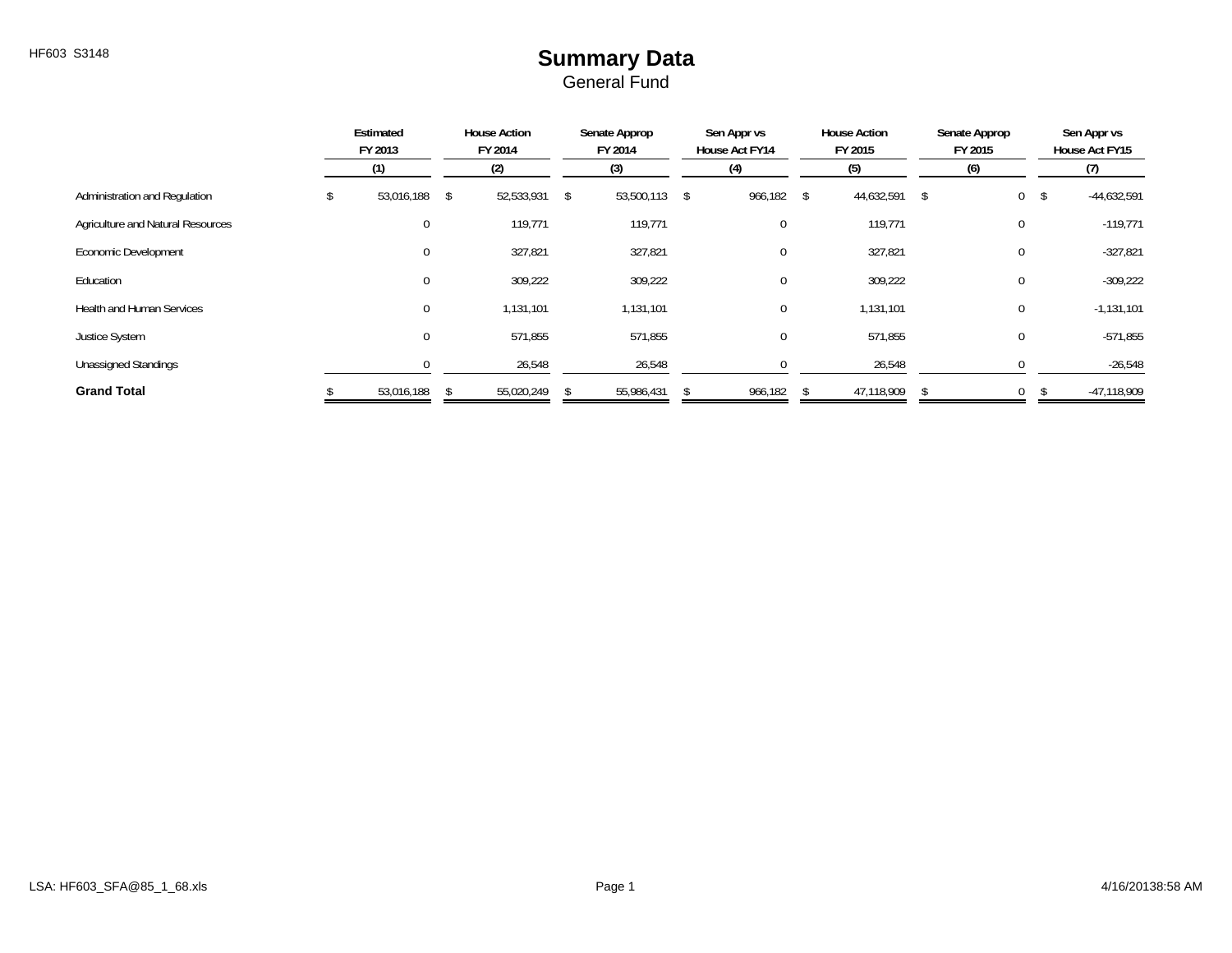|                                                                                                                                                                | Estimated<br>FY 2013                                            |               | <b>House Action</b><br>FY 2014                 |                | Senate Approp<br>FY 2014                              |                    | Sen Appr vs<br>House Act FY14                       |            | <b>House Action</b><br>FY 2015                            |                | Senate Approp<br>FY 2015                              | Sen Appr vs<br>House Act FY15 |                                                                    |
|----------------------------------------------------------------------------------------------------------------------------------------------------------------|-----------------------------------------------------------------|---------------|------------------------------------------------|----------------|-------------------------------------------------------|--------------------|-----------------------------------------------------|------------|-----------------------------------------------------------|----------------|-------------------------------------------------------|-------------------------------|--------------------------------------------------------------------|
|                                                                                                                                                                | (1)                                                             |               | (2)                                            |                | (3)                                                   |                    | (4)                                                 |            | (5)                                                       |                | (6)                                                   |                               | (7)                                                                |
| Administrative Services, Dept. of                                                                                                                              |                                                                 |               |                                                |                |                                                       |                    |                                                     |            |                                                           |                |                                                       |                               |                                                                    |
| <b>Administrative Services</b><br>Administrative Services, Dept.<br>Utilities<br><b>Terrace Hill Operations</b><br>13 Distribution<br>Iowa Building Operations | \$<br>4,020,344<br>2,676,460<br>405,914<br>3,277,946<br>995,535 | \$            | 4,020,322 \$<br>2,676,460<br>499,025<br>0<br>U |                | 4,067,924 \$<br>2,676,460<br>405,914<br>0<br>$\Omega$ |                    | 47,602<br>$\mathbf 0$<br>$-93,111$<br>0<br>$\Omega$ | -\$        | 3,417,274<br>2,274,991<br>424,171<br>$\Omega$<br>$\Omega$ | \$             | 0<br>$\Omega$<br>$\mathbf{0}$<br>$\Omega$<br>$\Omega$ | \$                            | $-3,417,274$<br>$-2,274,991$<br>$-424,171$<br>$\Omega$<br>$\Omega$ |
| Total Administrative Services, Dept. of                                                                                                                        | \$<br>11,376,199                                                | \$            | 7,195,807                                      | \$             | 7,150,298                                             | Ŝ.                 | $-45,509$                                           | \$         | 6,116,436                                                 | $\mathfrak{L}$ | $\overline{0}$                                        | \$                            | $-6.116.436$                                                       |
| <b>Auditor of State</b>                                                                                                                                        |                                                                 |               |                                                |                |                                                       |                    |                                                     |            |                                                           |                |                                                       |                               |                                                                    |
| <b>Auditor Of State</b><br>Auditor of State - General Office                                                                                                   | 905,468                                                         | \$            | 914,506                                        | \$             | 1,047,256                                             | \$                 | 132,750                                             | \$         | 777,330                                                   | \$             | 0                                                     | \$                            | $-777,330$                                                         |
| <b>Total Auditor of State</b>                                                                                                                                  | \$<br>905,468                                                   | \$            | 914,506                                        | \$             | 1,047,256                                             | -S                 | 132,750                                             | \$         | 777,330                                                   | $\mathsf{\$}$  | $\overline{0}$                                        | \$                            | $-777,330$                                                         |
| <b>Ethics and Campaign Disclosure</b>                                                                                                                          |                                                                 |               |                                                |                |                                                       |                    |                                                     |            |                                                           |                |                                                       |                               |                                                                    |
| <b>Campaign Finance Disclosure</b><br>Ethics & Campaign Disclosure Board                                                                                       | 490,000                                                         | $\mathcal{S}$ | 490,335                                        | $\mathfrak{F}$ | 570,335                                               | $\mathbf{\hat{S}}$ | 80,000                                              | \$.        | 416,785                                                   | -¢             | 0                                                     | -\$                           | $-416,785$                                                         |
| <b>Total Ethics and Campaign Disclosure</b>                                                                                                                    | \$<br>490,000                                                   | \$            | 490,335                                        | \$             | 570,335                                               | \$                 | 80,000                                              | \$         | 416,785                                                   | $\mathsf{\$}$  | $\mathbf 0$                                           | \$                            | $-416,785$                                                         |
| Commerce, Dept. of                                                                                                                                             |                                                                 |               |                                                |                |                                                       |                    |                                                     |            |                                                           |                |                                                       |                               |                                                                    |
| <b>Alcoholic Beverages</b><br>Alcoholic Beverages Operations                                                                                                   | \$<br>1.220.391                                                 | \$            | 1,220,391                                      | -\$            | 1,220,391 \$                                          |                    | $\mathbf 0$                                         | $^{\circ}$ | 1,037,332                                                 | -\$            | $\overline{0}$                                        | -\$                           | $-1,037,332$                                                       |
| Professional Licensing and Reg.<br>Professional Licensing Bureau                                                                                               | 600,353                                                         | -S            | 601,537                                        | -\$            | 601,537                                               |                    | $\mathbf 0$                                         | \$         | 511,306                                                   |                | 0                                                     | Ŝ.                            | $-511,306$                                                         |
| Total Commerce, Dept. of                                                                                                                                       | 1,820,744                                                       | \$            | 1,821,928                                      | \$             | 1,821,928                                             | \$                 | $\mathbf 0$                                         | \$         | 1,548,638                                                 | \$             | $\overline{0}$                                        | \$                            | $-1,548,638$                                                       |
| Iowa Tele & Tech Commission                                                                                                                                    |                                                                 |               |                                                |                |                                                       |                    |                                                     |            |                                                           |                |                                                       |                               |                                                                    |
| <b>Iowa Communications Network</b><br>Regional Telecom Councils                                                                                                | 992,913                                                         | -S            | 992,913                                        | \$             | 992,913                                               | \$                 | $\mathbf 0$                                         | \$         | 843,976                                                   | $\mathfrak{L}$ | 0                                                     | -S                            | $-843,976$                                                         |
| <b>Total Iowa Tele &amp; Tech Commission</b>                                                                                                                   | 992,913                                                         | \$            | 992,913                                        | \$             | 992,913                                               | \$                 | $\mathbf 0$                                         | \$         | 843,976                                                   | $\mathfrak{S}$ | $\mathbf 0$                                           | $\mathfrak{L}$                | $-843,976$                                                         |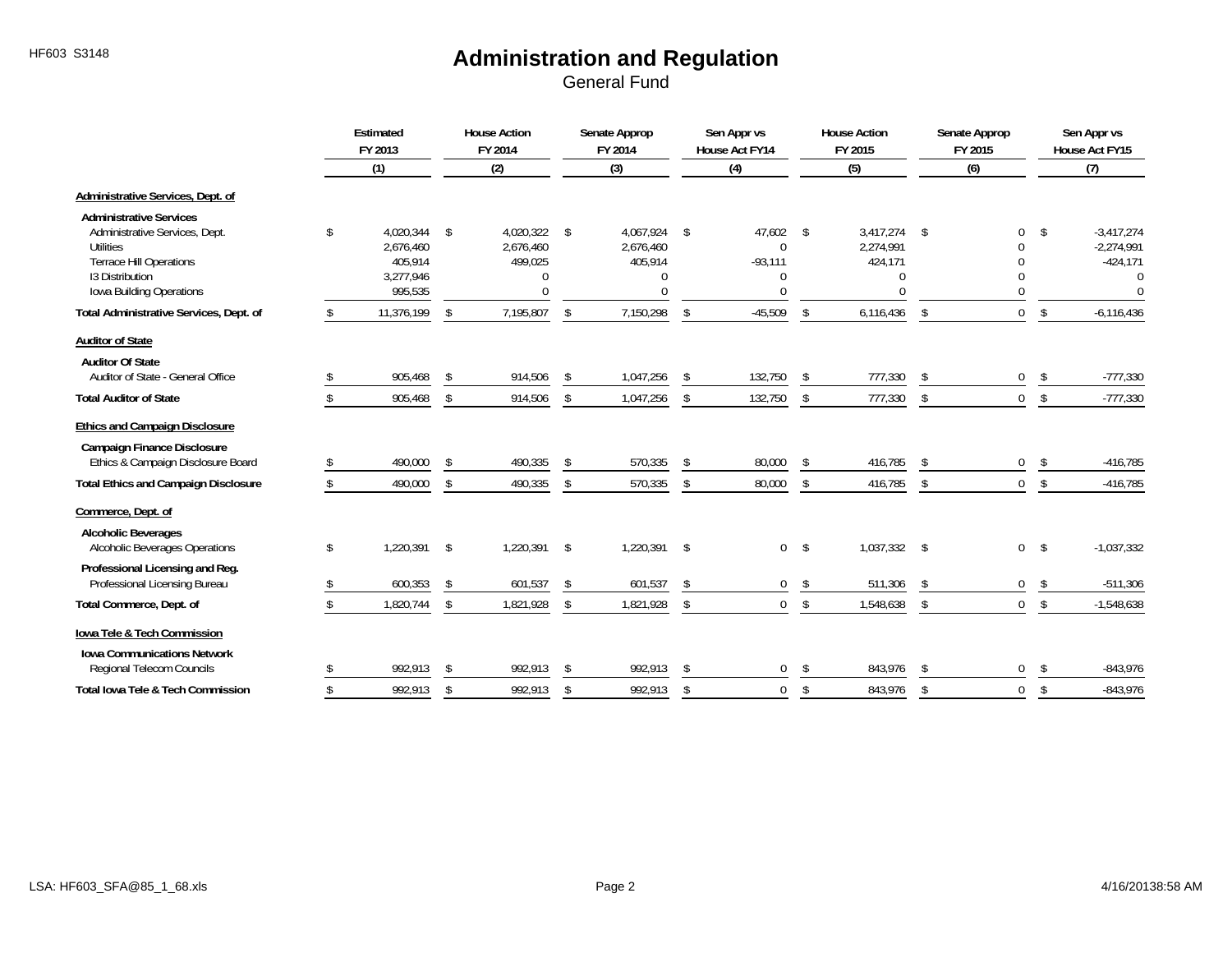|                                                       | Estimated<br>FY 2013 |    | <b>House Action</b><br>FY 2014 |     | Senate Approp<br>FY 2014 |     | Sen Appr vs<br><b>House Act FY14</b> |              | <b>House Action</b><br>FY 2015 |                | Senate Approp<br>FY 2015 |                | Sen Appr vs<br>House Act FY15 |
|-------------------------------------------------------|----------------------|----|--------------------------------|-----|--------------------------|-----|--------------------------------------|--------------|--------------------------------|----------------|--------------------------|----------------|-------------------------------|
|                                                       | (1)                  |    | (2)                            |     | (3)                      |     | (4)                                  |              | (5)                            |                | (6)                      |                | (7)                           |
| Governor                                              |                      |    |                                |     |                          |     |                                      |              |                                |                |                          |                |                               |
| Governor's Office                                     |                      |    |                                |     |                          |     |                                      |              |                                |                |                          |                |                               |
| Governor/Lt. Governor's Office                        | \$<br>2.194.914      | \$ | 2,196,455                      | \$  | 2,196,455                | \$  | $\mathbf 0$                          | $\mathsf{s}$ | 1,866,987                      | \$             | 0                        | \$             | $-1,866,987$                  |
| <b>Terrace Hill Quarters</b>                          | 93,111               |    |                                |     | 93,111                   |     | 93,111                               |              | $\Omega$                       |                | $\mathbf{0}$             |                | $\Omega$                      |
| <b>Total Governor</b>                                 | 2,288,025            | \$ | 2,196,455                      | \$  | 2,289,566                | \$  | 93,111                               | \$           | 1,866,987                      | \$             | 0                        | \$             | $-1,866,987$                  |
| <b>Governor's Office of Drug Control Policy</b>       |                      |    |                                |     |                          |     |                                      |              |                                |                |                          |                |                               |
| Office of Drug Control Policy                         |                      |    |                                |     |                          |     |                                      |              |                                |                |                          |                |                               |
| Drug Policy Coordinator                               | 240,000              | \$ | 241,134                        | \$  | 241,134                  | \$  | 0                                    | \$           | 204,964                        | $\mathfrak{S}$ | 0                        | \$             | $-204,964$                    |
| <b>Total Governor's Office of Drug Control Policy</b> | \$<br>240,000        | \$ | 241,134                        | \$  | 241,134                  | \$  | $\mathbf{0}$                         | \$           | 204,964                        | \$             | $\overline{0}$           | \$             | $-204,964$                    |
| Human Rights, Dept. of                                |                      |    |                                |     |                          |     |                                      |              |                                |                |                          |                |                               |
| Human Rights, Department of                           |                      |    |                                |     |                          |     |                                      |              |                                |                |                          |                |                               |
| Human Rights Administration                           | \$<br>206,103        | \$ | 224,184                        | -\$ | 224,184 \$               |     | 0                                    | \$           | 190,556                        | \$             | 0                        | $\mathfrak{S}$ | $-190,556$                    |
| Community Advocacy and Services                       | 1,028,077            |    | 1,028,077                      |     | 1,028,077                |     | $\Omega$                             |              | 873,865<br>$\Omega$            |                | $\mathbf{0}$             |                | $-873,865$                    |
| <b>Weatherization Programs</b>                        | $\Omega$             |    | U                              |     | 281.129                  |     | 281,129                              |              |                                |                | $\Omega$                 |                | $\Omega$                      |
| Total Human Rights, Dept. of                          | 1,234,180            | \$ | 1,252,261                      | \$  | 1,533,390                | -S  | 281,129                              | S.           | 1,064,421                      | -\$            | $\mathbf 0$              | \$             | $-1,064,421$                  |
| Inspections & Appeals, Dept. of                       |                      |    |                                |     |                          |     |                                      |              |                                |                |                          |                |                               |
| Inspections and Appeals, Dept. of                     |                      |    |                                |     |                          |     |                                      |              |                                |                |                          |                |                               |
| Administration Division                               | \$<br>248,409        | \$ | 545,242                        | \$  | 545,242 \$               |     | $\mathbf 0$                          | \$           | 463,456                        | \$             | 0                        | $\mathfrak{S}$ | $-463,456$                    |
| <b>Administrative Hearings Division</b>               | 528,753              |    | 678,942                        |     | 678,942                  |     | 0                                    |              | 577,101                        |                | $\Omega$                 |                | $-577,101$                    |
| <b>Investigations Division</b>                        | 1,168,639            |    | 2,573,089                      |     | 2,573,089                |     | $\Omega$                             |              | 2,187,126                      |                | $\Omega$                 |                | $-2,187,126$                  |
| Welfare Fraud Annual Meeting                          | $\Omega$             |    | 25,000                         |     | $\Omega$                 |     | $-25,000$                            |              | $\Omega$                       |                | $\Omega$                 |                | $\Omega$                      |
| <b>Health Facilities Division</b>                     | 3.917.666            |    | 5,092,033                      |     | 5,092,033                |     | 0                                    |              | 4,328,228                      |                | $\mathbf 0$              |                | $-4,328,228$                  |
| <b>Employment Appeal Board</b>                        | 42,215               |    | 42,215                         |     | 42,215                   |     | $\Omega$                             |              | 35,883                         |                | $\Omega$                 |                | $-35,883$                     |
| Child Advocacy Board                                  | 2,680,290            |    | 2,680,590                      |     | 2,680,290                |     | $-300$                               |              | 2,278,502                      |                | $\mathbf 0$              |                | $-2,278,502$                  |
| Food and Consumer Safety                              | 1,279,331            |    | 1,279,331                      |     | 1,279,331                |     | $\Omega$                             |              | 1,087,431                      |                | $\Omega$                 |                | $-1,087,431$                  |
| Total Inspections & Appeals, Dept. of                 | \$<br>9,865,303      | \$ | 12,916,442                     | \$  | 12,891,142               | -\$ | $-25,300$                            | -S           | 10,957,727                     | $\mathfrak{S}$ | $\mathbf 0$              | Ŝ.             | $-10,957,727$                 |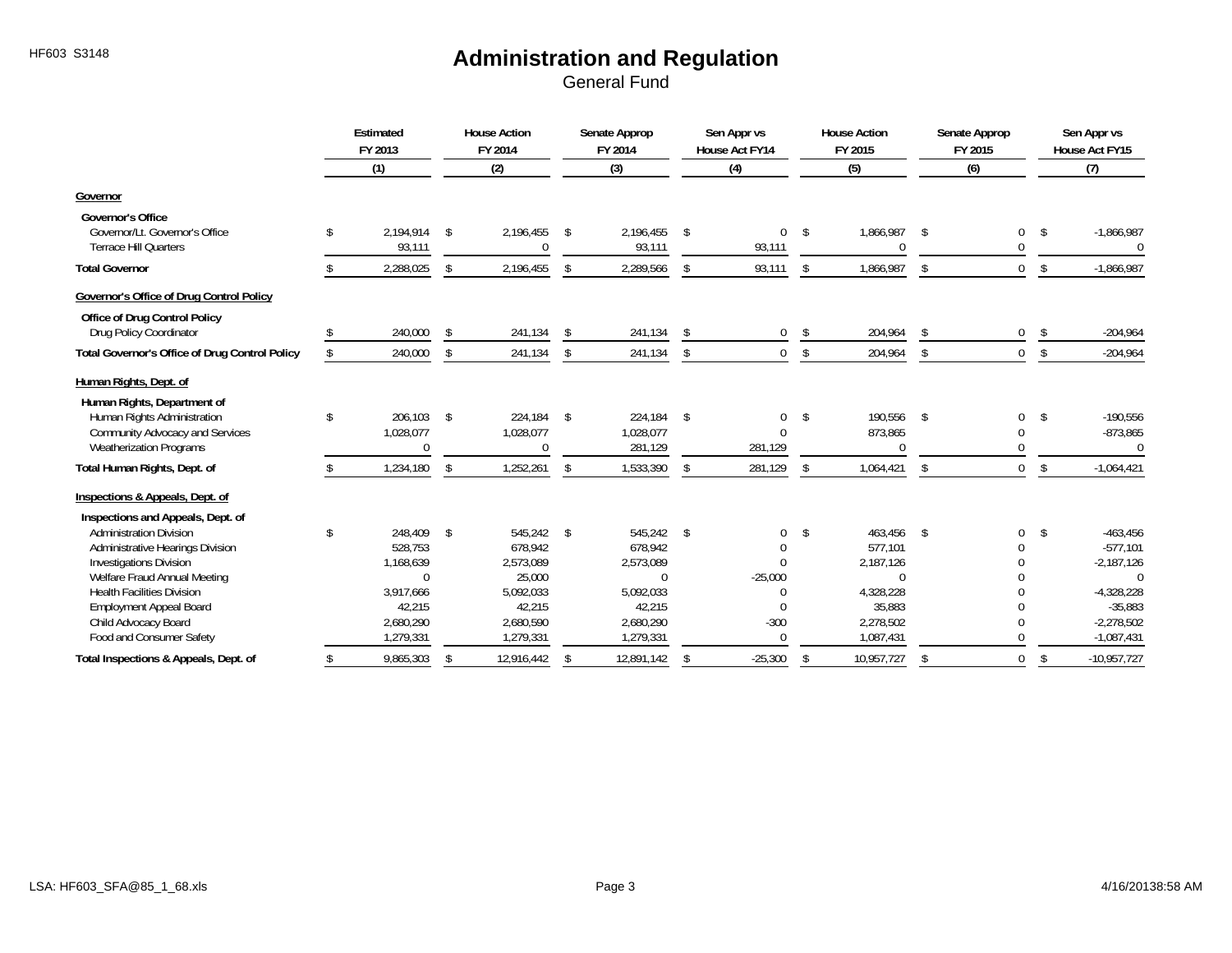|                                                                         | Estimated<br>FY 2013 |              | <b>House Action</b><br>FY 2014 |                | Senate Approp<br>FY 2014 | Sen Appr vs<br>House Act FY14 |              |                | <b>House Action</b><br>FY 2015 | Senate Approp<br>FY 2015 |                |    | Sen Appr vs<br>House Act FY15 |
|-------------------------------------------------------------------------|----------------------|--------------|--------------------------------|----------------|--------------------------|-------------------------------|--------------|----------------|--------------------------------|--------------------------|----------------|----|-------------------------------|
|                                                                         | (1)                  |              | (2)                            |                | (3)                      | (4)                           |              |                | (5)                            |                          | (6)            |    | (7)                           |
| Management, Dept. of                                                    |                      |              |                                |                |                          |                               |              |                |                                |                          |                |    |                               |
| Management, Dept. of<br><b>Department Operations</b>                    | 2,393,998            | $\mathsf{s}$ | 2,550,220                      | -S             | 2,550,220                | \$                            | 0            | \$             | 2,167,687                      | \$                       | 0              | Ŝ. | $-2,167,687$                  |
| Total Management, Dept. of                                              | 2,393,998            |              | 2,550,220                      | Ŝ.             | 2,550,220                | \$                            | $\mathbf{0}$ | \$             | 2,167,687                      | \$                       | $\mathbf{0}$   | Ŝ. | $-2,167,687$                  |
| <b>Public Information Board</b>                                         |                      |              |                                |                |                          |                               |              |                |                                |                          |                |    |                               |
| <b>Public Information Board</b><br><b>Iowa Public Information Board</b> | $\boldsymbol{0}$     | \$           | 100,000                        | $\mathcal{S}$  | 450,000                  | -\$                           | 350,000      | Ŝ.             | 85,000                         | \$                       | 0              | \$ | $-85,000$                     |
| <b>Total Public Information Board</b>                                   | $\mathbf 0$          |              | 100,000                        | Ŝ.             | 450,000                  | Ŝ.                            | 350,000      | \$             | 85,000                         | \$                       | 0              | \$ | $-85,000$                     |
| Revenue, Dept. of                                                       |                      |              |                                |                |                          |                               |              |                |                                |                          |                |    |                               |
| Revenue, Dept. of<br>Revenue, Department of                             | 17,659,484           |              | 17,880,839                     |                | 18,080,840               |                               | 200,001      | \$             | 15,198,713                     | \$                       | 0              | Ŝ. | $-15,198,713$                 |
| Total Revenue, Dept. of                                                 | 17,659,484           |              | 17,880,839                     | -\$            | 18,080,840               | $\mathfrak{L}$                | 200,001      | $\mathfrak{L}$ | 15,198,713                     | \$                       | $\mathbf 0$    | \$ | $-15,198,713$                 |
| Secretary of State                                                      |                      |              |                                |                |                          |                               |              |                |                                |                          |                |    |                               |
| Secretary of State<br>Secretary of State - Operations                   | 2,895,585            | \$           | 2,896,699                      | -S             | 2,796,699                |                               | $-100,000$   | -\$            | 2,462,194                      | \$                       | 0              | Ŝ. | $-2,462,194$                  |
| <b>Total Secretary of State</b>                                         | 2,895,585            | \$           | 2,896,699                      | $\mathfrak{S}$ | 2,796,699                | $\mathfrak{L}$                | $-100,000$   | $\mathfrak{L}$ | 2,462,194                      | \$                       | 0              |    | $-2,462,194$                  |
| <b>Treasurer of State</b>                                               |                      |              |                                |                |                          |                               |              |                |                                |                          |                |    |                               |
| <b>Treasurer of State</b><br>Treasurer - General Office                 | 854,289              |              | 1,084,392                      |                | 1,084,392                | -\$                           | 0            | Ŝ.             | 921,733                        | Ŝ.                       | 0              |    | $-921,733$                    |
| <b>Total Treasurer of State</b>                                         | 854,289              |              | 1,084,392                      |                | 1,084,392                |                               | $\mathbf{0}$ | \$             | 921,733                        | \$                       | $\overline{0}$ | Ŝ. | $-921,733$                    |
| <b>Total Administration and Regulation</b>                              | 53,016,188           |              | 52,533,931                     |                | 53,500,113               |                               | 966,182      | \$             | 44,632,591                     | \$                       | 0              | \$ | $-44,632,591$                 |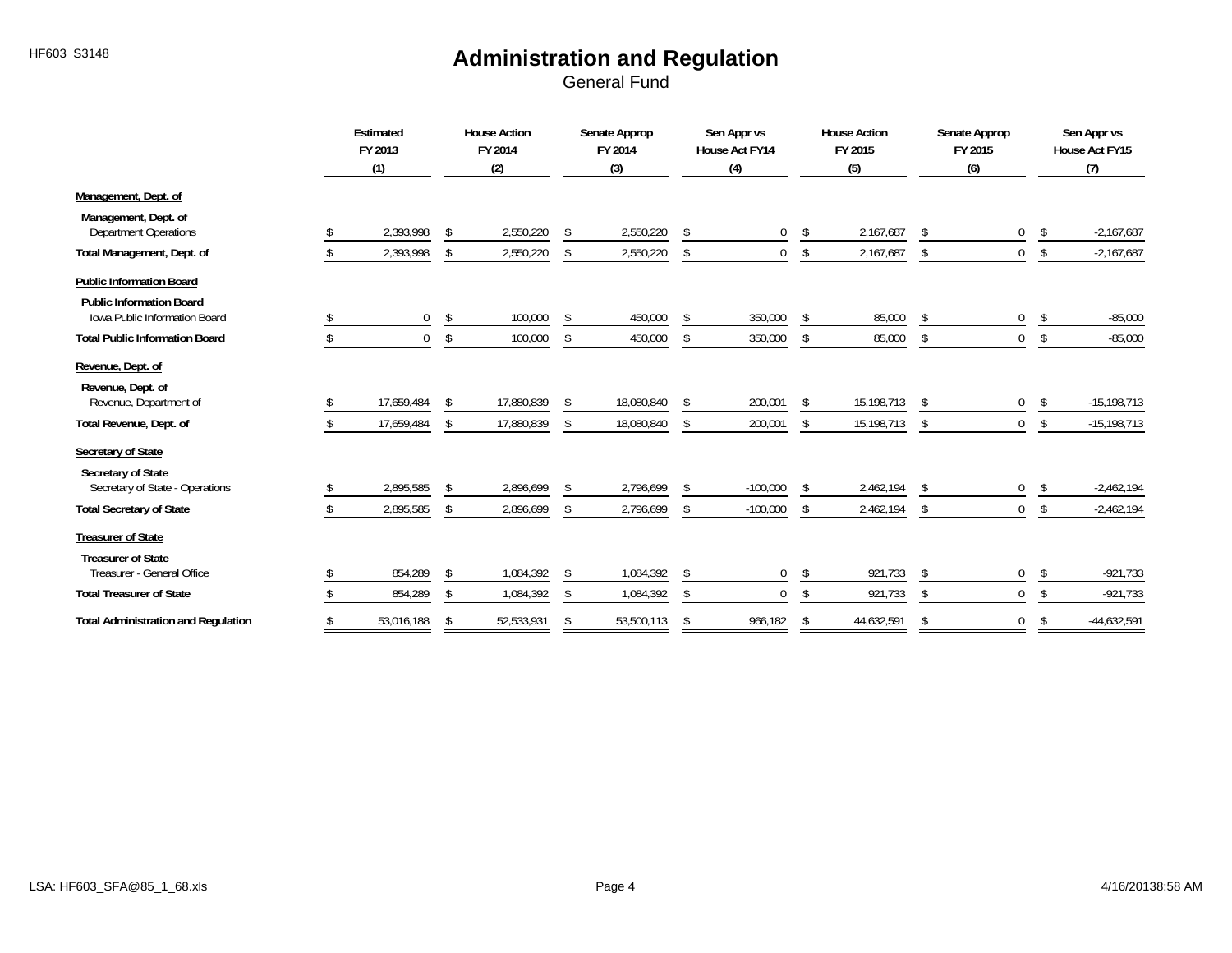## HF603 S3148 **Agriculture and Natural Resources**

|                                                                                |  | Estimated<br>FY 2013 |    | <b>House Action</b><br>FY 2014<br>(2) |  | Senate Approp<br>FY 2014 | Sen Appr vs<br>House Act FY14 |             |  | <b>House Action</b><br>FY 2015 | Senate Approp<br>FY 2015 |          |  | Sen Appr vs<br>House Act FY15 |            |  |
|--------------------------------------------------------------------------------|--|----------------------|----|---------------------------------------|--|--------------------------|-------------------------------|-------------|--|--------------------------------|--------------------------|----------|--|-------------------------------|------------|--|
|                                                                                |  |                      |    |                                       |  | (3)                      |                               | (4)         |  | (5)                            |                          | (6)      |  | (7)                           |            |  |
| Agriculture and Land Stewardship                                               |  |                      |    |                                       |  |                          |                               |             |  |                                |                          |          |  |                               |            |  |
| Agriculture and Land Stewardship<br>Department of Agriculture I/3 Distribution |  | $\overline{0}$       | -S | 24,164                                |  | 24,164                   |                               | $\mathbf 0$ |  | 24,164                         |                          | 0        |  |                               | $-24,164$  |  |
| <b>Total Agriculture and Land Stewardship</b>                                  |  |                      |    | 24,164                                |  | 24,164                   |                               | 0           |  | 24,164                         |                          | 0        |  |                               | $-24,164$  |  |
| Natural Resources, Dept. of                                                    |  |                      |    |                                       |  |                          |                               |             |  |                                |                          |          |  |                               |            |  |
| <b>Natural Resources</b><br>Department of Natural Resources I/3 Distribution   |  | $\Omega$             |    | 95,607                                |  | 95,607                   |                               | 0           |  | 95,607                         |                          | $\Omega$ |  |                               | $-95,607$  |  |
| Total Natural Resources, Dept. of                                              |  | U                    |    | 95,607                                |  | 95,607                   |                               | U           |  | 95,607                         |                          | 0        |  |                               | $-95,607$  |  |
| <b>Total Agriculture and Natural Resources</b>                                 |  | $\mathbf{0}$         |    | 119,771                               |  | 119,771                  |                               | $\mathbf 0$ |  | 119,771                        |                          | 0        |  |                               | $-119,771$ |  |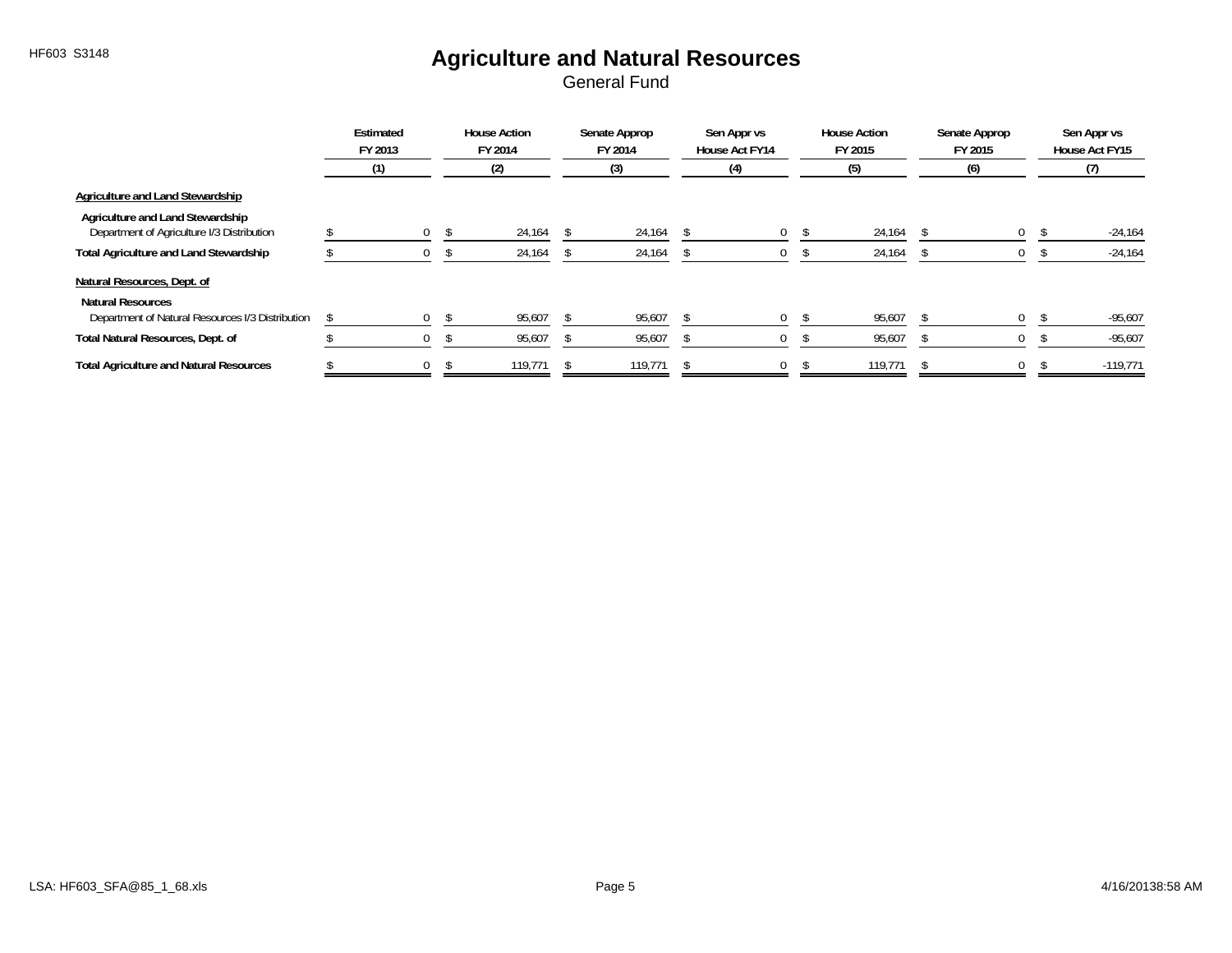## HF603 S3148 **Economic Development**

|                                                                                          | Estimated<br>FY 2013   |     | <b>House Action</b><br>FY 2014 |     | Senate Approp<br>FY 2014 | Sen Appr vs<br>House Act FY14 |          |      | <b>House Action</b><br>FY 2015 | Senate Approp<br>FY 2015 |              |    | Sen Appr vs<br>House Act FY15 |            |
|------------------------------------------------------------------------------------------|------------------------|-----|--------------------------------|-----|--------------------------|-------------------------------|----------|------|--------------------------------|--------------------------|--------------|----|-------------------------------|------------|
|                                                                                          | (1)                    |     | (2)                            |     | (3)                      |                               | (4)      |      | (5)                            |                          | (6)          |    | (7)                           |            |
| Cultural Affairs, Dept. of                                                               |                        |     |                                |     |                          |                               |          |      |                                |                          |              |    |                               |            |
| Cultural Affairs, Dept. of<br>Department of Cultural Affairs I/3 Distribution            | 0                      | \$  | 5,069                          | \$  | 5,069                    | -\$                           | 0        | - \$ | 5,069                          | -S                       | $\mathbf{0}$ | -S |                               | $-5,069$   |
| Total Cultural Affairs, Dept. of                                                         | 0                      | Ŝ.  | 5,069                          | \$  | 5,069                    | S.                            | 0        | S.   | 5,069                          |                          | 0            |    |                               | $-5,069$   |
| <b>Economic Development Authority</b>                                                    |                        |     |                                |     |                          |                               |          |      |                                |                          |              |    |                               |            |
| <b>Economic Development Authority</b><br>Economic Development Authority I/3 Distribution | \$<br>$\boldsymbol{0}$ | -\$ | 47,407                         |     | 47,407                   |                               | $\Omega$ | S.   | 47,407                         |                          | 0            |    |                               | $-47,407$  |
| <b>Total Economic Development Authority</b>                                              | $\mathbf 0$            |     | 47,407                         |     | 47,407                   |                               | 0        |      | 47,407                         |                          | 0            |    |                               | $-47,407$  |
| <b>Public Employment Relations Board</b>                                                 |                        |     |                                |     |                          |                               |          |      |                                |                          |              |    |                               |            |
| <b>Public Employment Relations</b><br>Public Employment Relations Board I/3 Distributio  | \$<br>0                | -\$ | 526                            | -\$ | 526                      |                               | 0        | -S   | 526                            |                          | 0            |    |                               | $-526$     |
| <b>Total Public Employment Relations Board</b>                                           | $\mathbf 0$            | -S  | 526                            | -S  | 526                      |                               | 0        | S.   | 526                            |                          | 0            |    |                               | $-526$     |
| Iowa Workforce Development<br>Iowa Workforce Development                                 |                        |     |                                |     |                          |                               |          |      |                                |                          |              |    |                               |            |
| Dept. of Workforce Development I/3 Distribution                                          | 0                      | -S  | 274,819                        |     | 274,819                  |                               | 0        |      | 274,819                        |                          | 0            |    |                               | $-274,819$ |
| <b>Total Iowa Workforce Development</b>                                                  | $\mathbf{0}$           | S   | 274,819                        |     | 274,819                  |                               | 0        | S    | 274,819                        |                          | 0            |    |                               | $-274,819$ |
| <b>Total Economic Development</b>                                                        | $\mathbf{0}$           | -\$ | 327,821                        | \$  | 327,821                  |                               | 0        | \$   | 327,821                        |                          | $\mathbf{0}$ |    |                               | $-327,821$ |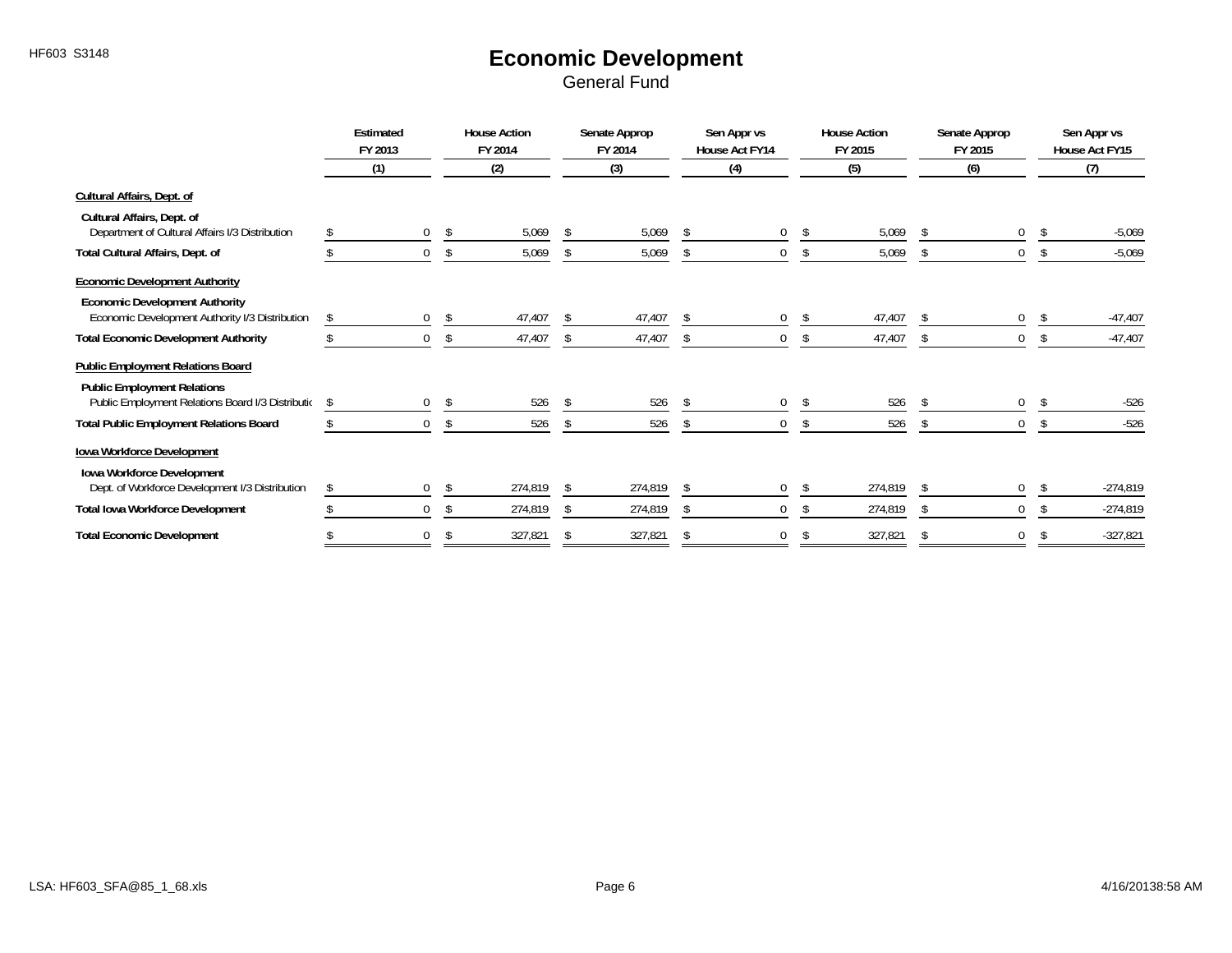## HF603 S3148 **Education**

|                                                                                                               | Estimated<br>FY 2013   |                         | <b>House Action</b><br>FY 2014 |     | Senate Approp<br>FY 2014 |    | Sen Appr vs<br>House Act FY14 |               | <b>House Action</b><br>FY 2015 |    | Senate Approp<br>FY 2015 |               | Sen Appr vs<br>House Act FY15 |
|---------------------------------------------------------------------------------------------------------------|------------------------|-------------------------|--------------------------------|-----|--------------------------|----|-------------------------------|---------------|--------------------------------|----|--------------------------|---------------|-------------------------------|
|                                                                                                               | (1)                    |                         | (2)                            |     | (3)                      |    | (4)                           |               | (5)                            |    | (6)                      |               | (7)                           |
| Blind, Dept. for the                                                                                          |                        |                         |                                |     |                          |    |                               |               |                                |    |                          |               |                               |
| Department for the Blind<br>Department for the Blind I/3 Distribution                                         | $\overline{0}$         | \$                      | 6,543                          | \$  | 6,543                    | \$ | 0                             | \$            | 6,543                          | \$ | 0                        | \$            | $-6,543$                      |
| Total Blind, Dept. for the                                                                                    | $\mathbf{0}$           | \$                      | 6,543                          | \$  | 6,543                    | -S | 0                             | \$            | 6,543                          | \$ | $\mathbf 0$              | <sup>\$</sup> | $-6,543$                      |
| <b>College Aid Commission</b><br>College Student Aid Comm.<br>College Student Aid Commission I/3 Distribution | \$<br>$\boldsymbol{0}$ | \$                      | 17,166                         | -S  | 17,166                   |    | $\mathbf 0$                   | -\$           | 17,166                         |    | 0                        |               | $-17,166$                     |
| <b>Total College Aid Commission</b>                                                                           | $\mathbf 0$            | \$                      | 17,166                         | s.  | 17,166                   | \$ | 0                             | \$            | 17,166                         |    | $\mathbf 0$              | <sup>\$</sup> | $-17,166$                     |
| Education, Dept. of<br>Education, Dept. of<br>Department of Education I/3 Distribution                        | \$                     | 0 <sup>5</sup>          | 215,235 \$                     |     | $215,235$ \$             |    | $\mathbf 0$                   | $\mathsf{\$}$ | 215,235                        | \$ | 0                        | \$            | $-215,235$                    |
| <b>Vocational Rehabilitation</b><br>Vocational Rehabilitation I/3 Distribution                                | \$<br>$\overline{0}$   | $\sqrt[6]{\frac{1}{2}}$ | $33,032$ \$                    |     | 33,032 \$                |    | $\overline{0}$                | $\mathsf{\$}$ | $33,032$ \$                    |    | $\overline{0}$           | -\$           | $-33,032$                     |
| <b>Iowa Public Television</b><br>Iowa Public Television I/3 Distribution                                      | $\mathbf 0$            | \$                      | 7,537                          | -\$ | 7,537                    | Ŝ. | $\mathbf 0$                   | \$            | 7,537                          | -S | 0                        | -S            | $-7,537$                      |
| <b>Total Education, Dept. of</b>                                                                              | $\mathbf{0}$           | -\$                     | 255,804                        | \$  | 255,804                  | \$ | $\mathbf 0$                   | \$            | 255,804                        | \$ | 0                        | <sup>\$</sup> | $-255,804$                    |
| Regents, Board of                                                                                             |                        |                         |                                |     |                          |    |                               |               |                                |    |                          |               |                               |
| Regents, Board of<br>Board of Regents I/3 Distribution                                                        | $\mathbf 0$            | \$                      | 29,709                         | \$  | 29,709                   | \$ | 0                             | \$            | 29,709                         | Ŝ. | 0                        | <sup>\$</sup> | $-29,709$                     |
| <b>Total Regents, Board of</b>                                                                                | $\overline{0}$         | -S                      | 29,709                         | \$  | 29,709                   | \$ | 0                             | \$            | 29,709                         | \$ | $\mathbf 0$              | -S            | $-29,709$                     |
| <b>Total Education</b>                                                                                        | $\Omega$               | <sup>\$</sup>           | 309,222                        | \$  | 309,222                  | \$ | 0                             | \$            | 309,222                        | \$ | $\Omega$                 |               | $-309,222$                    |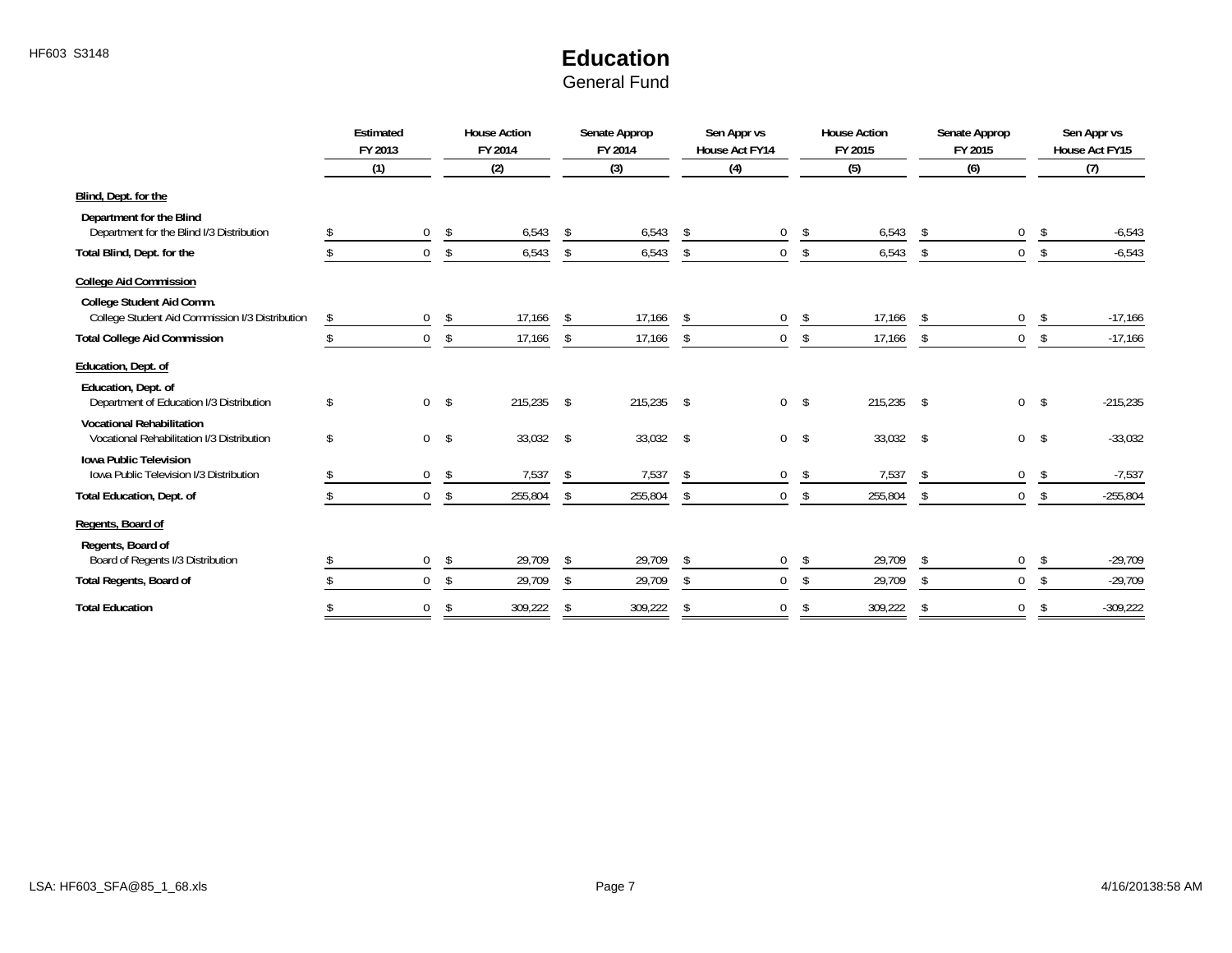#### HF603 S3148 **Health and Human Services**

|                                                                           | Estimated<br>FY 2013 |                | <b>House Action</b><br>FY 2014 |               | Senate Approp<br>FY 2014 |               | Sen Appr vs<br>House Act FY14 |                | <b>House Action</b><br>FY 2015 |                | Senate Approp<br>FY 2015 |                         | Sen Appr vs<br>House Act FY15 |
|---------------------------------------------------------------------------|----------------------|----------------|--------------------------------|---------------|--------------------------|---------------|-------------------------------|----------------|--------------------------------|----------------|--------------------------|-------------------------|-------------------------------|
|                                                                           | (1)                  |                | (2)                            |               | (3)                      |               | (4)                           |                | (5)                            |                | (6)                      |                         | (7)                           |
| Aging, Dept. on                                                           |                      |                |                                |               |                          |               |                               |                |                                |                |                          |                         |                               |
| Aging, Dept. on<br>Department of Aging I/3 Distribution                   | \$<br>$\mathbf{0}$   | \$             | 5,687                          | \$            | 5,687                    | $\mathcal{S}$ | $\mathbf 0$                   | \$             | 5,687                          | -\$            | 0                        | \$                      | $-5,687$                      |
| Total Aging, Dept. on                                                     | \$<br>$\mathbf 0$    | \$             | 5,687                          | \$            | 5,687                    | \$            | $\boldsymbol{0}$              | \$             | 5,687                          | \$             | $\mathbf 0$              | $\sqrt[6]{\frac{1}{2}}$ | $-5,687$                      |
| Public Health, Dept. of                                                   |                      |                |                                |               |                          |               |                               |                |                                |                |                          |                         |                               |
| Public Health, Dept. of<br>Department of Public Health I/3 Distribution   | \$<br>$\mathbf 0$    | \$             | 51,018                         | \$            | 51,018                   | S.            | 0                             | \$             | 51,018                         | <sup>\$</sup>  | 0                        | \$                      | $-51,018$                     |
| Total Public Health, Dept. of                                             | \$<br>$\mathbf 0$    | \$             | 51,018                         | \$            | 51,018                   | \$            | $\boldsymbol{0}$              | \$             | 51,018                         | \$             | $\mathbf 0$              | \$                      | $-51,018$                     |
| Veterans Affairs, Dept. of                                                |                      |                |                                |               |                          |               |                               |                |                                |                |                          |                         |                               |
| Veterans Affairs, Department of<br>Veteran's Affairs I/3 Distribution     | \$                   | 0 <sup>5</sup> | $2,443$ \$                     |               | $2,443$ \$               |               |                               | $0 \quad$ \$   | $2,443$ \$                     |                | $\overline{0}$           | $\sqrt{5}$              | $-2,443$                      |
| Veterans Affairs, Dept. of<br>Iowa Veteran's Home I/3 Distribution        | \$<br>$\mathbf{0}$   | \$             | 69,282                         | \$            | 69,282                   | \$            | $\mathbf 0$                   | \$             | 69,282                         | \$             | $\mathbf 0$              | \$                      | $-69,282$                     |
| Total Veterans Affairs, Dept. of                                          | \$<br>$\mathbf 0$    | \$             | 71,725                         | \$            | 71,725                   | \$            | $\mathbf{0}$                  | \$             | 71,725                         | $\mathfrak{L}$ | $\mathbf 0$              | \$                      | $-71,725$                     |
| Human Services, Dept. of                                                  |                      |                |                                |               |                          |               |                               |                |                                |                |                          |                         |                               |
| Assistance<br>Human Services Assistance Payments I/3 Distribu \$          |                      | 0 <sup>5</sup> | 581,192 \$                     |               | 581,192 \$               |               | $\mathbf{0}$                  | $\mathsf{s}$   | 581,192 \$                     |                | $\overline{0}$           | $\mathsf{s}$            | $-581,192$                    |
| <b>Toledo Juvenile Home</b><br>Human Services - Toledo I/3 Distribution   | \$                   | 0 <sup>5</sup> | 7,766                          | $\mathsf{\$}$ | $7,766$ \$               |               |                               | 0 <sup>5</sup> | 7,766 \$                       |                | 0 <sup>5</sup>           |                         | $-7,766$                      |
| <b>Eldora Training School</b><br>Human Services - Eldora I/3 Distribution | \$                   | 0 <sup>5</sup> | 11,233                         | $\sim$        | 11,233                   | $\sim$        |                               | 0 <sup>5</sup> | 11,233                         | \$             | 0 <sup>5</sup>           |                         | $-11,233$                     |
| Cherokee<br>Human Services - Cherokee I/3 Distribution                    | \$                   | 0 <sup>5</sup> | $10,273$ \$                    |               | $10,273$ \$              |               | $\overline{0}$                | $^{\circ}$     | 10,273                         | \$             | $\overline{0}$           | -\$                     | $-10,273$                     |
| Clarinda<br>Human Services - Clarinda I/3 Distribution                    | \$                   | 0 <sup>5</sup> | $5,821$ \$                     |               | $5,821$ \$               |               | $\Omega$                      | $\mathsf{s}$   | $5,821$ \$                     |                | $\overline{0}$           | $\mathsf{\$}$           | $-5,821$                      |
| Independence<br>Human Services - Independence I/3 Distribution            | \$<br>$\overline{0}$ | $\sqrt{2}$     | 15,304                         | $\sqrt{5}$    | 15,304 \$                |               | $\mathbf{0}$                  | \$             | 15,304                         | \$             | $\overline{0}$           | $\mathsf{\$}$           | $-15,304$                     |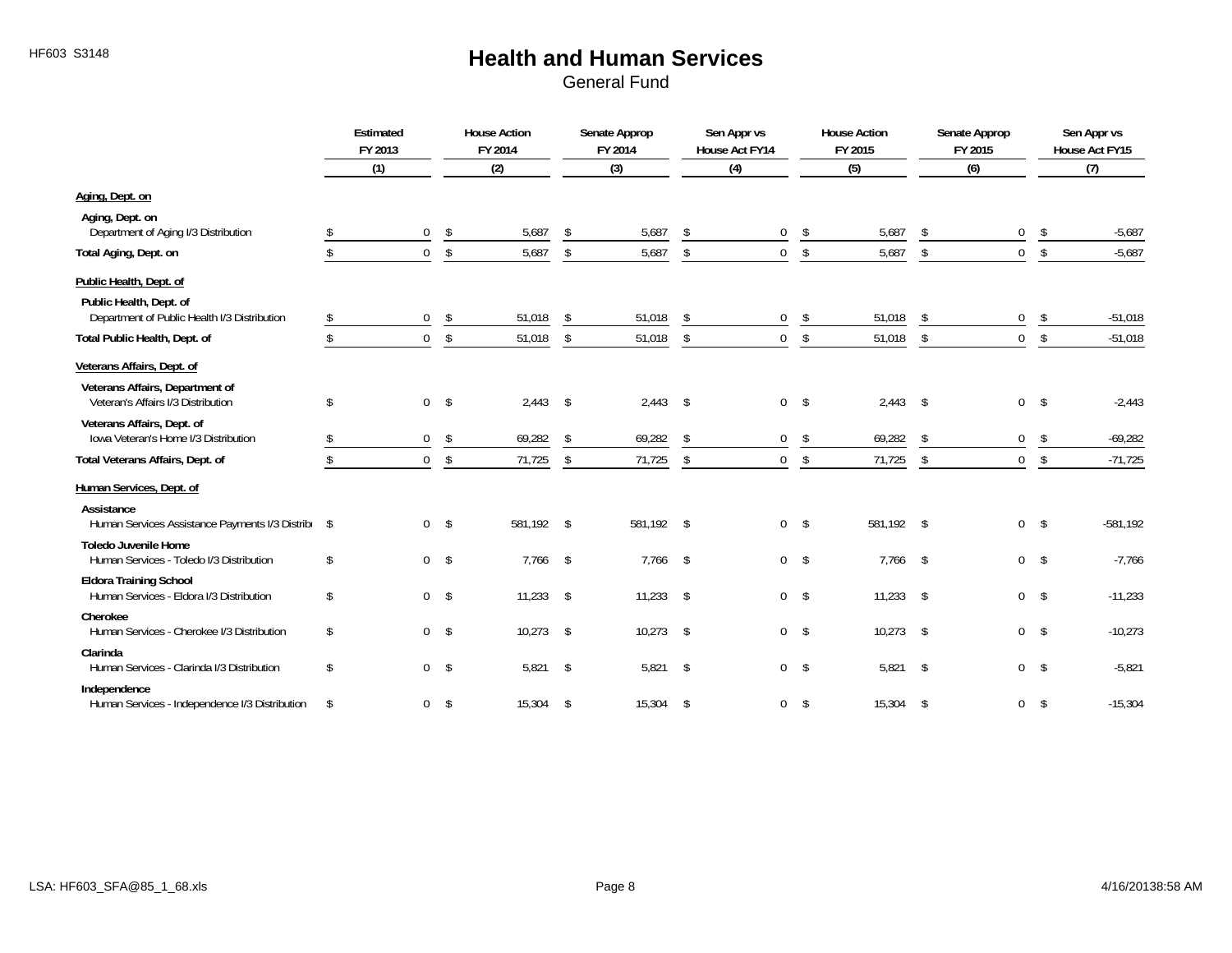#### HF603 S3148 **Health and Human Services**

|                                                                                 | Estimated<br>FY 2013 |                | <b>House Action</b><br>FY 2014 |              | Senate Approp<br>FY 2014 |              | Sen Appr vs<br>House Act FY14 |                | <b>House Action</b><br>FY 2015 |     | Senate Approp<br>FY 2015 |     | Sen Appr vs<br>House Act FY15 |
|---------------------------------------------------------------------------------|----------------------|----------------|--------------------------------|--------------|--------------------------|--------------|-------------------------------|----------------|--------------------------------|-----|--------------------------|-----|-------------------------------|
|                                                                                 | (1)                  |                | (2)                            |              | (3)                      |              | (4)                           |                | (5)                            |     | (6)                      |     | (7)                           |
| <b>Mt Pleasant</b><br>Human Services - Mt. Pleasant I/3 Distribution            | $\mathbf{0}$         | -\$            | 7,375                          | \$           | 7,375                    | \$           | $\overline{0}$                | - \$           | 7,375                          | -\$ | $\mathbf{0}$             | \$  | $-7,375$                      |
| Glenwood<br>Human Services - Glenwood I/3 Distribution                          |                      | 0 <sup>5</sup> | 74,650 \$                      |              | 74,650                   | $\mathsf{s}$ |                               | $0 \quad$ \$   | 74,650                         | -\$ | $\mathbf{0}$             | \$  | $-74,650$                     |
| Woodward<br>Human Services - Woodward I/3 Distribution                          | $\mathbf 0$          | $\mathsf{s}$   | 65,728 \$                      |              | 65,728 \$                |              |                               | $0 \quad$ \$   | 65,728                         | -S  | $\mathbf 0$              | \$  | $-65,728$                     |
| <b>Cherokee CCUSO</b><br>Human Services Civil Commitment Unit I/3 Distrit \$    |                      | 0 <sup>5</sup> | 8,599 \$                       |              | 8,599                    | <b>S</b>     |                               | 0 <sup>5</sup> | 8,599 \$                       |     | $\overline{0}$           | -\$ | $-8,599$                      |
| <b>Field Operations</b><br>Human Services Field Operations Unit I/3 Distribu \$ | $\mathbf 0$          | \$             | 189,899                        | \$           | 189,899                  | <b>S</b>     | $\overline{0}$                | \$             | 189,899                        | -\$ | $\mathbf{0}$             | \$  | $-189.899$                    |
| <b>General Administration</b><br>Human Services Administration I/3 Distribution | $\mathbf{0}$         | -\$            | 24,831                         | - \$         | 24,831                   | <b>S</b>     | $\mathbf{0}$                  | - S            | 24,831                         | -S  | $\mathbf{0}$             |     | $-24,831$                     |
| Total Human Services, Dept. of                                                  | 0                    |                | 1,002,671                      | <sup>S</sup> | 1,002,671                | - \$         | $\mathbf{0}$                  |                | 1,002,671                      | -S  | 0                        |     | $-1,002,671$                  |
| <b>Total Health and Human Services</b>                                          | 0                    |                | 1,131,101                      |              | 1,131,101                |              | $\mathbf{0}$                  |                | 1,131,101                      | -8  | $\mathbf 0$              |     | $-1,131,101$                  |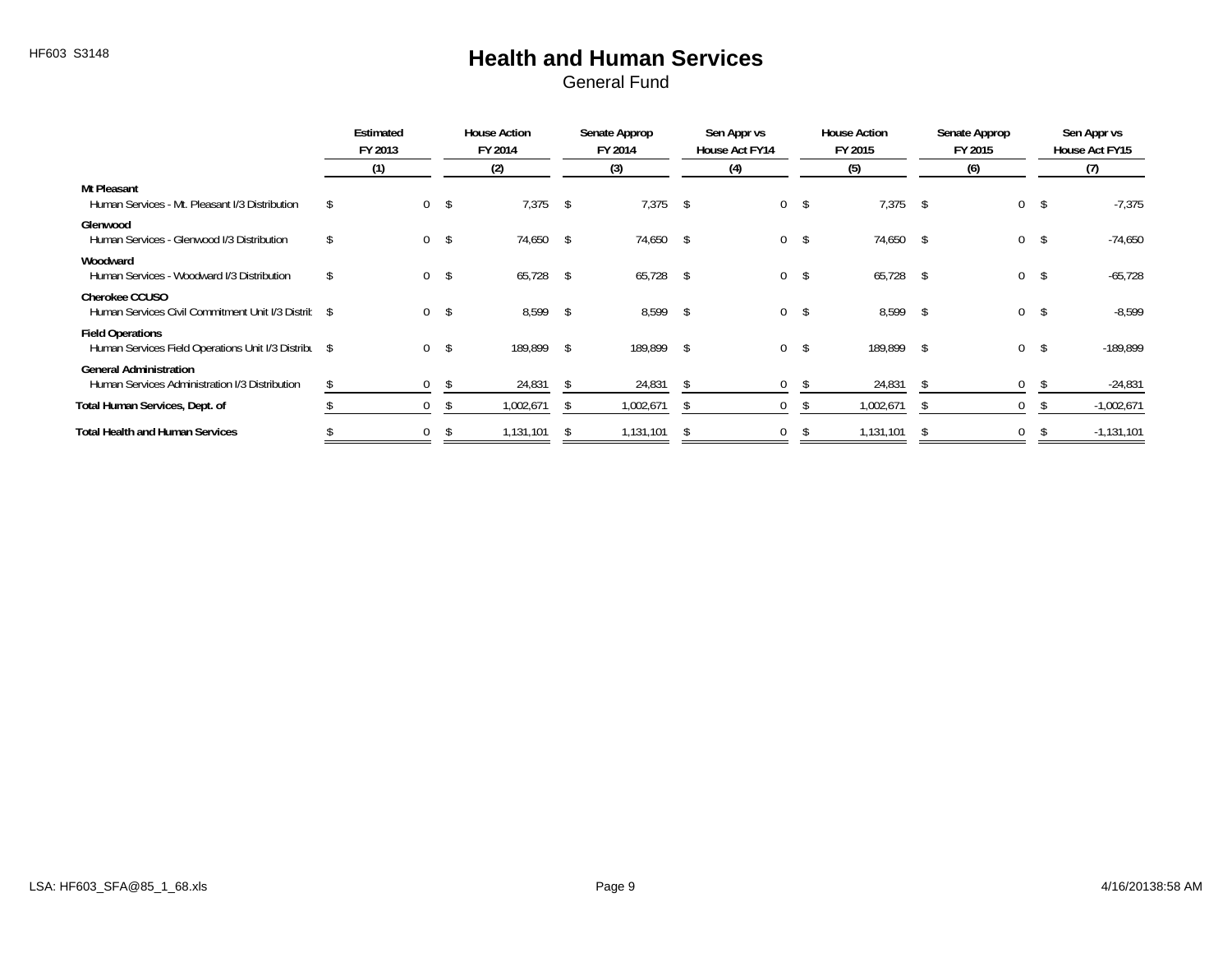|                                                                            | Estimated<br>FY 2013 |                | <b>House Action</b><br>FY 2014 |                         | Senate Approp<br>FY 2014 |            | Sen Appr vs<br>House Act FY14 |                         | <b>House Action</b><br>FY 2015 |            | Senate Approp<br>FY 2015 |               | Sen Appr vs<br>House Act FY15 |
|----------------------------------------------------------------------------|----------------------|----------------|--------------------------------|-------------------------|--------------------------|------------|-------------------------------|-------------------------|--------------------------------|------------|--------------------------|---------------|-------------------------------|
|                                                                            | (1)                  |                | (2)                            |                         | (3)                      |            | (4)                           |                         | (5)                            |            | (6)                      |               | (7)                           |
| Justice, Department of                                                     |                      |                |                                |                         |                          |            |                               |                         |                                |            |                          |               |                               |
| Justice, Dept. of<br>Department of Justice I/3 Distribution                | $\mathbf 0$          | \$             | 21,975                         | \$                      | 21,975                   | \$         | $\mathbf{0}$                  | \$                      | 21,975                         | -\$        | $\mathbf{0}$             | \$            | $-21,975$                     |
| Total Justice, Department of                                               | $\mathbf 0$          | \$             | 21,975                         | $\sqrt[6]{\frac{1}{2}}$ | 21,975                   | \$         | $\mathbf 0$                   | \$                      | 21,975                         | \$         | $\overline{0}$           | \$            | $-21,975$                     |
| <b>Civil Rights Commission</b>                                             |                      |                |                                |                         |                          |            |                               |                         |                                |            |                          |               |                               |
| <b>Civil Rights Commission</b><br>Civil Rights Commission I/3 Distribution | \$<br>$\mathbf 0$    | \$             | 2,178                          | \$                      | 2,178                    | \$         | $\mathbf 0$                   | \$                      | 2,178                          | \$         | 0                        | \$            | $-2,178$                      |
| <b>Total Civil Rights Commission</b>                                       | \$<br>$\mathbf 0$    | \$             | 2,178                          | \$                      | 2,178                    | \$         | $\mathbf 0$                   | $\sqrt[6]{\frac{1}{2}}$ | 2,178                          | \$         | 0                        | \$            | $-2,178$                      |
| Corrections, Dept. of                                                      |                      |                |                                |                         |                          |            |                               |                         |                                |            |                          |               |                               |
| <b>Central Office</b><br>Corrections - Central Office I/3 Distribution     | \$                   | 0 <sup>5</sup> | $12,228$ \$                    |                         | $12,228$ \$              |            | $0 \quad$ \$                  |                         | 12,228                         | \$         | $\overline{0}$           | $\sqrt{5}$    | $-12,228$                     |
| <b>Fort Madison</b><br>Corrections - Fort Madison I/3 Distribution         | \$                   | 0 <sup>5</sup> | 28,799 \$                      |                         | 28,799 \$                |            | $0 \quad$ \$                  |                         | 28,799 \$                      |            | 0 <sup>5</sup>           |               | $-28,799$                     |
| Anamosa<br>Corrections - Anamosa I/3 Distribution                          | \$                   | 0 <sup>5</sup> | $22,967$ \$                    |                         | 22,967 \$                |            | $0 \quad$ \$                  |                         | 22,967                         | \$         | 0 <sup>5</sup>           |               | $-22,967$                     |
| Oakdale<br>Corrections - Oakdale I/3 Distribution                          | \$                   | $0 \quad$ \$   | 57,645 \$                      |                         | 57,645 \$                |            | $0 \quad$ \$                  |                         | 57,645                         | -\$        | 0 <sup>5</sup>           |               | $-57,645$                     |
| <b>Newton</b><br>Corrections - Newton I/3 Distribution                     | \$                   | 0 <sup>5</sup> | 18,818 \$                      |                         | 18,818 \$                |            | 0 <sup>5</sup>                |                         | 18,818 \$                      |            | 0 <sup>5</sup>           |               | $-18,818$                     |
| <b>Mt Pleasant</b><br>Corrections - Mt. Pleasant I/3 Distribution          | \$<br>$0 \quad$ \$   |                | 20,708                         | $\sqrt{3}$              | 20,708 \$                |            | $0 \quad$ \$                  |                         | 20,708                         | $\sqrt{2}$ | 0 <sup>5</sup>           |               | $-20,708$                     |
| <b>Rockwell City</b><br>Corrections - Rockwell City I/3 Distribution       | \$<br>0 <sup>5</sup> |                | $7,205$ \$                     |                         | $7,205$ \$               |            | $0 \quad$ \$                  |                         | 7,205                          | $\sqrt{2}$ | $\overline{0}$           | $\mathsf{\$}$ | $-7,205$                      |
| Clarinda<br>Corrections - Clarinda I/3 Distribution                        | \$                   | 0 <sup>5</sup> | $17,703$ \$                    |                         | $17,703$ \$              |            | 0 <sup>5</sup>                |                         | 17,703                         | -\$        | 0 <sup>5</sup>           |               | $-17,703$                     |
| Mitchellville<br>Corrections - Mitchellville I/3 Distribution              | \$<br>$\overline{0}$ | $\sqrt[6]{}$   | 13,431                         | \$                      | 13,431                   | $\sqrt{5}$ | 0                             | $\sqrt{5}$              | $13,431$ \$                    |            | $\mathbf 0$              | \$            | $-13,431$                     |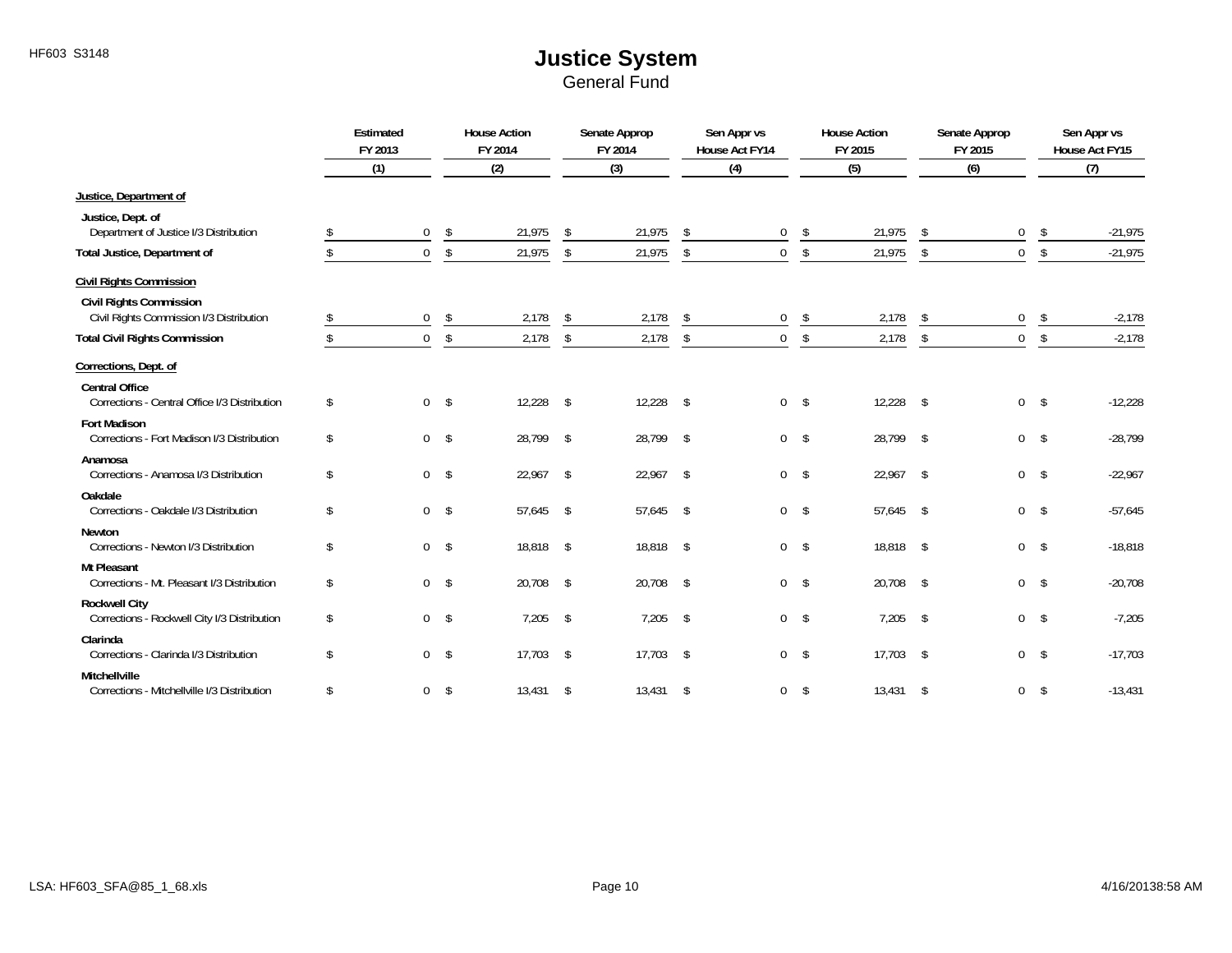|                                                                               | Estimated<br>FY 2013 |               | <b>House Action</b><br>FY 2014 |              | Senate Approp<br>FY 2014 |               | Sen Appr vs<br><b>House Act FY14</b> |            | <b>House Action</b><br>FY 2015 |                | Senate Approp<br>FY 2015 |               | Sen Appr vs<br>House Act FY15 |
|-------------------------------------------------------------------------------|----------------------|---------------|--------------------------------|--------------|--------------------------|---------------|--------------------------------------|------------|--------------------------------|----------------|--------------------------|---------------|-------------------------------|
|                                                                               | (1)                  |               | (2)                            |              | (3)                      |               | (4)                                  |            | (5)                            |                | (6)                      |               | (7)                           |
| <b>Fort Dodge</b><br>Corrections - Fort Dodge I/3 Distribution                | $\mathbf 0$          | \$            | 18,416                         | -S           | 18,416                   | S.            | $\mathbf 0$                          | \$         | 18,416                         |                | 0                        | -S            | $-18,416$                     |
| Total Corrections, Dept. of                                                   | \$<br>$\overline{0}$ | \$            | 217,920                        | \$           | 217,920                  | \$            | $\mathbf 0$                          | \$         | 217,920                        | \$             | $\overline{0}$           | \$            | $-217,920$                    |
| Inspections & Appeals, Dept. of                                               |                      |               |                                |              |                          |               |                                      |            |                                |                |                          |               |                               |
| <b>Public Defender</b><br>Public Defender I/3 Distribution                    | \$<br>$\overline{0}$ | \$            | 20,061                         | \$           | 20,061                   | \$            | 0                                    | \$         | 20,061                         | \$             | 0                        | \$            | $-20,061$                     |
| Total Inspections & Appeals, Dept. of                                         | \$<br>$\overline{0}$ | \$            | 20,061                         | \$           | 20,061                   | \$            | $\boldsymbol{0}$                     | \$         | 20,061                         | \$             | $\mathbf 0$              | \$            | $-20,061$                     |
| Judicial Branch<br><b>Judicial Branch</b><br>Judicial Branch I/3 Distribution | \$<br>$\mathbf 0$    | \$            | 137,380                        | \$           | 137,380                  | <sup>\$</sup> | $\mathbf 0$                          | \$         | 137,380                        | -S             | 0                        | -S            | $-137,380$                    |
| <b>Total Judicial Branch</b>                                                  | \$<br>$\Omega$       | \$            | 137,380                        | \$           | 137,380                  | \$            | $\mathbf{0}$                         | \$         | 137,380                        | $\mathfrak{L}$ | $\mathbf 0$              | \$            | $-137,380$                    |
| Iowa Law Enforcement Academy<br>Iowa Law Enforcement Academy                  |                      |               |                                |              |                          |               |                                      |            |                                |                |                          |               |                               |
| Law Enforcement Academy I/3 Distribution                                      | $\mathbf{0}$         | \$            | 1,516                          | -S           | 1,516                    |               | $\mathbf 0$                          | \$         | 1,516                          |                | 0                        | -\$           | $-1,516$                      |
| <b>Total Iowa Law Enforcement Academy</b>                                     | $\mathbf{0}$         | $\mathsf{\$}$ | 1,516                          | \$           | 1,516                    | \$            | $\mathbf 0$                          | \$         | 1,516                          |                | $\mathbf 0$              | \$            | $-1,516$                      |
| Parole, Board of                                                              |                      |               |                                |              |                          |               |                                      |            |                                |                |                          |               |                               |
| <b>Parole Board</b><br>Parole Board I/3 Distribution                          | \$<br>$\mathbf 0$    | \$            | 748                            | \$           | 748                      | \$            | 0                                    | \$         | 748                            | $\mathfrak{L}$ | 0                        | Ŝ.            | $-748$                        |
| Total Parole, Board of                                                        | \$<br>$\mathbf{0}$   | \$            | 748                            | \$           | 748                      | \$            | $\mathbf 0$                          | \$         | 748                            | $\mathfrak{L}$ | $\mathbf 0$              | \$            | $-748$                        |
| Public Defense, Dept. of                                                      |                      |               |                                |              |                          |               |                                      |            |                                |                |                          |               |                               |
| Public Defense, Dept. of<br>Department of Public Defense I/3 Distribution     | \$<br>$\overline{0}$ | \$            | 27,436                         | $\mathsf{s}$ | 27,436                   | $\mathsf{\$}$ | $\mathbf 0$                          | $^{\circ}$ | 27,436                         | -\$            | $\mathbf 0$              | $\mathsf{\$}$ | $-27,436$                     |
| <b>Emergency Management Division</b><br>Homeland Security I/3 Distribution    | \$<br>$\mathbf{0}$   | \$            | 55,346                         | \$           | 55,346                   | Ŝ.            | $\mathbf{0}$                         | \$         | 55,346                         | -\$            | 0                        | Ŝ.            | $-55,346$                     |
| Total Public Defense, Dept. of                                                | \$<br>$\overline{0}$ | \$            | 82,782                         | \$           | 82,782                   | \$            | $\mathbf{0}$                         | \$         | 82,782                         | $\mathfrak{S}$ | $\mathbf 0$              | \$            | $-82,782$                     |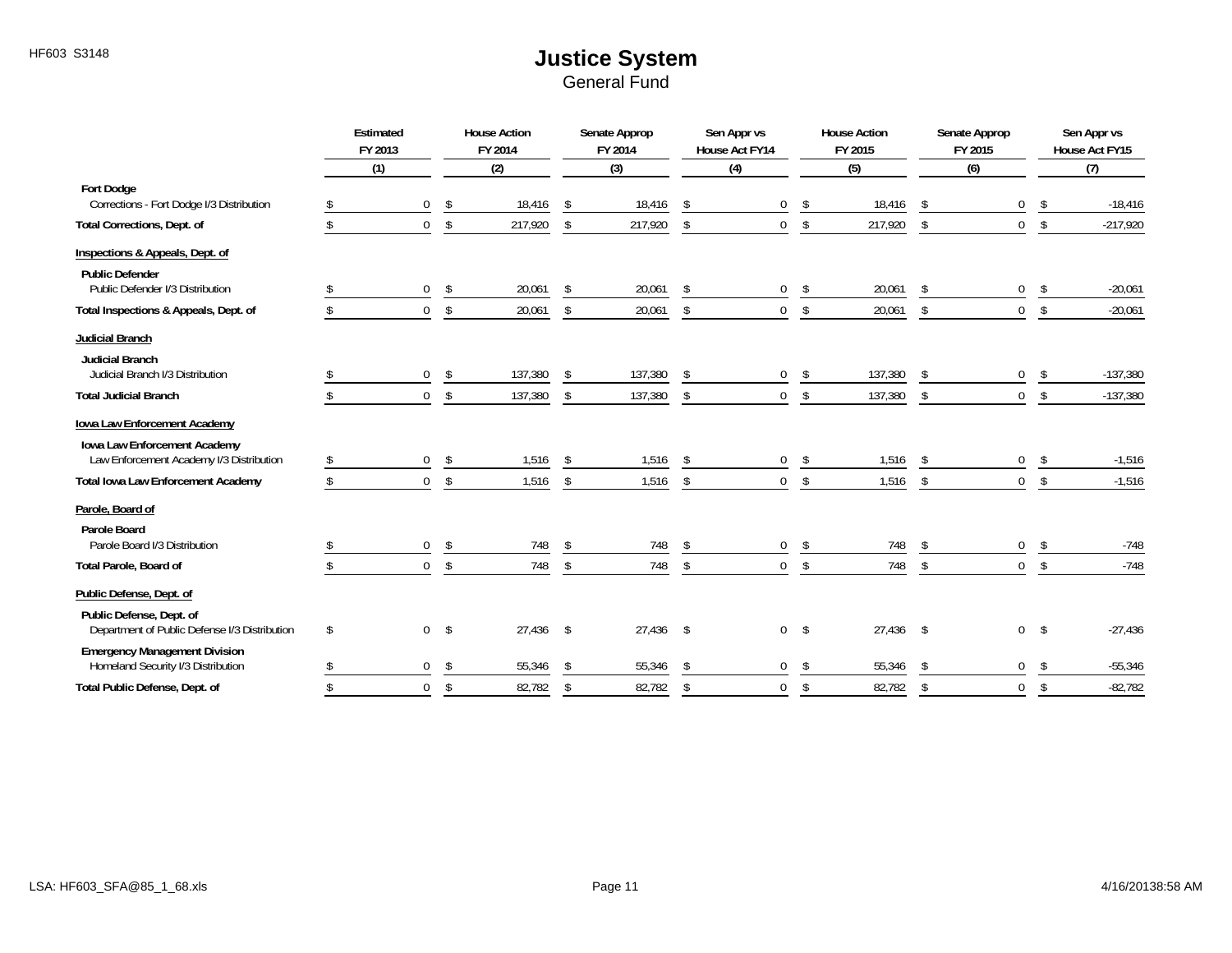|                                                                         | Estimated<br>FY 2013 | <b>House Action</b><br>FY 2014 | Senate Approp<br>FY 2014 | Sen Appr vs<br>House Act FY14 | <b>House Action</b><br>FY 2015 | Senate Approp<br>FY 2015 | Sen Appr vs<br>House Act FY15 |
|-------------------------------------------------------------------------|----------------------|--------------------------------|--------------------------|-------------------------------|--------------------------------|--------------------------|-------------------------------|
|                                                                         |                      |                                |                          |                               |                                | (6)                      |                               |
| Public Safety, Department of                                            |                      |                                |                          |                               |                                |                          |                               |
| Public Safety, Dept. of<br>Department of Public Safety I/3 Distribution |                      | 87,295                         | 87,295                   |                               | 87,295                         | 0                        | $-87,295$                     |
| <b>Total Public Safety, Department of</b>                               |                      | 87,295                         | 87,295                   |                               | 87,295                         |                          | $-87,295$                     |
| <b>Total Justice System</b>                                             |                      | 571,855                        | 571,855                  |                               | 571,855                        | $\Omega$                 | $-571,855$                    |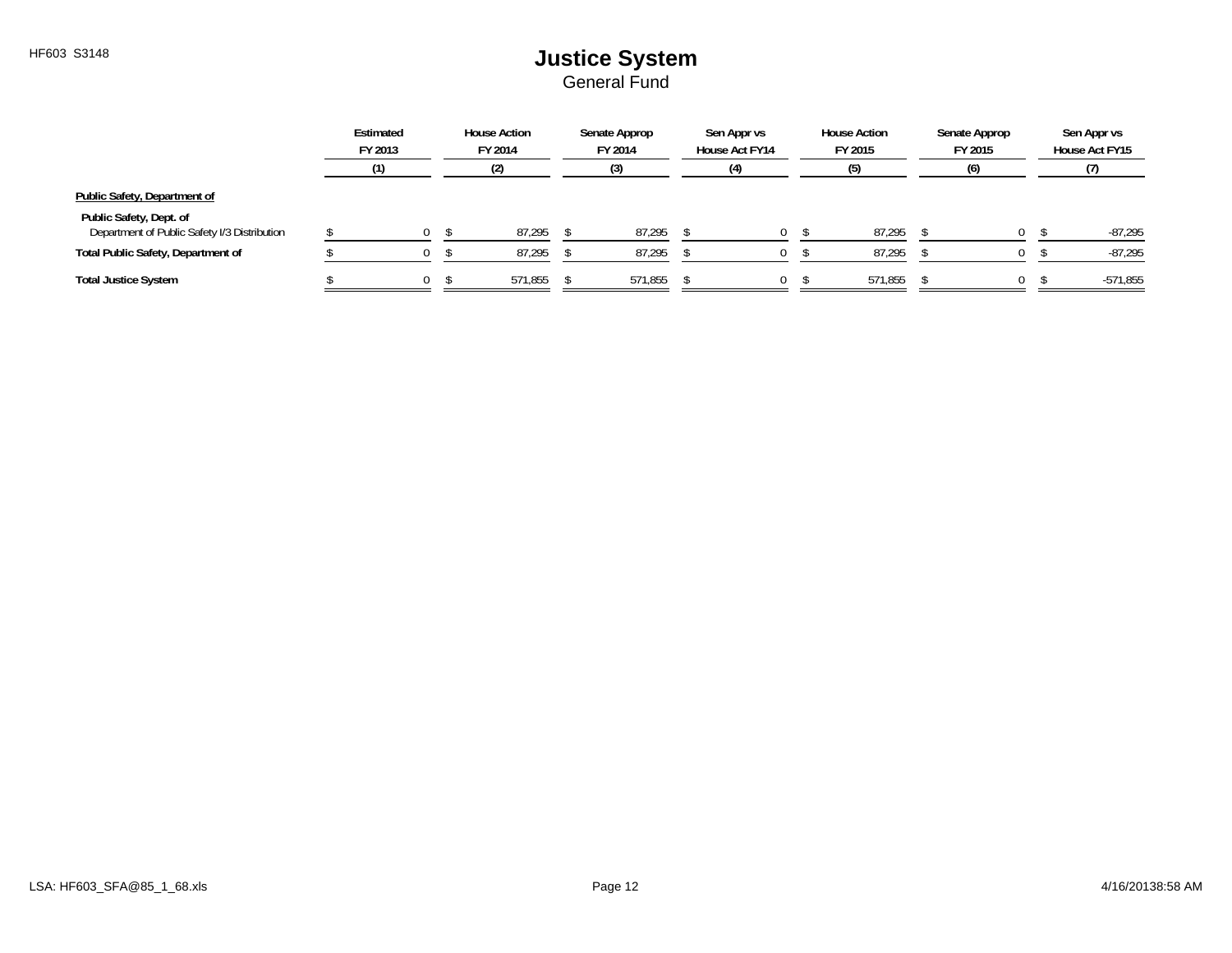## HF603 S3148 **Unassigned Standings**

|                                                         | Estimated<br>FY 2013 | <b>House Action</b><br>FY 2014 | Senate Approp<br>FY 2014 | Sen Appr vs<br>House Act FY14 | <b>House Action</b><br>FY 2015 | Senate Approp<br>FY 2015 | Sen Appr vs<br>House Act FY15 |
|---------------------------------------------------------|----------------------|--------------------------------|--------------------------|-------------------------------|--------------------------------|--------------------------|-------------------------------|
|                                                         |                      |                                |                          | (4)                           | (5)                            | (6)                      |                               |
| Legislative Branch                                      |                      |                                |                          |                               |                                |                          |                               |
| Legislative Branch<br>General Assembly I/3 Distribution |                      | 26,548                         | 26,548                   |                               | 26,548                         |                          | $-26,548$                     |
| <b>Total Legislative Branch</b>                         |                      | 26,548                         | 26,548                   |                               | 26,548                         |                          | $-26,548$                     |
| <b>Total Unassigned Standings</b>                       |                      | 26,548                         | 26,548                   |                               | 26,548                         |                          | $-26,548$                     |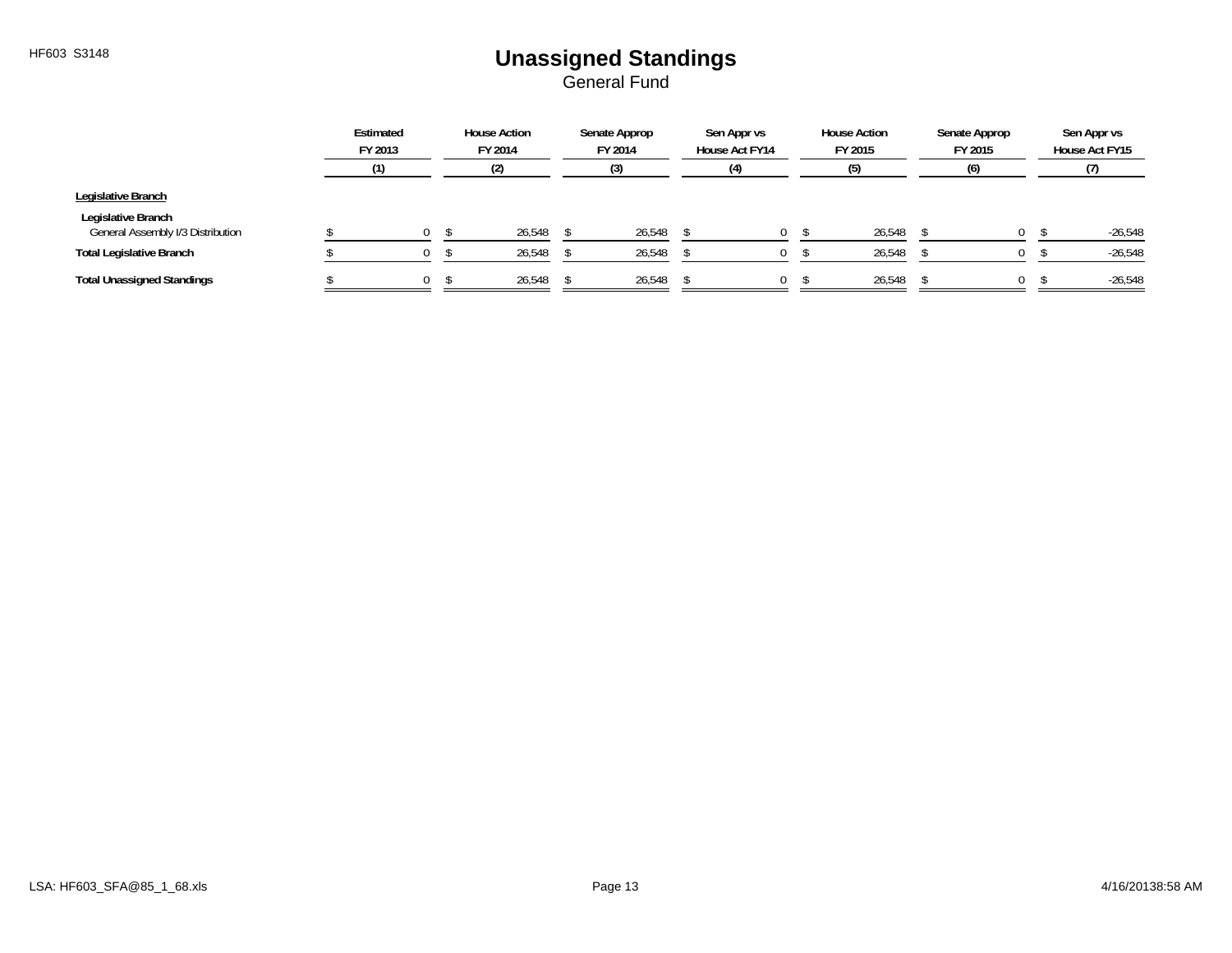#### HF603 S3148 **Summary Data** Other Funds

|                               | Estimated<br>FY 2013 | <b>House Action</b><br>FY 2014 | Senate Approp<br>FY 2014 | Sen Appr vs<br>House Act FY14 | <b>House Action</b><br>FY 2015 | Senate Approp<br>FY 2015 |   | Sen Appr vs<br>House Act FY15 |
|-------------------------------|----------------------|--------------------------------|--------------------------|-------------------------------|--------------------------------|--------------------------|---|-------------------------------|
|                               |                      |                                |                          |                               |                                |                          |   |                               |
| Administration and Regulation | 53,984,067           | 51,241,201                     | 51,246,201               | 5,000                         | 43,448,771                     |                          | 0 | $-43,448,771$                 |
| <b>Justice System</b>         |                      |                                | . 425                    | .425                          |                                |                          |   | 0                             |
| <b>Grand Total</b>            | 53,984,067           | 51,241,201                     | 51,247,626               | 6,425                         | 43,448,771                     |                          |   | $-43,448,771$                 |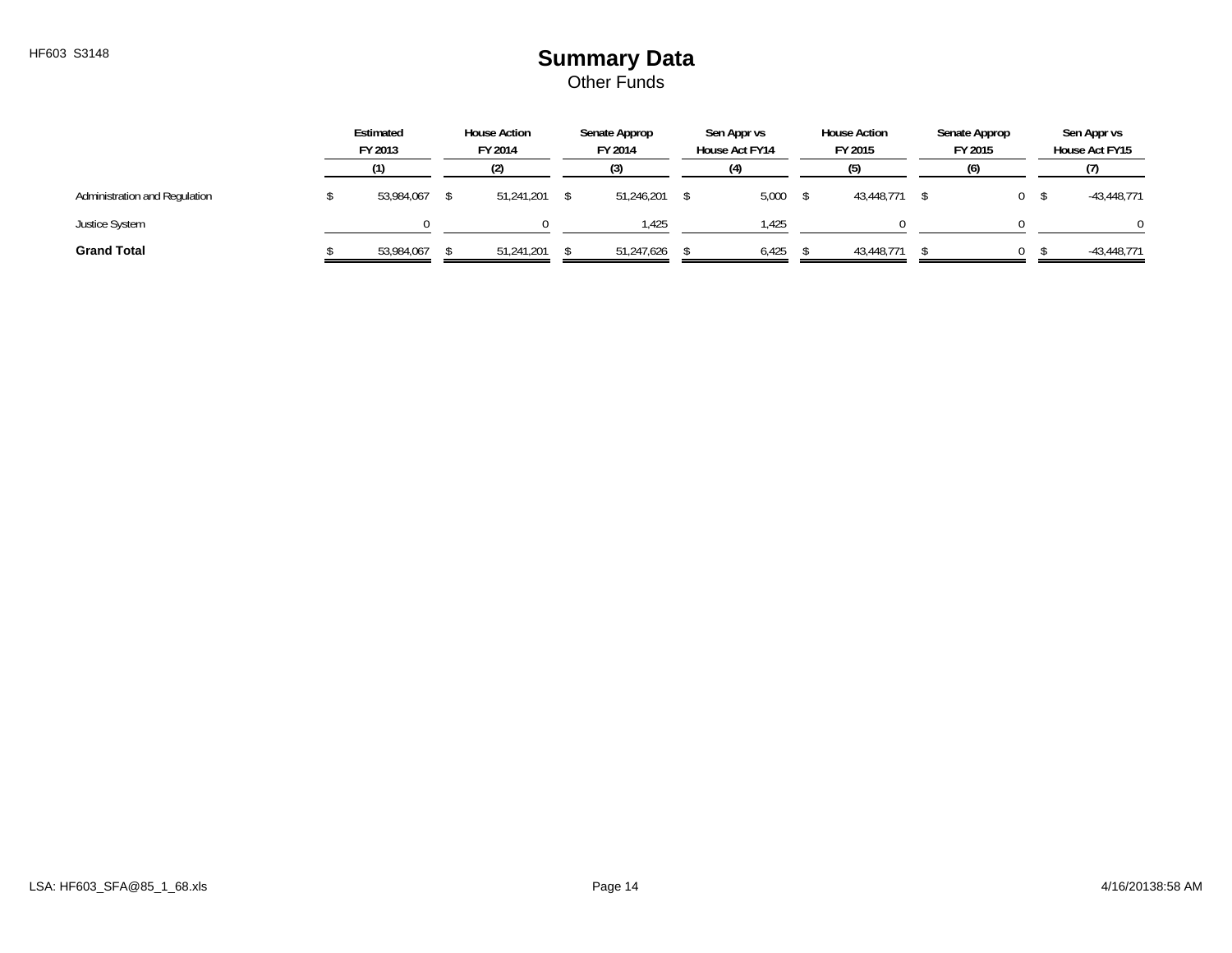Other Funds

|                                                                       | Estimated<br>FY 2013 |     | <b>House Action</b><br>FY 2014 |                          | Senate Approp<br>FY 2014 |            | Sen Appr vs<br>House Act FY14 |                | <b>House Action</b><br>FY 2015 |      | Senate Approp<br>FY 2015 |               | Sen Appr vs<br>House Act FY15 |
|-----------------------------------------------------------------------|----------------------|-----|--------------------------------|--------------------------|--------------------------|------------|-------------------------------|----------------|--------------------------------|------|--------------------------|---------------|-------------------------------|
|                                                                       | (1)                  |     | (2)                            |                          | (3)                      |            | (4)                           |                | (5)                            |      | (6)                      |               | (7)                           |
| Commerce, Dept. of                                                    |                      |     |                                |                          |                          |            |                               |                |                                |      |                          |               |                               |
| <b>Banking Division</b><br><b>Banking Division - CMRF</b>             | \$<br>9,098,170      | -\$ | 9,167,235                      | -\$                      | $9,167,235$ \$           |            | 0                             | $\mathsf{\$}$  | 7,792,150                      | \$   | 0                        | \$            | $-7,792,150$                  |
| <b>Credit Union Division</b><br>Credit Union Division - CMRF          | \$<br>1,792,995      | -\$ | 1,794,256                      | - \$                     | 1,794,256 \$             |            | 0 <sup>5</sup>                |                | 1,525,118                      | - \$ | 0 <sup>5</sup>           |               | $-1,525,118$                  |
| <b>Insurance Division</b><br>Insurance Division - CMRF                | \$<br>4,983,244      | -\$ | 5,032,989                      | \$                       | 5,032,989                | $^{\circ}$ | 0                             | $\mathsf{\$}$  | 4,278,041                      | - \$ | 0                        | $^{\circ}$    | $-4,278,041$                  |
| <b>Utilities Division</b><br><b>Utilities Division - CMRF</b>         | \$<br>8.173.069      | -\$ | 8,179,405                      | \$                       | 8,179,405                | $^{\circ}$ | $\mathbf 0$                   | \$             | 6,952,494                      | \$   | 0                        | - \$          | $-6,952,494$                  |
| Professional Licensing and Reg.<br>Field Auditor - Housing Impr. Fund | 62,317               | \$  | 62,317                         | \$                       | 62,317                   | \$         | $\mathbf{0}$                  | \$             | 52,969                         | \$   | 0                        | \$            | $-52,969$                     |
| Total Commerce, Dept. of                                              | 24,109,795           | \$  | 24,236,202                     | \$                       | 24,236,202               | \$         | 0                             | $\sqrt[6]{}$   | 20,600,772                     | \$   | $\mathbf 0$              | \$            | $-20,600,772$                 |
| Inspections & Appeals, Dept. of                                       |                      |     |                                |                          |                          |            |                               |                |                                |      |                          |               |                               |
| Inspections and Appeals, Dept. of                                     |                      |     |                                |                          |                          |            |                               |                |                                |      |                          |               |                               |
| DIA - RUTF                                                            | \$<br>1.623.897      | \$  | 1,623,897                      | \$                       | 1,623,897                | -\$        | 0                             | \$             | 1,380,312                      | \$   | $\Omega$                 | \$            | $-1,380,312$                  |
| Medicaid Fraud - Health Facilities                                    | 286.661              |     | 0                              |                          | 0                        |            |                               |                | $\Omega$                       |      |                          |               | $\Omega$                      |
| Medicaid Fraud - EBT Investigations                                   | 119,070<br>885,262   |     | $\Omega$                       |                          |                          |            |                               |                |                                |      | $\Omega$<br>U            |               |                               |
| Medicaid Fraud - Dependent Adult<br>Medicaid Fraud - Boarding Homes   | 119,480              |     |                                |                          |                          |            |                               |                |                                |      |                          |               |                               |
| DIA - Med Fraud - Dependent Adult Abuse                               | 250,000              |     | U                              |                          |                          |            |                               |                |                                |      | U                        |               |                               |
| Medicaid Fraud - Assisted Living                                      | 1,339,527            |     | U                              |                          | $\Omega$                 |            | U                             |                |                                |      | $\Omega$                 |               |                               |
| Medicaid Fraud - Fraud Annual Meeting                                 | $\overline{0}$       |     |                                |                          | 5,000                    |            | 5,000                         |                | U                              |      | $\Omega$                 |               |                               |
| Total Inspections and Appeals, Dept. of                               | 4,623,897            | \$  | 1,623,897                      | \$                       | 1,628,897                | \$         | 5,000                         | $\mathfrak{L}$ | 1,380,312                      | \$   | $\overline{0}$           | $\mathcal{S}$ | $-1,380,312$                  |
| Racing Commission                                                     |                      |     |                                |                          |                          |            |                               |                |                                |      |                          |               |                               |
| Pari-Mutuel Regulation Fund                                           | \$<br>3,062,765      | \$  | 3,068,492 \$                   |                          | 3,068,492 \$             |            | $\mathbf 0$                   | -\$            | 2,608,218                      | \$   | 0                        | \$            | $-2,608,218$                  |
| <b>Riverboat Regulation Fund</b>                                      | 3,045,719            |     | 3,045,719                      |                          | 3,170,719                |            | 125,000                       |                | 2,588,861                      |      | $\mathbf 0$              |               | $-2,588,861$                  |
| <b>Gambling Socioeconomic Study</b>                                   | $\Omega$             |     | 125,000                        |                          | $\Omega$                 |            | $-125,000$                    |                | $\Omega$                       |      | $\Omega$                 |               | $\Omega$                      |
| <b>Total Racing Commission</b>                                        | 6,108,484            | \$  | 6,239,211                      | $\overline{\mathcal{S}}$ | 6,239,211                | \$         | $\Omega$                      | $\mathfrak{L}$ | 5,197,079                      | \$   | $\overline{0}$           | $\mathsf{\$}$ | $-5.197.079$                  |
| Total Inspections & Appeals, Dept. of                                 | \$<br>10,732,381     | \$  | 7,863,108                      | \$                       | 7,868,108                | \$         | 5,000                         | \$             | 6,577,391                      | \$   | $\mathbf{0}$             | \$            | $-6,577,391$                  |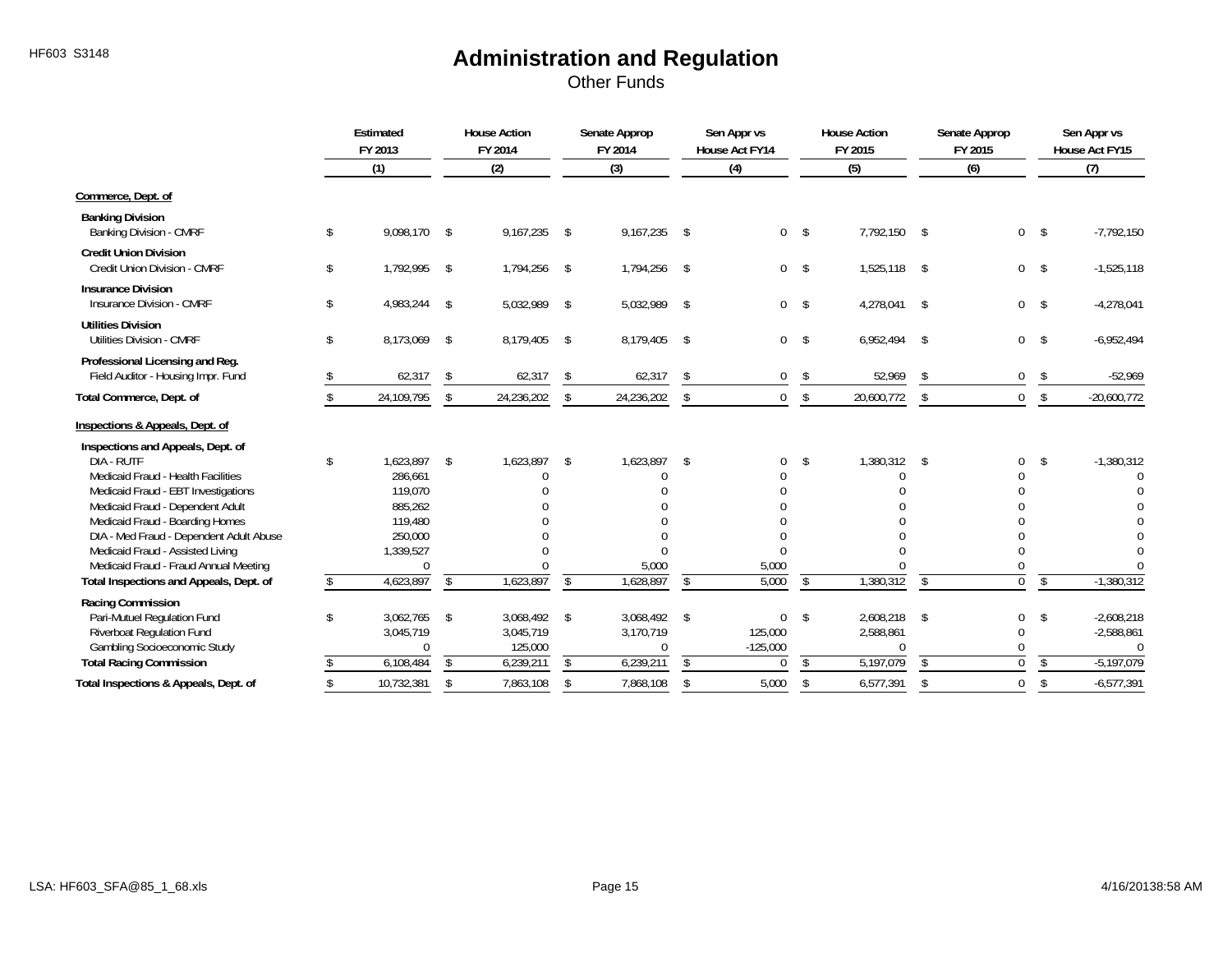Other Funds

|                                                            | Estimated<br>FY 2013 |     | <b>House Action</b><br>FY 2014 |    | Senate Approp<br>FY 2014 |               | Sen Appr vs<br>House Act FY14 | <b>House Action</b><br>FY 2015 |    | Senate Approp<br>FY 2015 |    | Sen Appr vs<br>House Act FY15 |
|------------------------------------------------------------|----------------------|-----|--------------------------------|----|--------------------------|---------------|-------------------------------|--------------------------------|----|--------------------------|----|-------------------------------|
|                                                            | (1)                  |     | (2)                            |    | (3)                      |               | (4)                           | (5)                            |    | (6)                      |    | (7)                           |
| Management, Dept. of                                       |                      |     |                                |    |                          |               |                               |                                |    |                          |    |                               |
| Management, Dept. of<br>DOM Operations - RUTF              | 56,000               | -\$ | 56,000                         | \$ | 56,000                   | \$            | 0                             | \$<br>47,600                   | \$ | 0                        | S. | $-47,600$                     |
| Total Management, Dept. of                                 | 56,000               | \$  | 56,000                         | \$ | 56,000                   | \$            | 0                             | \$<br>47,600                   | Ŝ. | 0                        | R  | $-47,600$                     |
| Revenue, Dept. of                                          |                      |     |                                |    |                          |               |                               |                                |    |                          |    |                               |
| Revenue, Dept. of<br>Motor Fuel Tax Admin - MVFT           | 1,305,775            | \$  | 1,305,775                      | -S | 1,305,775                | -S            | 0                             | \$<br>1,109,909                | Ŝ. | 0                        | -S | $-1,109,909$                  |
| Total Revenue, Dept. of                                    | 1,305,775            | S.  | 1,305,775                      | -S | 1,305,775                | -S            | $\mathbf 0$                   | \$<br>1,109,909                | \$ | $\mathbf{0}$             | -S | $-1,109,909$                  |
| <b>Treasurer of State</b>                                  |                      |     |                                |    |                          |               |                               |                                |    |                          |    |                               |
| <b>Treasurer of State</b><br>I-3 Expenses - RUTF           | 93,148               | -S  | 93,148                         | \$ | 93,148                   | -\$           | 0                             | \$<br>79,176                   | -S | 0                        |    | $-79,176$                     |
| <b>Total Treasurer of State</b>                            | 93,148               | -S  | 93,148                         | -S | 93,148                   | <sup>\$</sup> |                               | 79,176                         |    | 0                        |    | $-79,176$                     |
| <b>IPERS Administration</b>                                |                      |     |                                |    |                          |               |                               |                                |    |                          |    |                               |
| <b>IPERS Administration</b><br><b>IPERS Administration</b> | 17,686,968           |     | 17,686,968                     | Ŝ. | 17,686,968               | <sup>\$</sup> | 0                             | 15,033,923                     |    | 0                        |    | $-15,033,923$                 |
| <b>Total IPERS Administration</b>                          | 17,686,968           |     | 17,686,968                     | Ŝ. | 17,686,968               | \$            | 0                             | 15,033,923                     | Ŝ. | 0                        |    | $-15,033,923$                 |
| <b>Total Administration and Regulation</b>                 | 53,984,067           | \$  | 51,241,201                     | \$ | 51,246,201               | \$            | 5,000                         | \$<br>43,448,771               | \$ | 0                        | -S | $-43,448,771$                 |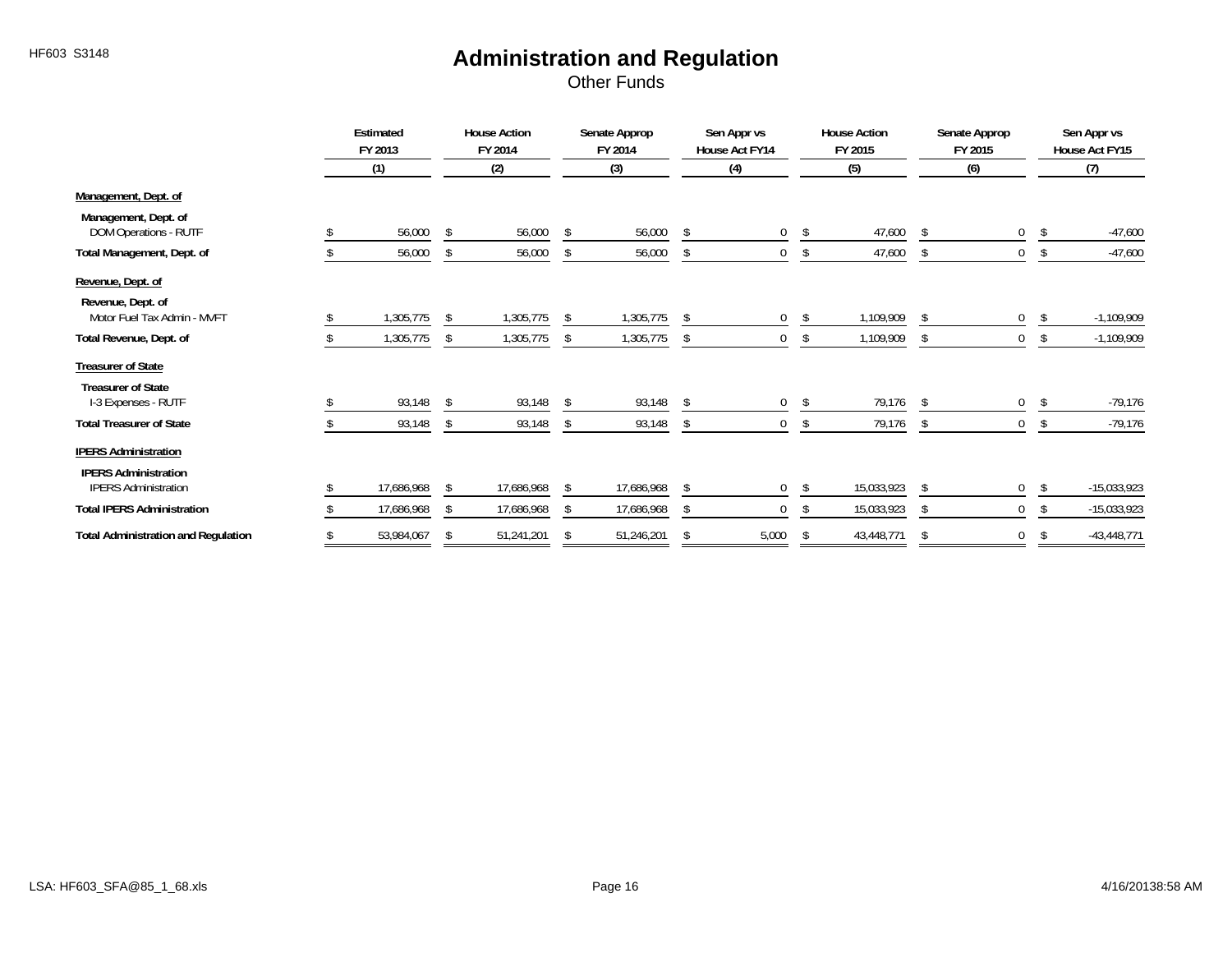Other Funds

|                                                      | Estimated<br>FY 2013 | <b>House Action</b><br>FY 2014 | Senate Approp<br>FY 2014 | Sen Appr vs<br>House Act FY14 | <b>House Action</b><br>FY 2015 | Senate Approp<br>FY 2015 | Sen Appr vs<br>House Act FY15 |
|------------------------------------------------------|----------------------|--------------------------------|--------------------------|-------------------------------|--------------------------------|--------------------------|-------------------------------|
|                                                      |                      | (2)                            | I3)                      | (4)                           | נט)                            | (6)                      |                               |
| Justice, Department of                               |                      |                                |                          |                               |                                |                          |                               |
| <b>Consumer Advocate</b><br>Consumer Advocate - CMRF |                      |                                | 1.425                    | .425                          |                                |                          |                               |
| Total Justice, Department of                         |                      |                                | 1,425                    | 425، ا                        |                                |                          |                               |
| <b>Total Justice System</b>                          |                      |                                | 1,425                    | .425                          | $^{\prime}$                    |                          |                               |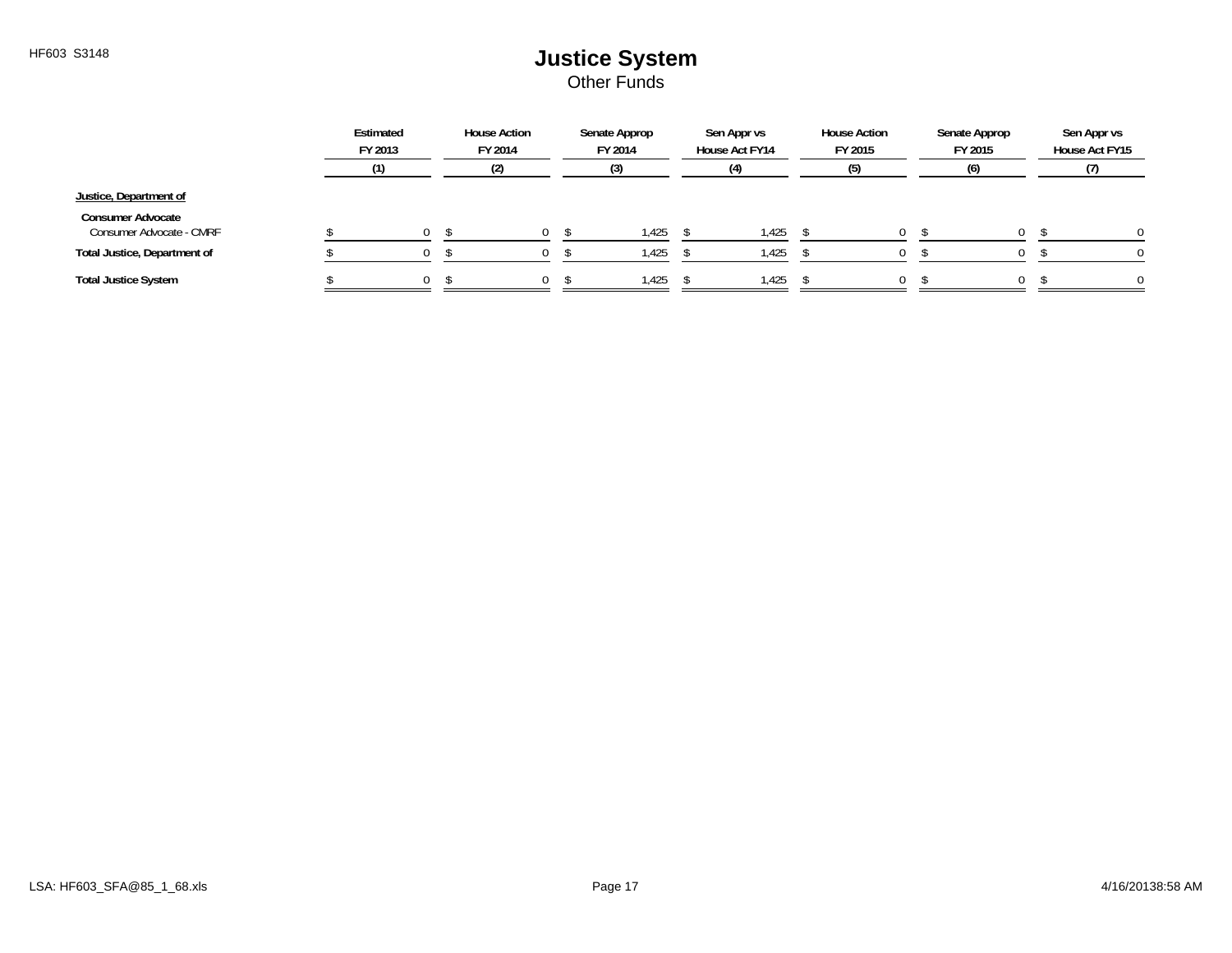#### HF603 S3148 **Summary Data** FTE Positions

|                               | Estimated<br>FY 2013 | <b>House Action</b><br>FY 2014 | Senate Approp<br>FY 2014 | Sen Appr vs<br>House Act FY14 | <b>House Action</b><br>FY 2015 | Senate Approp<br>FY 2015 | Sen Appr vs<br>House Act FY15 |
|-------------------------------|----------------------|--------------------------------|--------------------------|-------------------------------|--------------------------------|--------------------------|-------------------------------|
|                               |                      |                                |                          | $\Delta$                      |                                | (6)                      |                               |
| Administration and Regulation | .294.34              | 1.281.79                       | 1.295.98                 | 14.19                         | .281.72                        | 0.00                     | $-1,281.72$                   |
| <b>Grand Total</b>            | .294.34              | 1.281.79                       | 1,295.98                 | 14.19                         | .281.72                        | 0.00                     | 1.281.72                      |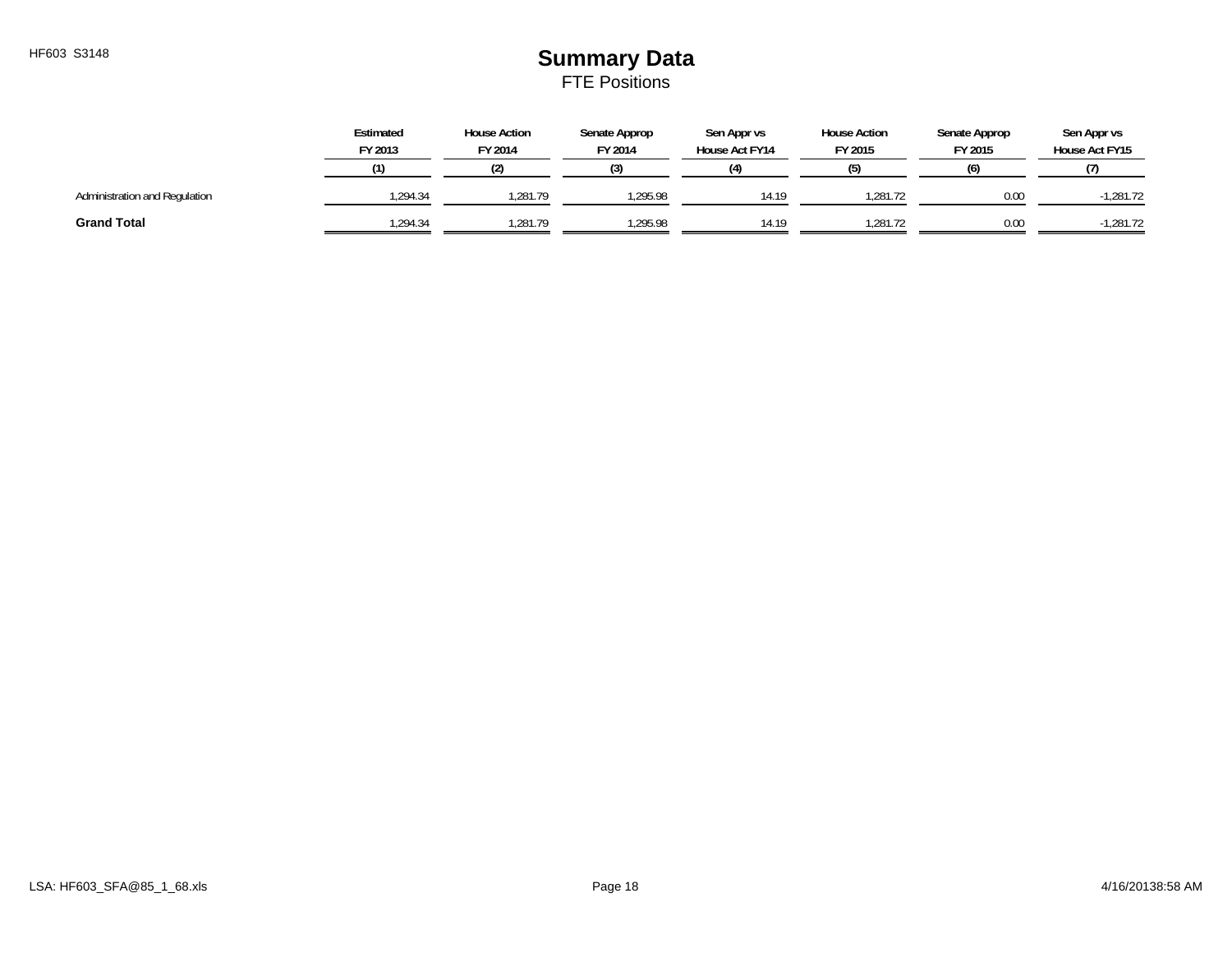FTE Positions

|                                                                  | Estimated<br>FY 2013<br>(1) | <b>House Action</b><br>FY 2014<br>(2) | Senate Approp<br>FY 2014<br>(3) | Sen Appr vs<br><b>House Act FY14</b><br>(4) | <b>House Action</b><br>FY 2015<br>(5) | Senate Approp<br>FY 2015<br>(6) | Sen Appr vs<br>House Act FY15<br>(7) |
|------------------------------------------------------------------|-----------------------------|---------------------------------------|---------------------------------|---------------------------------------------|---------------------------------------|---------------------------------|--------------------------------------|
|                                                                  |                             |                                       |                                 |                                             |                                       |                                 |                                      |
| Administrative Services, Dept. of                                |                             |                                       |                                 |                                             |                                       |                                 |                                      |
| <b>Administrative Services</b>                                   |                             |                                       |                                 |                                             |                                       |                                 |                                      |
| Administrative Services, Dept.                                   | 77.74                       | 73.49                                 | 73.49                           | 0.00                                        | 73.42                                 | 0.00                            | $-73.42$                             |
| <b>Utilities</b><br><b>Terrace Hill Operations</b>               | 1.00<br>5.00                | 1.00<br>7.00                          | 1.00<br>5.00                    | 0.00<br>$-2.00$                             | 1.00<br>7.00                          | 0.00<br>0.00                    | $-1.00$<br>$-7.00$                   |
| Iowa Building Operations                                         | 6.74                        | 0.00                                  | 0.00                            | 0.00                                        | 0.00                                  | 0.00                            | 0.00                                 |
| Total Administrative Services, Dept. of                          | 90.48                       | 81.49                                 | 79.49                           | $-2.00$                                     | 81.42                                 | 0.00                            | $-81.42$                             |
| <b>Auditor of State</b>                                          |                             |                                       |                                 |                                             |                                       |                                 |                                      |
| <b>Auditor Of State</b>                                          |                             |                                       |                                 |                                             |                                       |                                 |                                      |
| Auditor of State - General Office                                | 103.00                      | 103.00                                | 103.00                          | 0.00                                        | 103.00                                | 0.00                            | $-103.00$                            |
| <b>Total Auditor of State</b>                                    | 103.00                      | 103.00                                | 103.00                          | 0.00                                        | 103.00                                | 0.00                            | $-103.00$                            |
| <b>Ethics and Campaign Disclosure</b>                            |                             |                                       |                                 |                                             |                                       |                                 |                                      |
| <b>Campaign Finance Disclosure</b>                               |                             |                                       |                                 |                                             |                                       |                                 |                                      |
| Ethics & Campaign Disclosure Board                               | 5.00                        | 5.00                                  | 5.00                            | 0.00                                        | 5.00                                  | 0.00                            | $-5.00$                              |
| <b>Total Ethics and Campaign Disclosure</b>                      | 5.00                        | 5.00                                  | 5.00                            | 0.00                                        | 5.00                                  | 0.00                            | $-5.00$                              |
| Commerce, Dept. of                                               |                             |                                       |                                 |                                             |                                       |                                 |                                      |
| <b>Alcoholic Beverages</b>                                       |                             |                                       |                                 |                                             |                                       |                                 |                                      |
| Alcoholic Beverages Operations                                   | 15.00                       | 15.00                                 | 18.50                           | 3.50                                        | 15.00                                 | 0.00                            | $-15.00$                             |
| Professional Licensing and Reg.<br>Professional Licensing Bureau | 12.50                       | 12.00                                 | 12.50                           | 0.50                                        | 12.00                                 | 0.00                            | $-12.00$                             |
| <b>Banking Division</b>                                          |                             |                                       |                                 |                                             |                                       |                                 |                                      |
| Banking Division - CMRF                                          | 68.50                       | 70.50                                 | 74.50                           | 4.00                                        | 70.50                                 | 0.00                            | $-70.50$                             |
| <b>Credit Union Division</b><br>Credit Union Division - CMRF     | 14.00                       | 15.00                                 | 15.00                           | 0.00                                        | 15.00                                 | 0.00                            | $-15.00$                             |
| <b>Insurance Division</b><br>Insurance Division - CMRF           | 100.15                      | 99.50                                 | 100.15                          | 0.65                                        | 99.50                                 | 0.00                            | $-99.50$                             |
| <b>Utilities Division</b>                                        |                             |                                       |                                 |                                             |                                       |                                 |                                      |
| <b>Utilities Division - CMRF</b>                                 | 79.00                       | 79.00                                 | 79.00                           | 0.00                                        | 79.00                                 | 0.00                            | $-79.00$                             |
| Total Commerce, Dept. of                                         | 289.15                      | 291.00                                | 299.65                          | 8.65                                        | 291.00                                | 0.00                            | $-291.00$                            |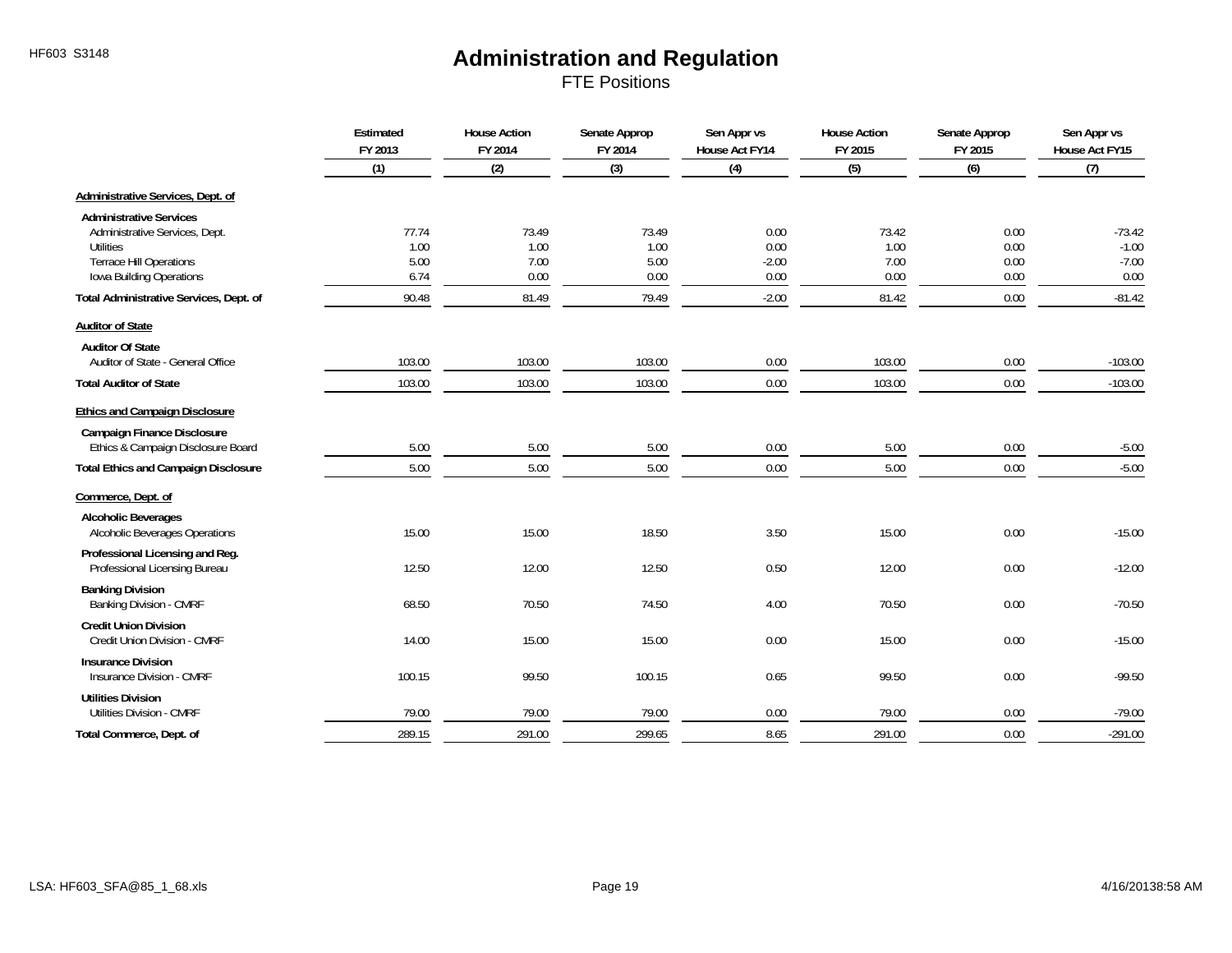FTE Positions

|                                                 | Estimated<br>FY 2013<br>(1) | <b>House Action</b><br>FY 2014<br>(2) | Senate Approp<br>FY 2014<br>(3) | Sen Appr vs<br>House Act FY14<br>(4) | <b>House Action</b><br>FY 2015<br>(5) | Senate Approp<br>FY 2015<br>(6) | Sen Appr vs<br>House Act FY15<br>(7) |
|-------------------------------------------------|-----------------------------|---------------------------------------|---------------------------------|--------------------------------------|---------------------------------------|---------------------------------|--------------------------------------|
|                                                 |                             |                                       |                                 |                                      |                                       |                                 |                                      |
| Governor                                        |                             |                                       |                                 |                                      |                                       |                                 |                                      |
| <b>Governor's Office</b>                        |                             |                                       |                                 |                                      |                                       |                                 |                                      |
| Governor/Lt. Governor's Office                  | 23.00                       | 20.00                                 | 20.00                           | 0.00                                 | 20.00                                 | 0.00                            | $-20.00$                             |
| <b>Terrace Hill Quarters</b>                    | 1.93                        | 0.00                                  | 2.00                            | 2.00                                 | 0.00                                  | 0.00                            | 0.00                                 |
| <b>Total Governor</b>                           | 24.93                       | 20.00                                 | 22.00                           | 2.00                                 | 20.00                                 | 0.00                            | $-20.00$                             |
| <b>Governor's Office of Drug Control Policy</b> |                             |                                       |                                 |                                      |                                       |                                 |                                      |
| <b>Office of Drug Control Policy</b>            |                             |                                       |                                 |                                      |                                       |                                 |                                      |
| Drug Policy Coordinator                         | 4.00                        | 4.00                                  | 4.00                            | 0.00                                 | 4.00                                  | 0.00                            | $-4.00$                              |
| Total Governor's Office of Drug Control Policy  | 4.00                        | 4.00                                  | 4.00                            | 0.00                                 | 4.00                                  | 0.00                            | $-4.00$                              |
| Human Rights, Dept. of                          |                             |                                       |                                 |                                      |                                       |                                 |                                      |
| Human Rights, Department of                     |                             |                                       |                                 |                                      |                                       |                                 |                                      |
| Human Rights Administration                     | 5.56                        | 5.35                                  | 5.65                            | 0.30                                 | 5.35                                  | 0.00                            | $-5.35$                              |
| Community Advocacy and Services                 | 9.36                        | 9.38                                  | 9.62                            | 0.24                                 | 9.38                                  | 0.00                            | $-9.38$                              |
| Total Human Rights, Dept. of                    | 14.92                       | 14.73                                 | 15.27                           | 0.54                                 | 14.73                                 | 0.00                            | $-14.73$                             |
| Inspections & Appeals, Dept. of                 |                             |                                       |                                 |                                      |                                       |                                 |                                      |
| Inspections and Appeals, Dept. of               |                             |                                       |                                 |                                      |                                       |                                 |                                      |
| <b>Administration Division</b>                  | 11.90                       | 13.65                                 | 13.65                           | 0.00                                 | 13.65                                 | 0.00                            | $-13.65$                             |
| Administrative Hearings Division                | 23.00                       | 23.00                                 | 23.00                           | 0.00                                 | 23.00                                 | 0.00                            | $-23.00$                             |
| <b>Investigations Division</b>                  | 57.50                       | 61.50                                 | 61.50                           | 0.00                                 | 61.50                                 | 0.00                            | $-61.50$                             |
| <b>Health Facilities Division</b>               | 115.75                      | 113.00                                | 113.00                          | 0.00                                 | 113.00                                | 0.00                            | $-113.00$                            |
| <b>Employment Appeal Board</b>                  | 11.00                       | 11.00                                 | 11.00                           | 0.00                                 | 11.00                                 | 0.00                            | $-11.00$                             |
| Child Advocacy Board                            | 32.25                       | 32.25                                 | 32.25                           | 0.00                                 | 32.25                                 | 0.00                            | $-32.25$                             |
| Food and Consumer Safety                        | 23.25                       | 23.25                                 | 23.25                           | 0.00                                 | 23.25                                 | 0.00                            | $-23.25$                             |
| Total Inspections and Appeals, Dept. of         | 274.65                      | 277.65                                | 277.65                          | 0.00                                 | 277.65                                | 0.00                            | $-277.65$                            |
| Racing Commission                               |                             |                                       |                                 |                                      |                                       |                                 |                                      |
| Pari-Mutuel Regulation Fund                     | 32.03                       | 32.03                                 | 32.03                           | 0.00                                 | 32.03                                 | 0.00                            | $-32.03$                             |
| Riverboat Regulation Fund                       | 40.72                       | 40.72                                 | 40.72                           | 0.00                                 | 40.72                                 | 0.00                            | $-40.72$                             |
| <b>Total Racing Commission</b>                  | 72.75                       | 72.75                                 | 72.75                           | 0.00                                 | 72.75                                 | 0.00                            | $-72.75$                             |
| Total Inspections & Appeals, Dept. of           | 347.40                      | 350.40                                | 350.40                          | 0.00                                 | 350.40                                | 0.00                            | $-350.40$                            |